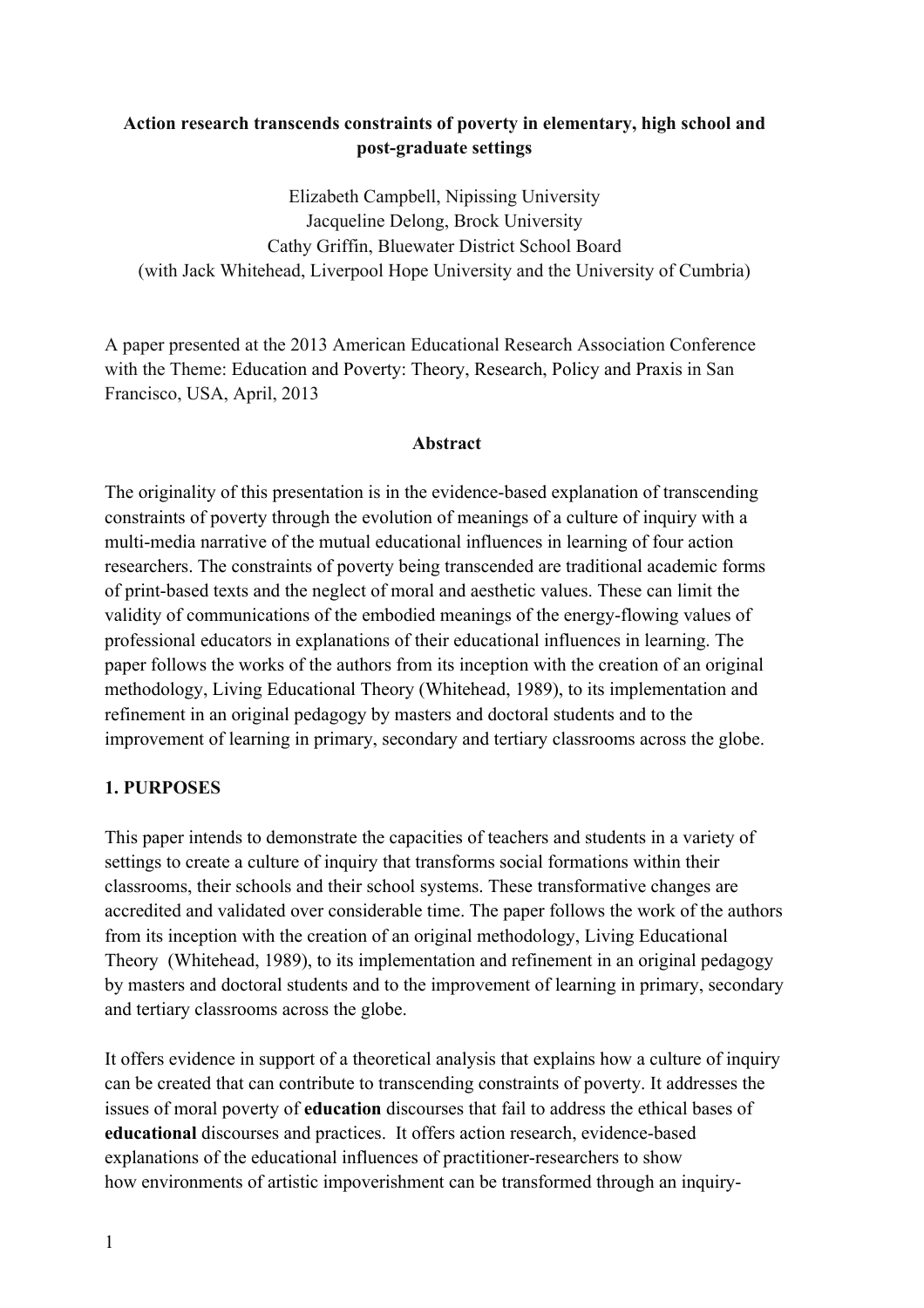based, values-based pedagogical model to develop creative talent and aesthetic appreciation. The explanations focus on the development of self-evaluating individuals who can identify their values and learn to live according to their values for the greater good of society.

It uses digital technology to 'bridge divides of economic capital through digitally‐mediated education that connects rural and urban students to rich educational resources outside the classroom walls'. (Tierney & Renn, 2012, p.2) A method of 'empathetic resonance', using digital technology, clarifies the meanings of the expression of embodied values and energy that contribute to the explanatory principles of educational influences in learning how to reduce poverty and create attitudinal, behavioural, and social transformational learning opportunities. The use of digital technology to clarify and communicate meanings of embodied values as explanatory principles offers a way of transforming meanings of explanatory principles that are usually communicated through the traditional printed-text based media of academic research journals.

The presentation responds to the purpose of the theme of AERA 2013 to signal that 'we must engage and examine the complexities of poverty, as well as challenge oversimplifications in how we study and address poverty and its consequences.' (Tierney & Renn, 2012, p.2). The work of these multi-age educational action researchers draws insights from the theories of education researchers and provides evidence of the use of research to advance knowledge about education, of scholarly inquiry and of serving the public good (Ball and Tyson, 2011).

The paper draws on the action research of students and teachers as they develop and include their ontological awareness and values in their explanatory principles of their living theories; thus creating a space for a new epistemology to emerge and reduce the impoverished state of all stakeholders by recognizing and validating their alternative ways of being in this world and contributing to the academy and the greater good.

In this AERA 2013 paper, we will focus on the issue of the validity of the meanings of the energy-flowing values that as educators we use to explain our educational influences in our own learning and in the learning of others. In this paper we acknowledge the importance of Dadds and Hart's (2001) idea of methodological inventiveness in which we are making methodological choices about ways of achieving our purposes (p. 169). Rather than apply an existing methodological perspective to the inquiry, the methodology emerges in the course of the inquiry.

# **2. PERSPECTIVES**

The main perspective in this presentation is provided by Tierney and Renn (2012) in their call for submissions for AERA 2013 addressing issues of intellectual and moral poverty. They ask members of AERA for: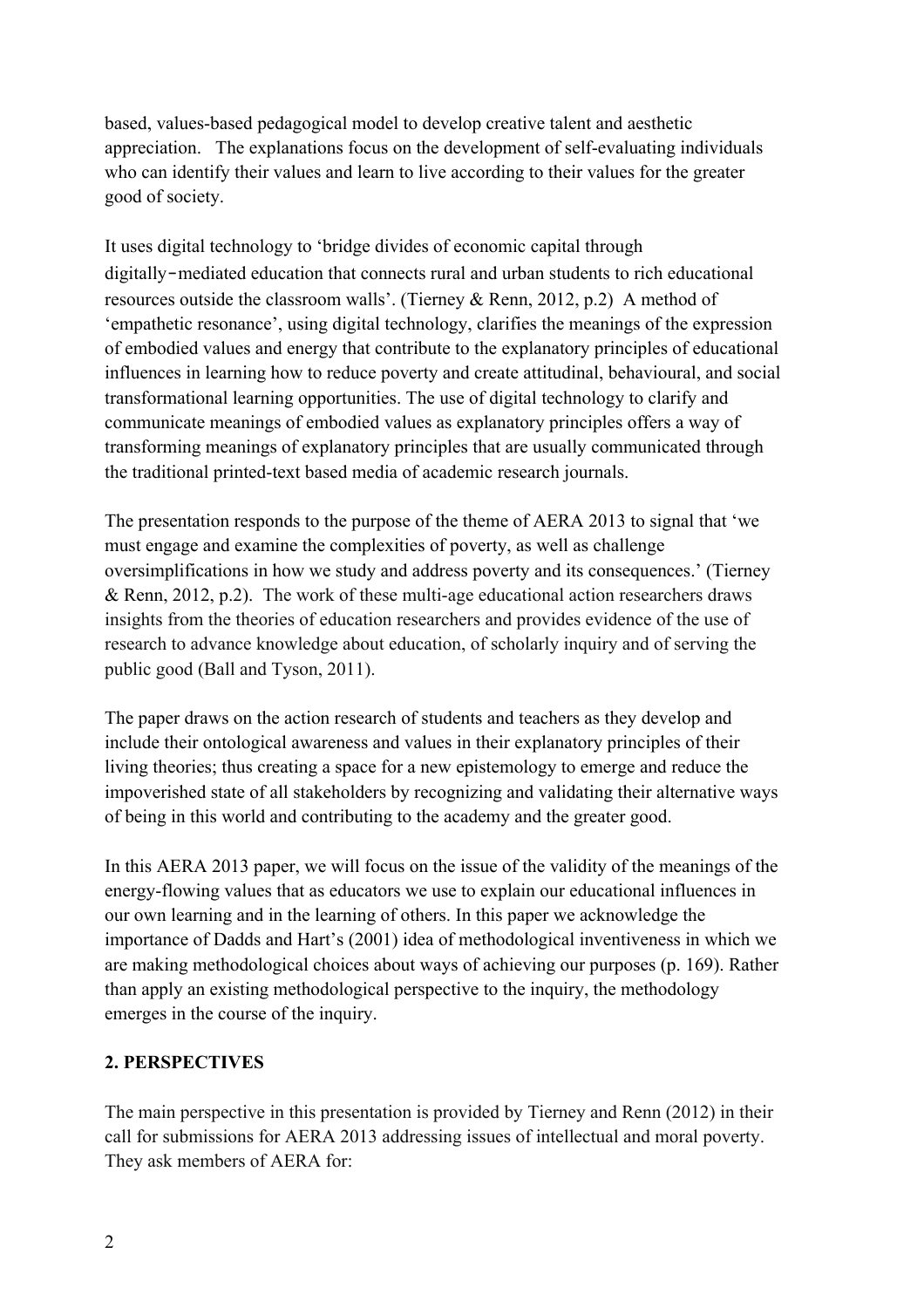...theoretical analyses as well as research-based arguments about education and poverty. We desire studies about how educational policies and practices might reduce poverty, as well as submissions that investigate why educational policies and practices often fail to address poverty. We seek papers that introduce new methods for analyzing education and poverty. Our own assumption is that as educators we have an obligation to work with one another in a manner that enables not merely analysis, but also transformative change.

One of the weaknesses in enhancing the spread of the educational influences of livingeducational-theories in transcending constraints of poverty could be related to the importance of integrating understandings of Delong's (2002) original idea of creating, sustaining and evolving 'cultures of inquiry'. While there are many evidence-based explanations from individuals working in particular sites (see http://www.actionresearch.net/writings/mastermod.shtml ) that they have influenced their own learning and the learning of others, there are far fewer explanations that focus on the learning of social formations, especially in relation to overcoming the constraints of poverty. We are providing evidence to show that explanations of influence in the learning of social formations are needed to spread educational influences from particular individuals working in particular sites to global influences that can move between cultures and social formations. We are showing how this could be done by integrating into our understandings and practices of the idea of a 'culture of inquiry'**.** We see ourselves as 'global citizens' in the sense of living as fully as we can the values we believe carry hope for the future of humanity.

We want to be clear in the meanings of the words that we are using. To clarify, then, by 'social formations' we mean our classrooms, our schools, our school systems, our communities, our societies and the Academy. As examples, for all of us, our classrooms and schools are social formations; for Jackie, her social formations have included local school systems, communities and global communities, such as Brazil and Japan; for Jack, his social formations have included local and many global communities, such as in Croatia, Norway, Japan, Canada, The Republic of Ireland, and Africa; for Liz, her social formations include her classroom and school as well as her classrooms of fellow PhD researchers; for Cathy, her social formations include her classroom and school as well as the teachers in a math project that she is facilitating. For all of us, the culture of inquiry we have formed in preparing this paper is a social formation (Delong, Campbell and Whitehead, 2013).

In our capacities to build a culture of inquiry, with our hopes and expectations of trying to improve student learning and make learning more meaningful, we provided an environment conducive to overcoming constraints of poverty and impoverished learning. We believe that learning of curricular material happens more effectively when students feel safe, loved and aware of themselves as learners. We make a distinction between the 'given' curriculum that is imposed from outside the classroom and the 'living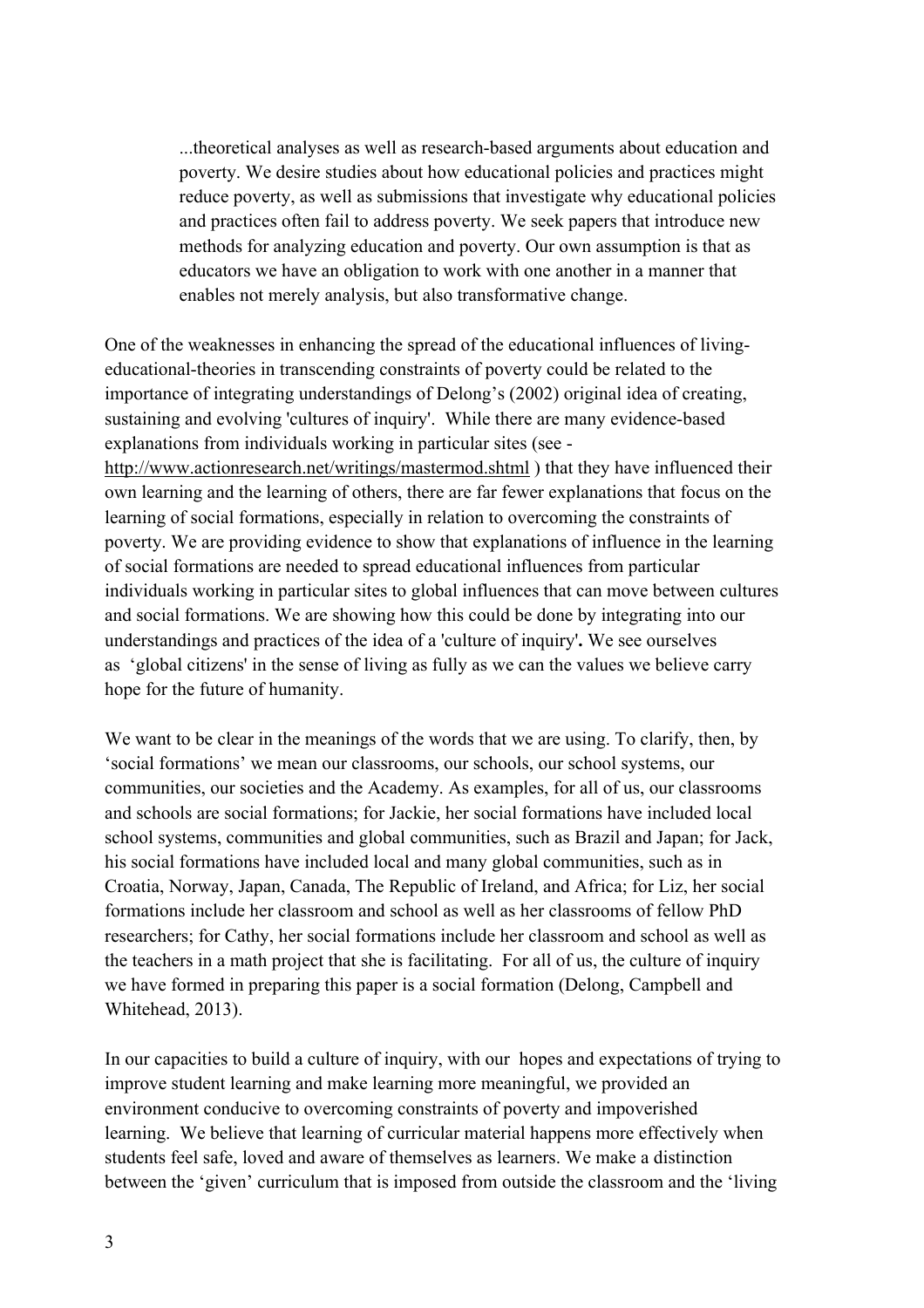curriculum' that is created with students and teachers inside the classroom. We have built cultures of inquiry which go beyond the given curriculum. Of equal, if not greater importance to the given curriculum is the learning in the living curriculum: how to love and be loved, what we need to do to feel safe, what we value, how we can tell if we are living according to our values and an awareness of ourselves as learners.

We shall provide evidence of the capacity of teachers and students to enable each other to learn together in a way that transcends the boundaries of impoverished learning sustained by traditional learning models and improve teaching and learning. We are thinking of a transformation that can overcome the constraints of a poverty in academic discourses that have done well in advancing knowledge about **education** in encouraging scholarly inquiry related to education. However, they have done little, in relation to producing evidencebased accounts that show the promotion of **education***al* research that improves practice in the sense of transcending constraints of poverty and serving the public good. The distinction we hold between education researchers and education*al* researchers is that education researchers ground their inquiries in disciplines of education such as the philosophy, psychology, history and sociology of education and in fields of inquiry such as management, leadership, economics, politics and theology, while education*al* researchers produce validated explanations of educational influences in learning. These include explanations of educational influence in the individual's learning, in the learning of others and in the learning of the social formations in which we live and work.

Our educational research has explicitly addressed the issue of transcending constraints of poverty and serving the public good by focusing on our inquiries in which we are seeking to live our values of human flourishing as fully as possible in contexts where economic, social and cultural pressures are leading to different kinds of poverty. In the course of this paper, as an evolution of Delong's (2002) earlier research on creating a culture of inquiry, we now include an explicit commitment to human flourishing (Reiss & White, 2013) in the sense of the two aims below of:

- 1. to lead a life that is personally flourishing
- 2. to help others to do so too. (p.1)

In our use of visual narratives and empathetic resonance in communicating the meanings of energy-flowing values as explanatory principles in explanations of our educational influence, we are claiming that such inclusional values in a culture of inquiry can transform what counts as educational knowledge in the Academy while explicitly engaging with transcending different forms of poverty.

The perspectives focus on the scholarly significance of the presentation in contributing to a new epistemology for the new scholarship through action research (Schön, 1995). Through these perspectives, we emphasize the importance of recognizing the social and cultural influence of normative backgrounds in both constraining and realizing the values that carry hope for the future of humanity. We focus on the significance of collaboration to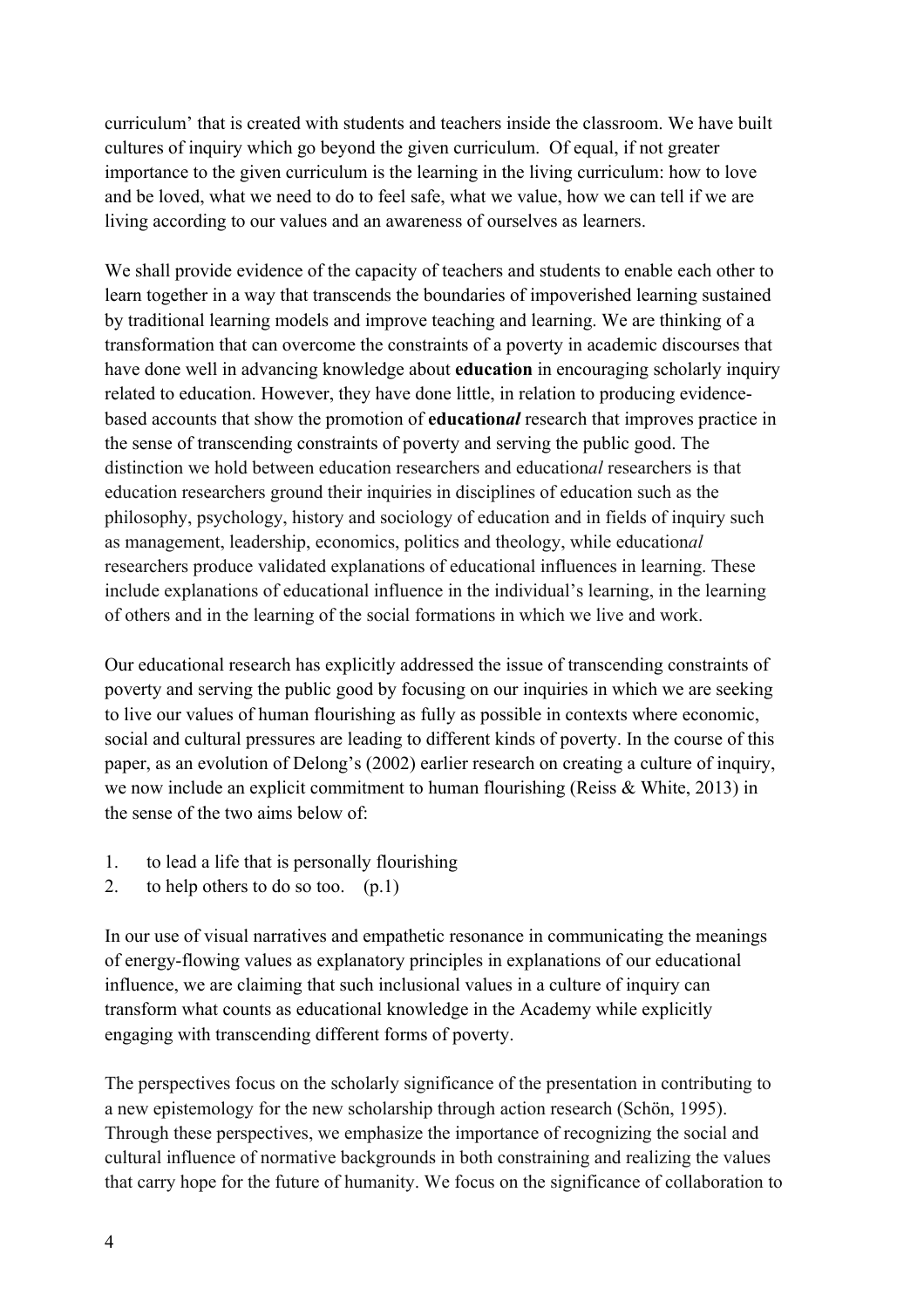provide a supportive environment for educational research inquiries and on the importance of strengthening the social validity of our communications as educational researchers.

The works of McNiff and Whitehead are seminal to our research process. McNiff and Whitehead (2010) affirm that:

> The idea of influence is at the heart of action research. Because action research is always conducted with other people who constitute social situations, and because those other people can think for themselves, the way to influence the trajectories of social change is to encourage them to act differently, through influencing their thinking (p. 73).

Drawing on the perspectives of education research assists us as educational researchers to situate our research within the field of educational research and provides a language to help us make explicit our embodied knowledge and our explanatory principles. We focus on the importance of humility in the support of learners (Buber, 1947) and the knowledge that we are all fallible in our knowing (Thayer-Bacon, 2003). We include Noffke's perspective about the need to address social issues in terms of the interconnections between personal identity and the claim of experiential knowledge, as well as power and privilege in society, "The process of personal transformation through the examination of practice and self-reflection may be a necessary part of social change, especially in education; it is however, not sufficient (Noffke, 1997, p. 329).

The living truths of educational action research researchers draw on the work of the coauthors:

Campbell's (2012) Master of Education research project: *Journey to the Otherway: How Can I Improve My Practice By Living My Values of Love and Joy More Fully?* http://www.spanglefish.com/ActionResearchCanada

Delong's (2002) PhD: *How Can I Improve My Practice As A Superintendent of Schools and Create My Own Living-educational-theory .* Ph.D. Thesis, University of Bath. http://www.actionresearch.net/delong.shtml http://www.spanglefish.com/ActionResearchCanada

Griffin's (2012) Master of Education research project: *How can I improve my Practice by Living my Values of Love, Trust and Authenticity more fully?* http://www.spanglefish.com/ActionResearchCanada

Whitehead, J. (2012) *Living educational theories for action research in a turbulent world,* in Zuber-Skerritt, O., (Ed.), Action research for sustainable development in a turbulent world (pp.69-86). Bingley, UK: Emerald.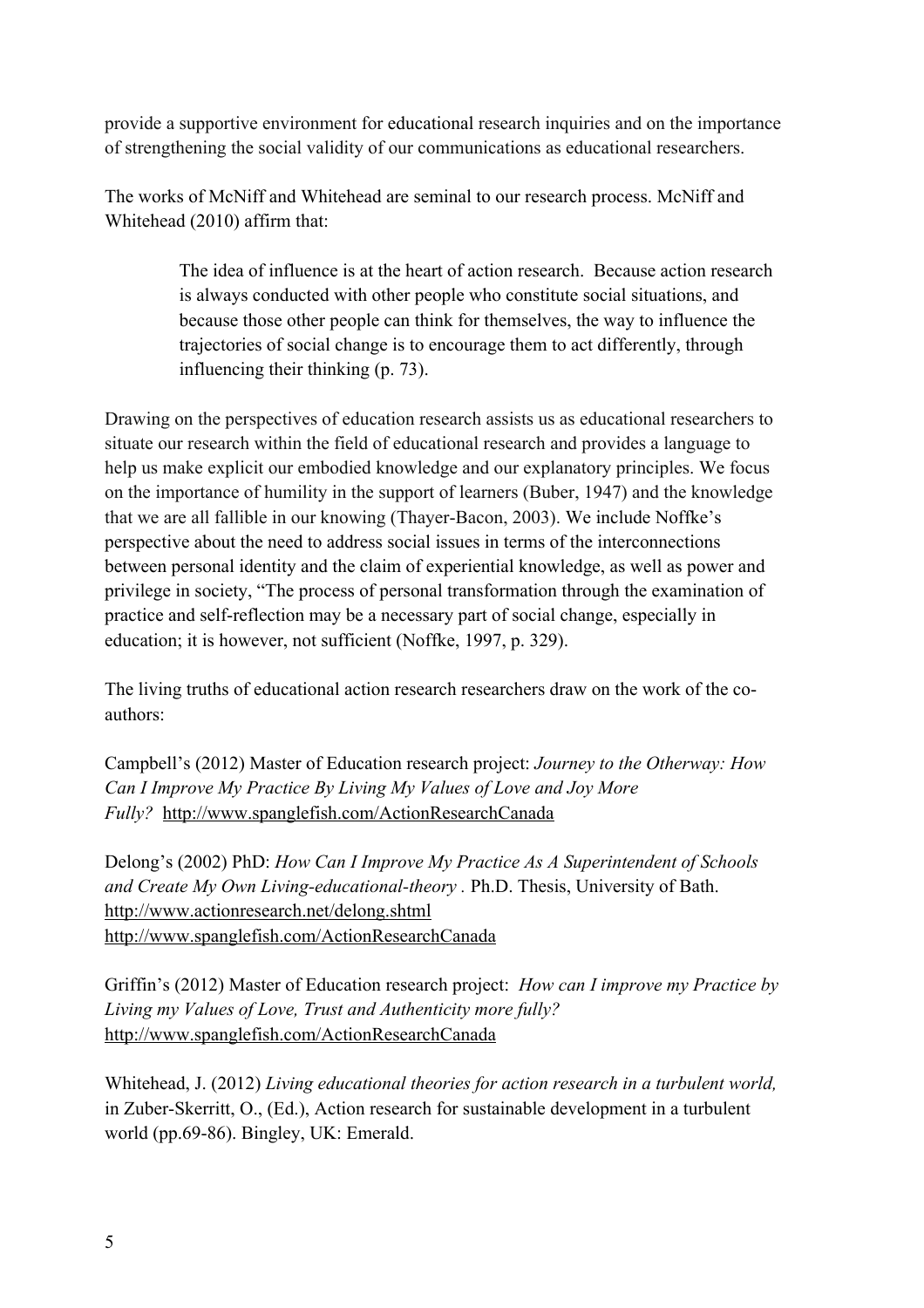We also include Earl and Katz's (2009) perspective that a culture of inquiry involves others and makes time for the lengthiness of the collaborative process and the important discussions that make our research better. Marshall (1999) speaks of living life as inquiry. She sums up this process powerfully when she concludes:

> By living life as inquiry, I mean a range of beliefs, strategies and ways of behaving which encourage me to treat little as fixed, finished, clear-cut. Rather I have an image of living continually in process, adjusting, seeing what emerges, bringing things into questions. This involves, for example attempting to open to continual question what I know, feel, do and want, and finding ways to engage actively in this questioning and process its stages. It involves seeking to monitor how what I do relates to what I espouse, and to review this explicitly, possibly in collaboration with others, if there seems to be a mismatch (p. 2).

Attention will be drawn to the evidence-based visual narratives that are being used to bring practitioner knowledge into the Academy with living standards of judgment.

# **3. OUR CONTEXTS**

Liz Campbell: After almost two decades of high school classroom teaching experience, I accepted a lead teacher position at the board office at which time I also completed a Masters of Education and immediately thereafter requested a return to the classroom. I teach at a mid-size (660 students) rural high school in an affluent community. I am also completing a PhD in Educational Sustainability at Nipissing University in North Bay. I am passionate about inclusive, holistic education and believe that fostering a loving community of inquiry challenges the constraints of poverty for all learners. In the classroom we co-create a space for alternative knowing, researching, and representing and as co-researchers we embark on a journey of discovery through living theory action research projects. This is my first endeavour into the world of writing for publication and I am honoured to be working with such passionate and loving researchers. This collaborative effort is evidence of the hope for humanity and provides a model for what otherwise might be considered elusive or unattainable (i.e. collaborative self-study living theory action research). In our attempts to make explicit how living theory action research can transcend the constraints of impoverished learning, I lived the experience in this collaboration. It is the sustainability of living theory action research that inspires me to continue researching and writing with the hope of contributing to a shift in education that addresses our spiritual crisis.

Jackie Delong: At the time of conducting this research and writing this paper, I have been teaching for Brock University, St Catharines, Ontario, Canada as an adjunct professor and working as educational consultant currently preparing for a November conference in Tokyo at Japan Women's University. In a school district career over 33 years, I held a variety of school district positions from teacher to superintendent and supported teachers and administrators to conduct action research on their practice in order to improve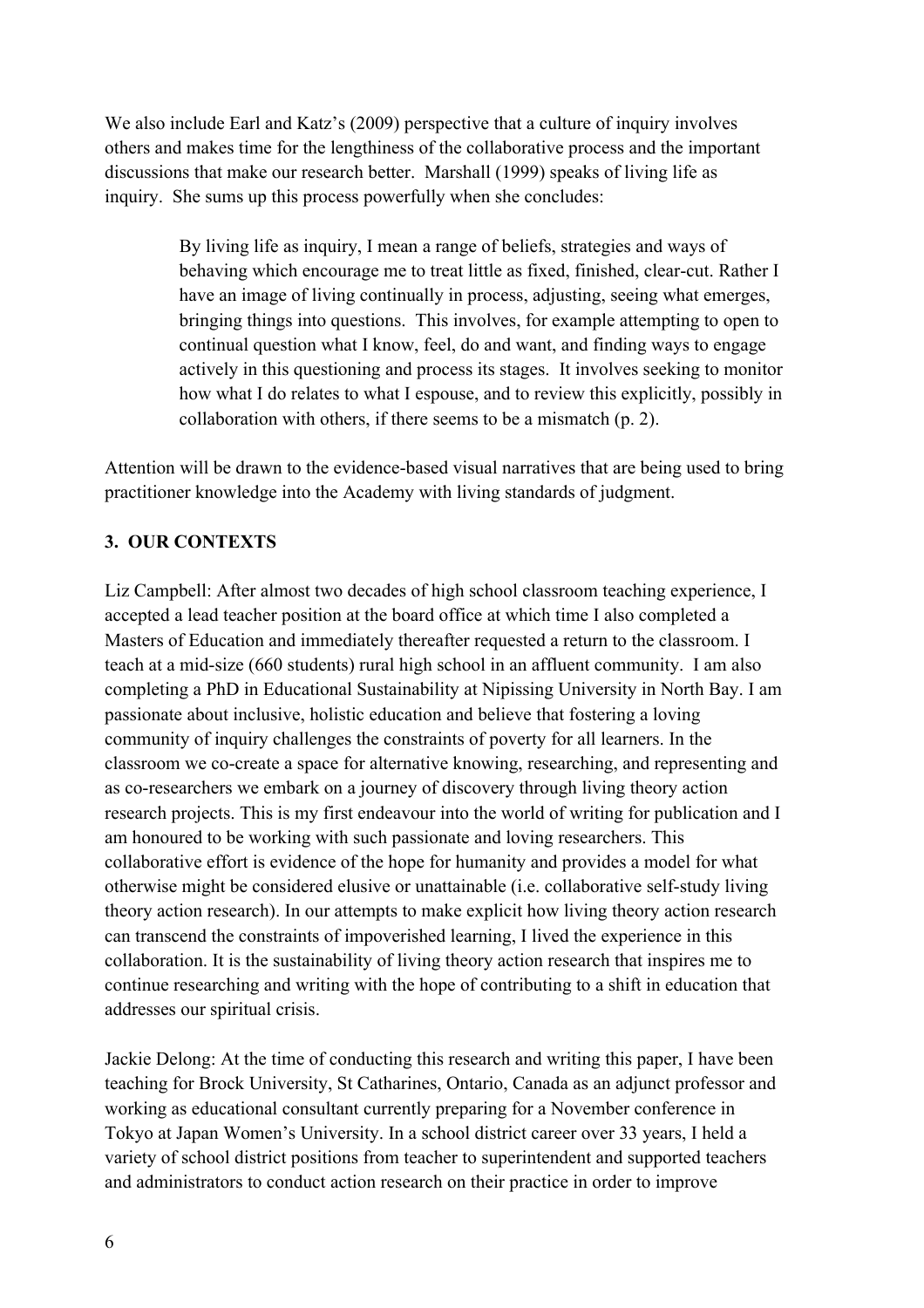teaching and learning. I edited and published this informal (not for credit) research in 7 volumes of Passion in Professional Practice (2001-2007) and created a repository for this and masters accredited research on http://www.spanglefish.com/ActionResearchCanada. Since 2002, when I graduated with my living-educational-theory doctorate from the University of Bath, I have taught masters courses in a cohort model and worked with others like Jack, Liz and Cathy to further refine our understanding of a culture of inquiry and its potential to improve teaching and learning. Working with these three much respected colleagues in creating this paper, I have endeavoured to analyze past learnings and current efforts in encouraging and supporting students and colleagues in comprehending the nature of our influence in improving the social order over time. In turning the camera on myself I have explored the use of multi-media to generate knowledge about my influence and in our SKYPE conferences we as a community of learners have created a culture of inquiry in order to explain our educational influence to transcend the constraints of poverty.

Cathy Griffin: I have been teaching for fifteen years in elementary schools in New Zealand, western Canada and now in Ontario. My passion is learning. It is my belief that if my students feel loved and respected, have choice in what they do and are engaged at a challenging level they will be happy and learn more than I could ever hope to teach. Some main foci in my own professional learning over the years have included digital technology and video editing, thinking skills, literacy, mathematics, outdoor education, science and art. I have held various leadership positions within schools and have gradually become more involved in facilitating professional development for other teachers. I completed my Masters of Education with Brock University in October of 2011. The completion of that degree was transformative for me. I was inspired and supported in my self-study action research project examining the barriers that prevented me from forming deep and trusting relationships with my students. I am very concerned for the wellbeing of all my students but particularly those at risk and know that a connection to me as their teacher is one way to build their resilience, their ability to cope with any difficulties they encounter in life. Barr and Parrett (2008) confirm that "the most important factor affecting students' learning is the teacher" (p. 77). It is an honour to work with Jackie , Liz and now Jack in continuing my quest to address issues of moral poverty; it is also an imperative. The greatest thing I have learned in the past three years is that I cannot do this kind of work alone. In the sense of Ubuntu described by Nelson Mandela (2006), I am because we are.

Jack Whitehead: In March 2013 I was appointed as a Visiting Professor at the University of Cumbria in the UK and continue with my Adjunct Professor's appointment at Liverpool Hope University until February 2014. These appointments follow my 36 years as a Lecturer in Education at the University of Bath (1973-2009) and my research continues to focus on the original idea of generating living educational theories and on extending their influence. By a Living-educational-theory I mean an individual's explanation for their educational influence in their own learning, in the learning of others and in the learning of the social formations in which we live and work. Contributing cooperatively in the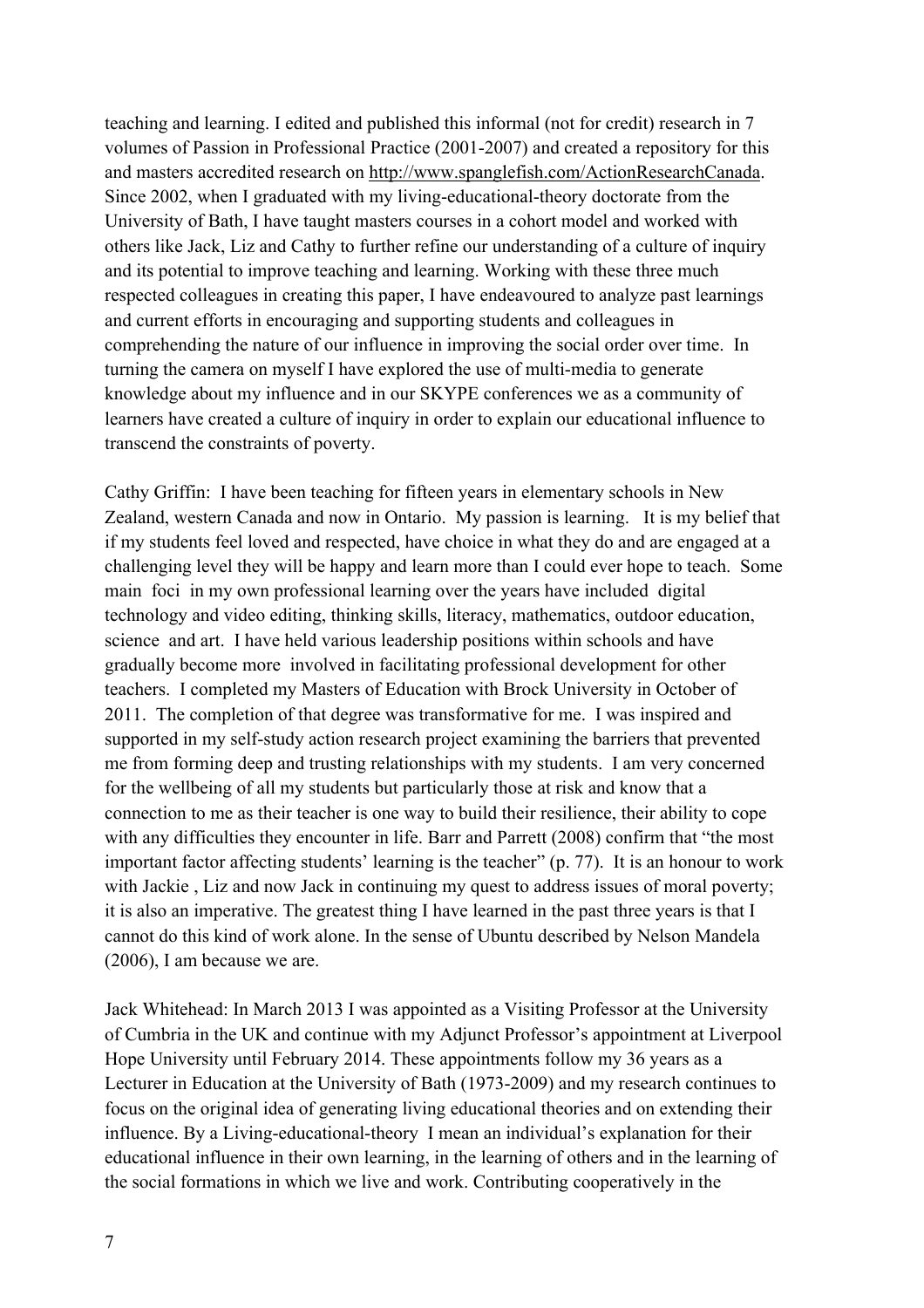production of this paper marks a creative phase in my research in which I am extending my understandings of relational and energy-flowing explanatory principles which include gendered awareness. I also explore the potentials of multi-media narratives that include multi-participant SKYPE conversations for producing valid explanations of educational influence that can transcend issues of poverty in forms of representation for educational researchers.

# **4**. **METHODS, TECHNIQUES OR MODES OF INQUIRY**

**I**n this section we describe the processes in which we have engaged in order to attempt to answer the questions posed by this research. It is important to note that this is a cooperative effort by four researchers, three in Ontario, Canada, although at various distances from one another, and one in the United Kingdom. While self-study research has been conducted individually, this paper has been accomplished as partners in a culture of inquiry. We have used the available technologies: Skype conference calls, call recording, Youtube, email, and Google Drive to create the paper. In claiming that this is a cooperative effort, we are acknowledging the importance of co-operative values (Breeze, 2011, pp. 2-4) in our work together. When we use the idea of co-operation we are including co-operative values in our work together.

The mode of inquiry uses Whitehead's (2009) living theory methodology and McNiff's (2009) form of narrative for the generation of living theories. Action reflection cycles are used in forming, researching and answering questions of the kind, 'How do I improve what I am doing?' The cycles include: the expression of concerns when values are not being lived as fully as the practitioner-researcher believes to be possible; imagining possible improvements; choosing one to act on; action and gather data to make a judgment on the effectiveness of actions; evaluating the effectiveness of actions; modifying the concerns, ideas and actions in the light of the evaluations and the production of an explanation of learning that is submitted to a validation group to help to strengthen the validity of the explanation.

We draw upon Whitehead's (2008) Living-educational-theory perspective to understand the world from one's own point of view, as an individual, claiming originality and exercising judgment, responsibly with universal intent. Each individual's Livingeducational-theory includes the unique set of values that are used to give meaning and purpose to their existence. These values are expressed, clarified and evolved as explanatory principles in explanations of educational influences in learning. The values flow with a life-affirming energy and are expressed in the relational dynamics of educational relationships.

Whitehead's (1989) perspectives on the importance of studying our *values in action* in our teaching practice using video stresses the importance of the visual records of our practice and communicating our understanding of the value-laden practical activity of education. McNiff's (2009) perspectives on action research underlie this research: the intention is that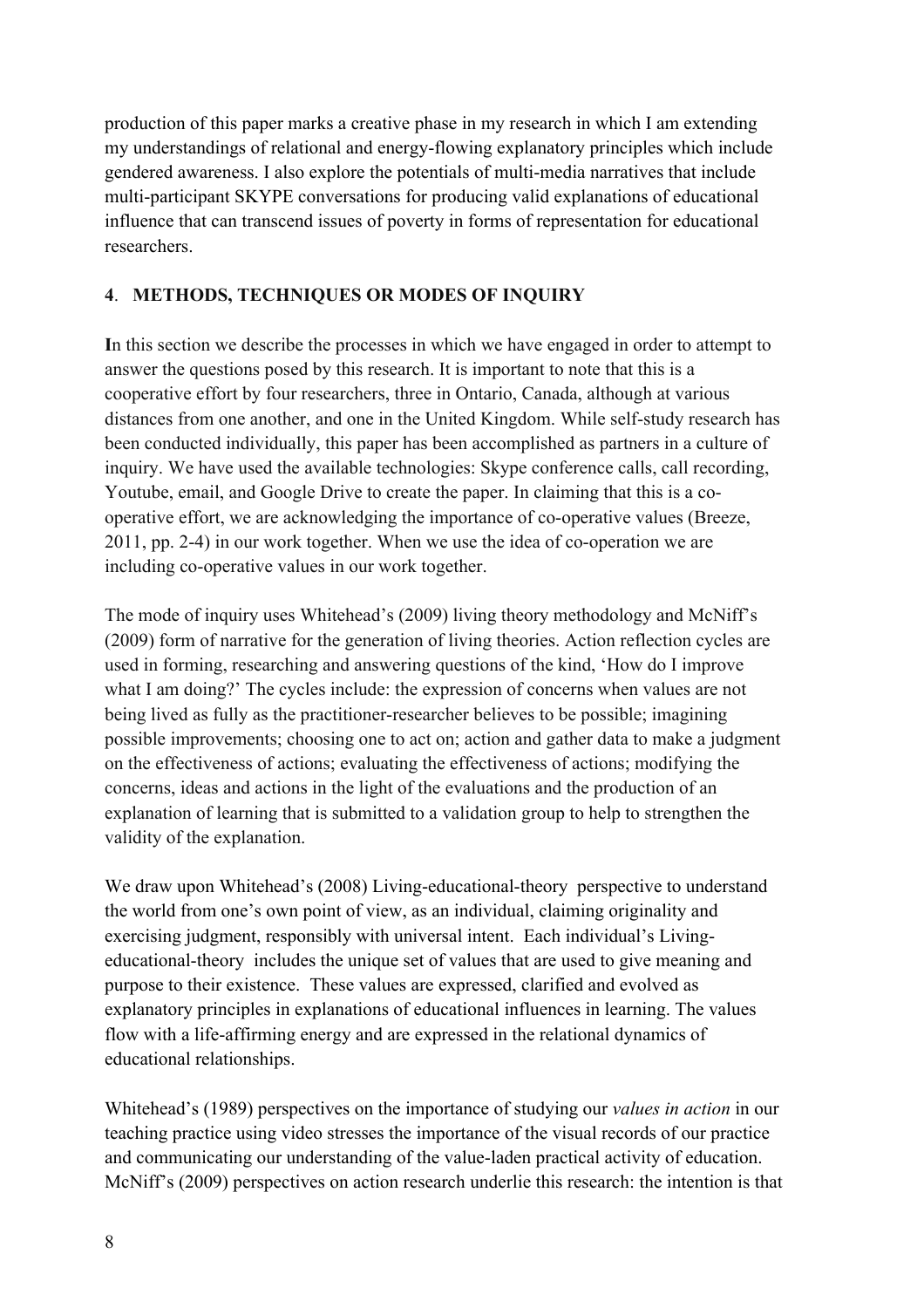one person improves their work for their own benefit and the benefit of others. We acknowledge the importance of Dadds and Hart's (2001) idea of methodological inventiveness in which we are making methodological choices about ways of achieving our purposes (p. 169).

The technique for showing the significance of explanations of educational influence involves the use of visual representations of practice. The methods for clarifying and communicating the meanings of energy-flowing values as explanatory principles include the process of empathetic resonance with video data. When we are analyzing video and looking for explanations of our educational influence, we use two techniques for showing the significance of a relationally dynamic awareness of space and boundaries (Rayner, 2011): first we scan through the video data looking for moments of empathetic resonance in which we feel most strongly that we recognise the energy flowing values of the other, the activity of the participants is increased, or there is evidence of tension; second, we write visual narratives to explain our interpretation of the empathetic resonance.

The visual narrative is at the same time raw data and an explanation of the empathetic resonance. This means that in the moment of conversation and while reviewing the video, we are mindful of the dynamics of our interactions including the times when our ideas are resonating and there is a building of excitement between us as new knowledge is created and we recognize our shared values. But we are also aware of the tensions, the times when our meaning is not resonating with the others or when we feel there is something unclear, missing or not fully explained. In these cases, more dialogue or reflection is needed to uncover the source of the tension.

To frame our research process for the reader, Liz videotaped the evolution of our understanding of the Living Theory Action Research Process. Liz Campbell can be seen to be engaging in the action research process, as we understand it from Whitehead and McNiff, in the following clip and her explanation of methodology emerging from expressing her energy-flowing values such as 'Being Loved into Learning: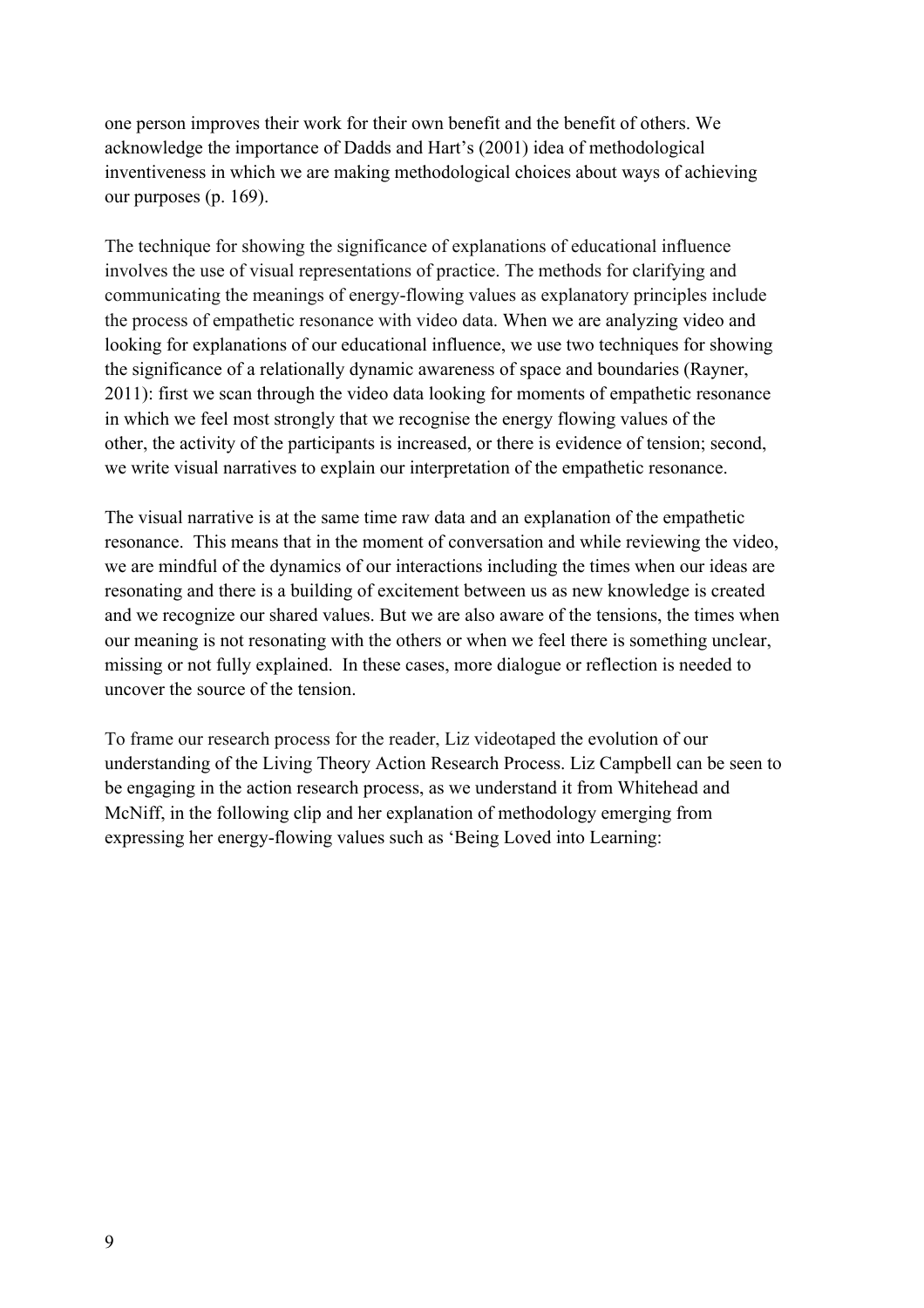

See 54 seconds into the 18:44 minute video of Liz Campbell http://www.youtube.com/watch?v=zmBcrUsDG8s

In addition to our individual inquiries, over the last 9 (nine) months, we have met in SKYPE conferences as the whole group of 4 (four) and as smaller groups, recording and uploading the video clips to Youtube. Once on Youtube, they were available to us for data collection, for review in data analysis, for editing for length and for smaller clips to show evidence of particular themes, concerns or revelations. In this collaborative process, the authors have acted as critical friends for each other in a safe space for risk and vulnerability. Costa and Kallica (1993) describe a critical friend as:

> A critical friend can be defined as a trusted person who asks provocative questions, provides data to be examined through another lens, and offers critiques of a person's work as a friend. A critical friend takes the time to fully understand the context of the work presented and the outcomes that the person or group is working toward. The friend is an advocate for the success of that work. (p.90)

The technique for strengthening the validity of research accounts involves validation groups of peers using questions derived from Habermas' (1976, pp. 2-3) four criteria of social validity in communication and social evolution of comprehensibility, rightness, truth and authenticity. What we do is to submit our evidence-based explanations of educational influence to validation groups that are usually formed with between 3-8 peers. We ask our peers to include in their comments responses to four questions that focus on:

- i) How could I improve the comprehensibility of my explanation?
- ii) How could I strengthen the evidence I use to justify the assertions I make?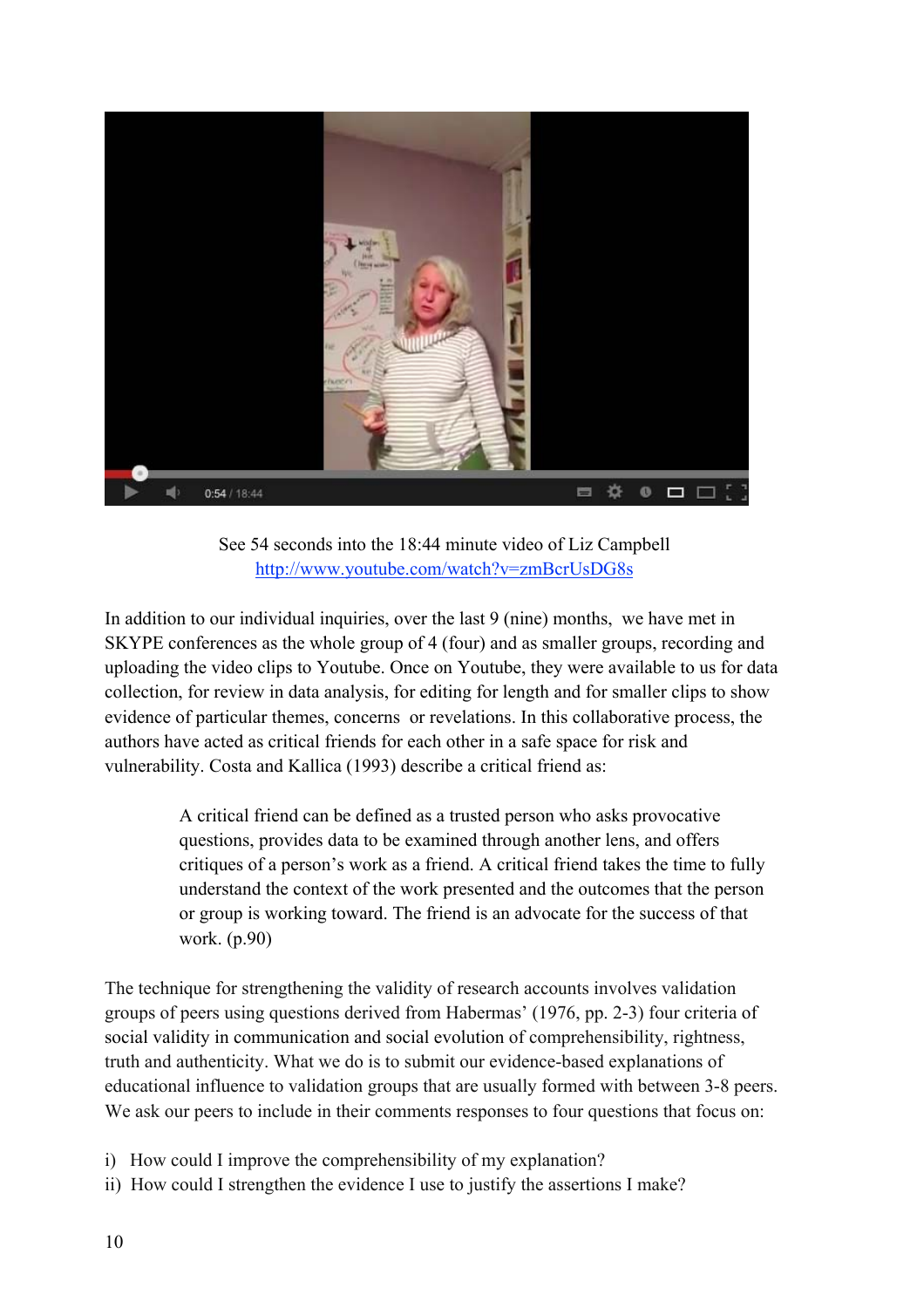iii) How could I extend and deepen my sociohistorical and sociocultural awareness of the ecological complexities that influence my practice and my explanation? iv) How could I enhance the authenticity of my explanation in showing over time and interaction that I am living my espoused values as fully as I can?

The authors also delineate the concerns and obstacles to implementing this model of action research in their classrooms.

# **5. DATA SOURCES, EVIDENCE OBJECTS OR MATERIALS**

Our data are drawn from the descriptions and explanations of the action research of all four researchers. First, data has been drawn from Jack's master's and PhD students' theses and his lectures and presentations across the globe. Second data are drawn from Jackie's Master of Education cohort classrooms and students, and from her doctoral and postdoctoral research. Third, data are drawn from the data archive of Liz Campbell who draws on her research in her masters project and doctoral courses and in her classroom as she implemented a culture of inquiry with her high school students in Philosophy courses during the 2011-12 and 2012-13 school years. She also incorporated her visual art work. Fourth, Cathy draws from her data as she recorded the implementation of a culture of inquiry with her grade 6 and 7 students in 2012-13 and with her colleagues in a Ministry of Education-supported project on Math programming.

Visual data has also been drawn from videotaping of class presentations, discussions, local and global SKYPE recordings of our collaborative inquiries, located on YouTube. When we look at video, we troll through the clips for moments of empathetic resonance and interesting body language. Video clips from Skype conversations and classroom footage formatted into iMovie are sorted into important moments, into projects (or mini movies) and according to themes. We are clear that the path to engaging in this process is not without its challenges.

We have addressed all ethical issues. As teachers we have a right to research our work in our classrooms. However, once that research moves into public fora, all those involved in the context and in the case of children, their parents/guardians, have been made aware and made informed consent for publication of this data. Linda T. Smith cautions us as "insider researchers", meaning those who research within their own community, when she says, insiders have to live with the consequences of their processes on a day-to-day basis for ever more, and so do their families and communities" (Smith, 1999, p. 137).

# **6. DATA COLLECTION AND ANALYSIS**

After each of us wrote a preliminary draft of this section, we found that there was a plethora of raw data that required editing and in that process, Cathy and Liz experienced the art of finding themes in a personal inquiry as Marshall (1999) describes: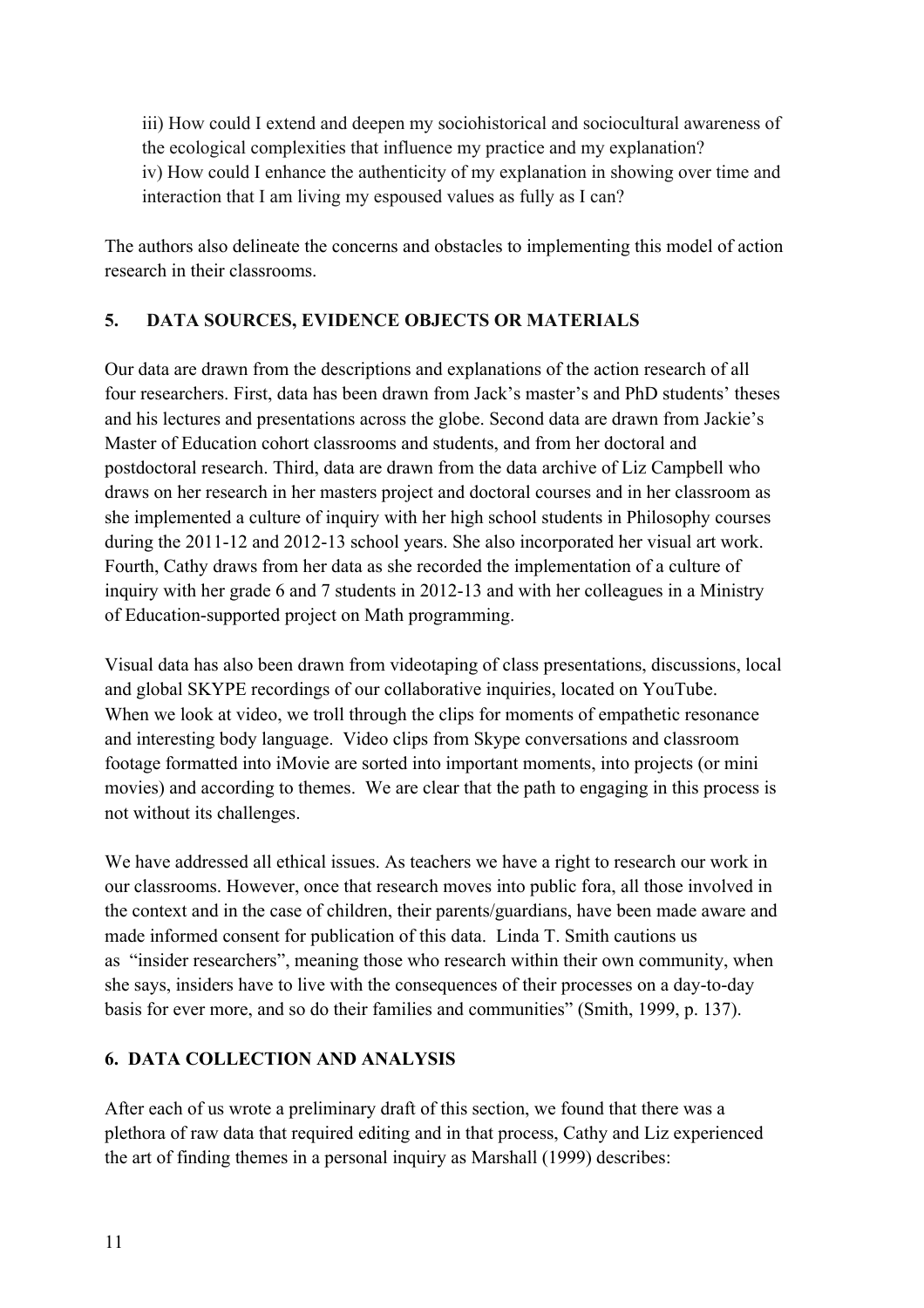Images, phrases, concepts and questions around which I organise my sense of inquiring can arise from a variety of sources, but when they 'appear' they can have an intensity which makes me recognise them as powerful, or invest them with such power. They have an evocative quality for me, repeatedly catch my attention, and/or are rich phrases (often with ambiguous or multiple meanings) which echo in different areas of my life. They serve as organizing frames for my self-reflection and for taking issues further conceptually and in practice. Typically they have been repeated in more than one setting. Sometimes I will be encouraged because they have resonance for other people as well as me, but sometimes this is unimportant (Marshall 1999, p.4).

The following analysis uses the categories, with minor modifications, of Background; Loved into Learning; Praxis; Students as co-researchers; Building Trust and Respect; Unveiling Embodied Knowledge; The Living Curriculum; Influencing Self, Others and Social Formations; Influencing Social Formations Outside the Classroom; Challenges and Obstacles, to offer evolving insights into the meanings of a culture of inquiry that can face and transcend issues of poverty in educational writings and discourses.

## **PART ONE from Jack Whitehead**

In this section of the paper, Jack Whitehead will reference his data collection between his masters degree (1970-72) to the video-conversations in the preparation of this paper in 2013. He will analyse this data in terms of his living-educational-theory in which he integrates his new insights about a culture of inquiry using the above categories.

# **Background**

The data collection for this paper began during my masters degree in 1972 on a preliminary investigation of the process through which adolescents acquire scientific understanding. During the masters degree I was teaching full time as the Head of Science at Erkenwald Comprehensive School in London where the Inspectorate had provided me with a video-camera and recorder to experiment with its educational potential. I videotaped a lesson in which I believed that I had established enquiry learning with my pupils in which I encouraged them to ask their own questions. The video introduced me to the experience of existing as a living contradiction in the sense that my 'I' held together certain values together with the experience of negating them in my practice. I could see on the video that I was giving my pupils their questions rather than encouraging them to formulate their own. I introduced 'I' as a living contradiction into my educational research and many others have acknowledged how valuable they have found their own recognition of existing as living contradictions in their practice.

The data includes the two evaluation reports (Whitehead 1976a http://www.actionresearch.net/writings/jack/jwmaemarch1976all.pdf and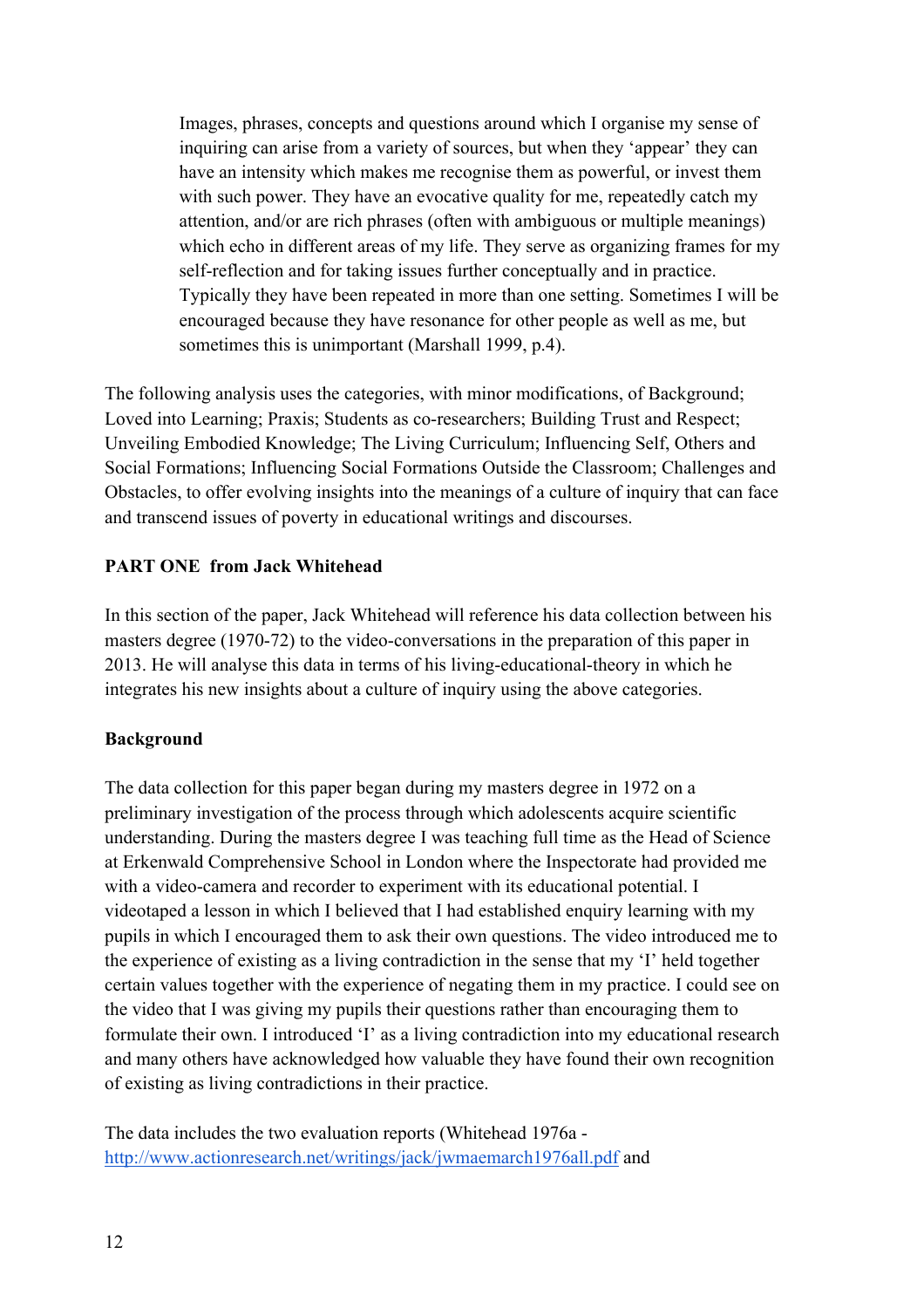1976b - http://www.actionresearch.net/writings/ilmagall.pdf ) I produced in 1976 for a Mixed Ability Exercise in Science. The first report was written in traditional academic language drawing on the most advanced theories of the day. The problem was that the teachers I was working with explained that they could not see themselves in the report and asked me to produce a report in which they could see what they had been doing. The second report is a major transformation. The teachers recognised themselves in it. In the report I had explicated for the first time my understanding of action-reflection (AR) cycles for enquiries of the kind, 'How do I improve what I am doing?' (see page 9). The report was validated in the sense that it was submitted to a validation group of some 3-8 peers with the questions on page 11.

The data includes all my publications and dialectical analysis in my 1999 doctoral thesis on 'How do I improve my practice? Creating a new discipline of educational enquiry. (http://www.actionresearch.net/living/jack.shtml )

The data includes my publications and conference presentations between 2000-2013 at http://www.actionresearch.net/writings/writing.shtml which document extensions and transformations in my understandings from dialectical to inclusional ways of being, doing and knowing.

Here is the latest analysis in the evolution of my living-educational-theory as I integrate insights from the growth of my understanding of cultures of inquiry in my co-operative learning with Jacqueline Delong, Liz Campbell and Cathy Griffin.

My concern is that I want to extend the influence of living-educational-theories because I see them carrying hope for the future of humanity. I also want to continue to evolve my own living-educational-theory as I continue with my inquiry, 'How do I improve what I am doing?' In this evolution I am seeking to extend the influence of living-educationaltheories through enhancing my own understanding and spreading the influence of cultures of inquiry. I am enhancing my own learning about cultures of inquiry, through this cooperative inquiry, with the integration of the following insights within my understandings.

# **Loved into Learning**

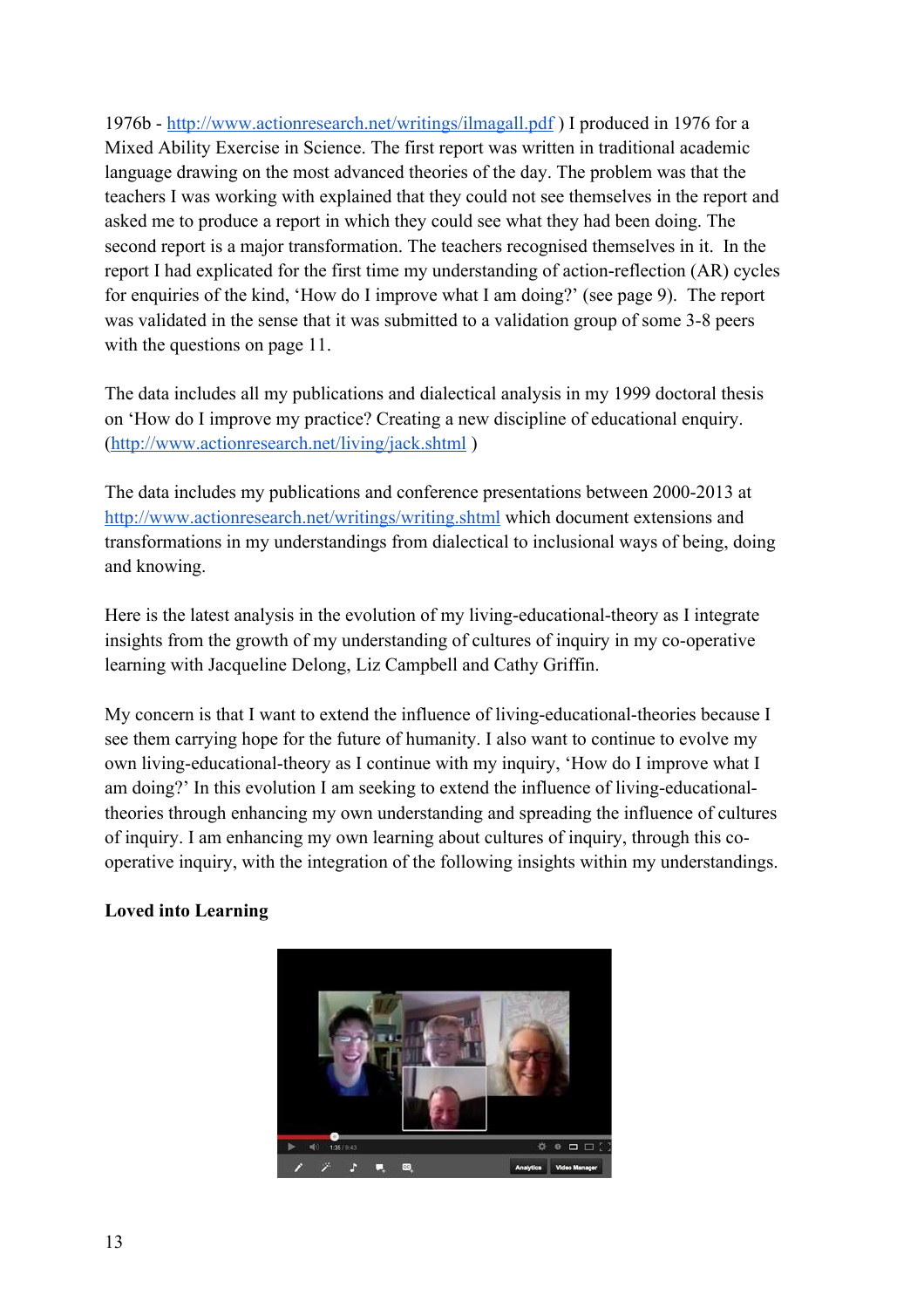### 9:45 minutes http://www.youtube.com/watch?v=qcDSqryJ6Jg

I was introduced to the idea of being loved into learning in a conversation where Cathy and Liz explained Jackie's influence in their learning for their masters degree in terms of being loved into learning. The image above at 1:35 minutes of the 9:45 minute clip above is taken where we are talking about being loved into learning. As I move the cursor backwards and forwards around 1:35 minutes I experience the empathetic resonance (Huxtable, 2009) of Liz's, Cathy's, Jackie's and my own energy-flowing value of 'being loved into learning'. To communicate my embodied expression of meaning I need both the visual data showing the expressions above and my linguistic expression of 'being loved into learning'. I am now bringing this meaning into my understanding of a culture of inquiry. Liz and Cathy also brought into Jackie's awareness the quality of 'loving into learning' they experienced in Jackie's tutoring. Jackie acknowledges this transformation in her own awareness in Part Two below.

## **Praxis**

While praxis can sometimes refer to the process of putting theoretical knowledge into practice, I see a living-educational-theory as a form of praxis in which there is a need for continuous action reflection cycles to conceptualize and evolve the meanings of what is being learned from experience in order to enhance the educational influences in one's own learning, in the learning of others and in the learning of the social formations in which we live, work and research.

For example in the 9:45 clip above Jackie is explaining to me a contribution I could make to this paper. This is grounded in her concern to improve the contribution of the paper to educational knowledge. She explains the possibility she has in mind and I show that I have understood this possibility and agreed to act on it. This 'Part One from Jack Whitehead' is the result of my acting on the action plan. On Sunday 31st March we will be evaluating this contribution in terms of the quality of its contribution and continuing with both our collaborative inquiry and my personal enquiry, 'How do I improve what I am doing?'

In preparing this paper with recorded SKYPE conversations I became aware of an extension in my cognitive range and concern in my praxis as I experienced the mutual but different educational influences that each individual was having in the learning of the others. I became aware of the importance of understanding my learning within the relational dynamic of the creative and critical conversations that distinguished our culture of inquiry.

### **Students as co-researchers**

Because I have learnt something significant from all the students I have tutored for their masters degrees and supervised for their doctoral degrees I see them as co-researchers. For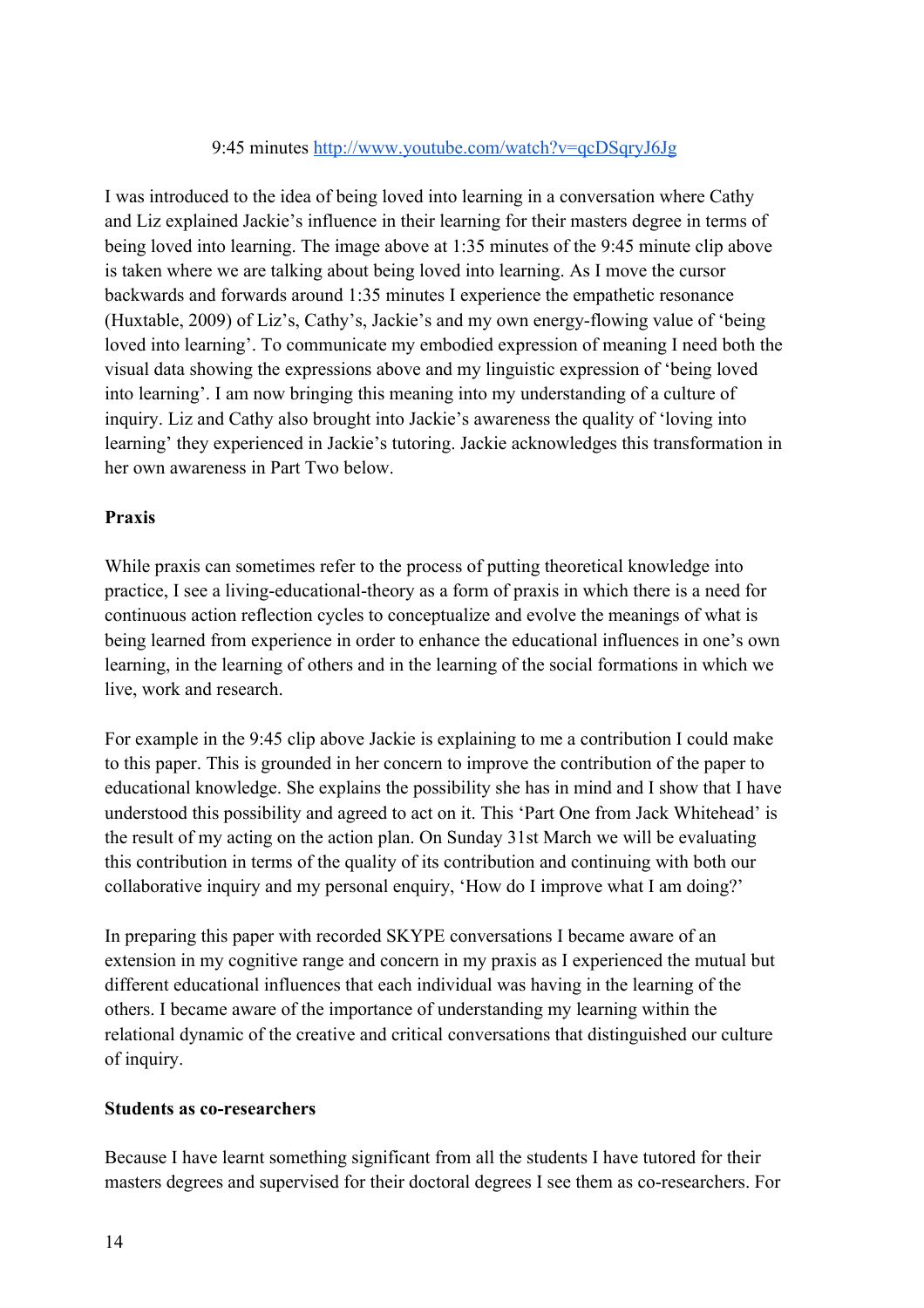example, Jacqueline Delong, introduced me to the idea of a 'culture of inquiry' and the evolution of this idea is extending and transforming my living-educational-theory. Many of the doctoral research programmes I have supervised to successful completion can be accessed at:

http://www.actionresearch.net/living/living.shtml

and some of the masters units and dissertations I have tutored can be accessed at: http://www.actionresearch.net/writings/mastermod.shtml

Two of the latest doctoral successes are those of Keith Kinsella (2012) and Marie Huxtable (2012).

Keith Kinsella introduced me to the idea of 'presencing developmental possibilities' and 'presencing empathetic responsiveness'. I can now recognise and name these qualities in my own educational practices where I use empathetic responsiveness in presencing developmental opportunities for students who have yet to see such possibilities from themselves. I see Jackie's response to me in the above video in terms of empathetic responsiveness in presencing developmental opportunities in her suggestions to enhance my contribution to this paper.

Marie Huxtable introduced me to the personal values of loving recognition and respectful connectedness and helped to reinforce my value of educational responsibility. Marie also reinforced my social values of equality, emancipation and inclusion.

In my educational relationships with those I tutor and supervise I include an educational responsibility that distinguishes my relationship with my students as co-researchers, from the mutuality of equal partners in co-researching. I see this educational responsibility in terms of what Buber refers to as the special humility of the educator:

If this educator should ever believe that for the sake of education he has to practise selection and arrangement, then he will be guided by another criterion than that of inclination, however legitimate this may be in its own sphere; he will be guided by the recognition of values which is in his glance as an educator. But even then his selection remains suspended, under constant correction by the special humility of the educator for whom the life and particular being of all his pupils is th decisive factor to which his 'hierarchical' recognition is subordinated. (Buber, 1947, p. 122)

In my relationships with students I accept an educational responsibility to express the special humanity of the educator "for whom the life and particular being of all his students is the decisive factor to which is 'hierarchical recognition is subordinated'. "

# **Building Trust and Respect**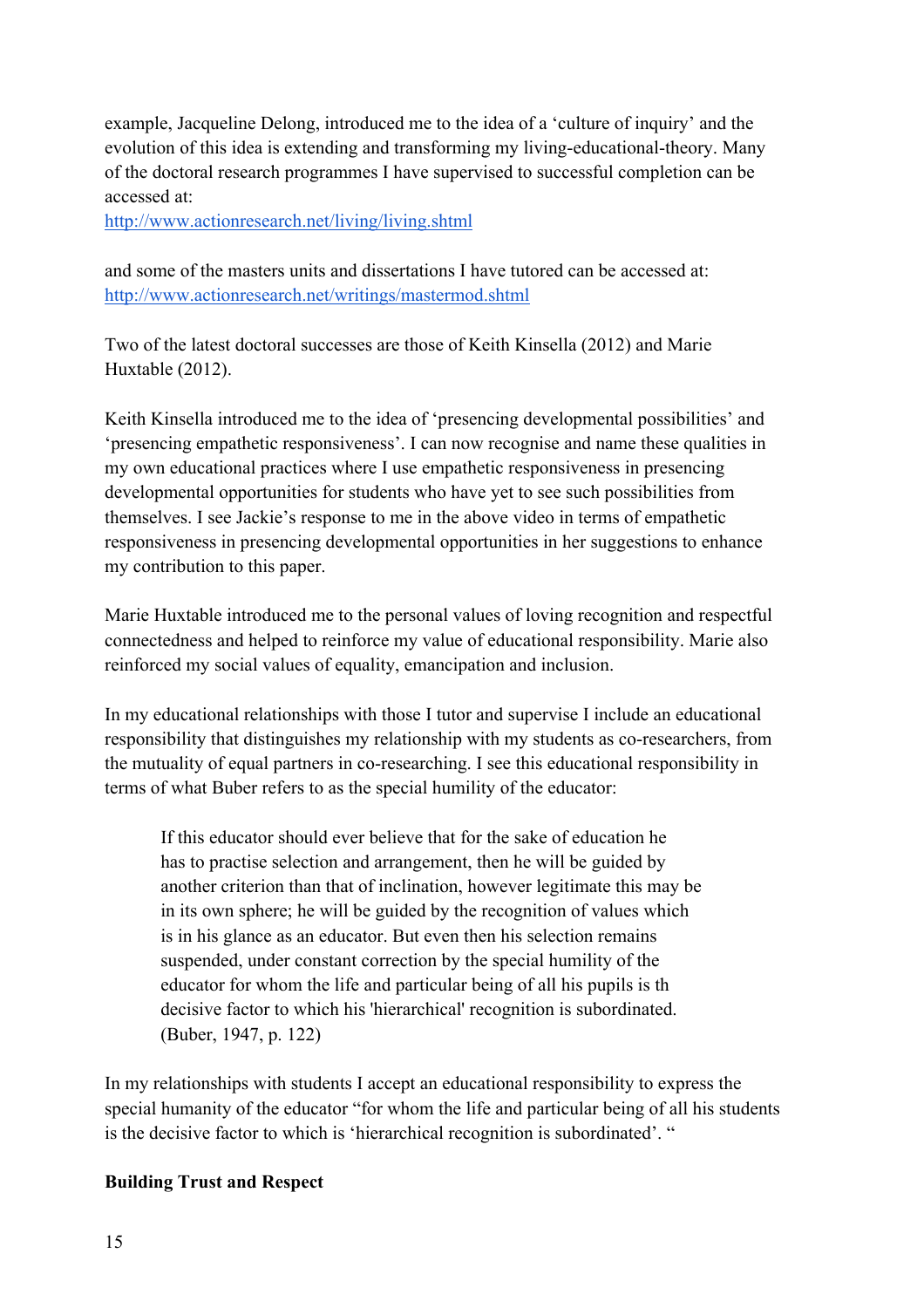Buber also influenced my recognition of the centrality of trust at the heart of my educational relationships:

The relation in education is one of pure dialogue…..Trust, trust in the world, because this human being exists – that is the most inward achievement of the relation in education. Because this human being exists, meaninglessness, however hard pressed you are by it, cannot be the real truth. Because this human being exists, in the darkness the light lies hidden, in fear salvation, and in the callousness of one's fellow-men the great Love. (pp. 125-126)

My belief that I have sustained trust at the heart of my educational relationships, since encountering the ideas of Buber at the age of 23, in 1967, is supported by a gift I received on my 65th Birthday which coincided with the ending of my tenured contract of the University of Bath (1973-2009). The gift was Jack Whitehead: Validations (see http://www.actionresearch.net/writings/jack/jackvalidationsb.htm ), edited by Robyn Pound, Moira Laidlaw and Marie Huxtable. It contained reflections by many of my former students on the nature of my educational influence in their learning. I think that this is strong evidence that I sustained the expression of trust in the other and that the relationships described in the book are distinguished by mutual respect. My main intention in my educational relationships can be understood in terms of making public and evolving the embodied knowledge of the other in their living-educational-theories.

### **Unveiling Embodied Knowledge**

My focus on making public or unveiling and evolving the embodied knowledge of practitioners began in 1971 with my rejection of the disciplines approach to educational theory. The disciplines approach held that educational theory was constituted by the disciplines of the philosophy, psychology, sociology and history of education. The proponents of this approach believed that the practical principles I used to explain my educational influence were regarded at best as pragmatic maxims having a first crude and superficial justification in practice that in any rationally developed through would be replaced by principles with more fundamental justification (Hirst, 1983, p. 18). My alternative to the disciplines approach was to ground educational theory in the explanations that individual practitioners produced to explain their educational influences in their own learning, in the learning of others and in the learning of the social formations in which we live, work and research. I called these explanations living-educationaltheories. I did not reject insights from the disciplines of education in the creation of a living-educational-theory. I integrated insights within the creation of a living theory.

In 1973, after 6 years teaching science in secondary schools I moved to the University of Bath as a Lecturer in Education with the intention of contribution to this reconstruction of educational theory. I saw my task as making public and evolving my own embodied knowledge as an educator and helping others to do this same. The publications listed in the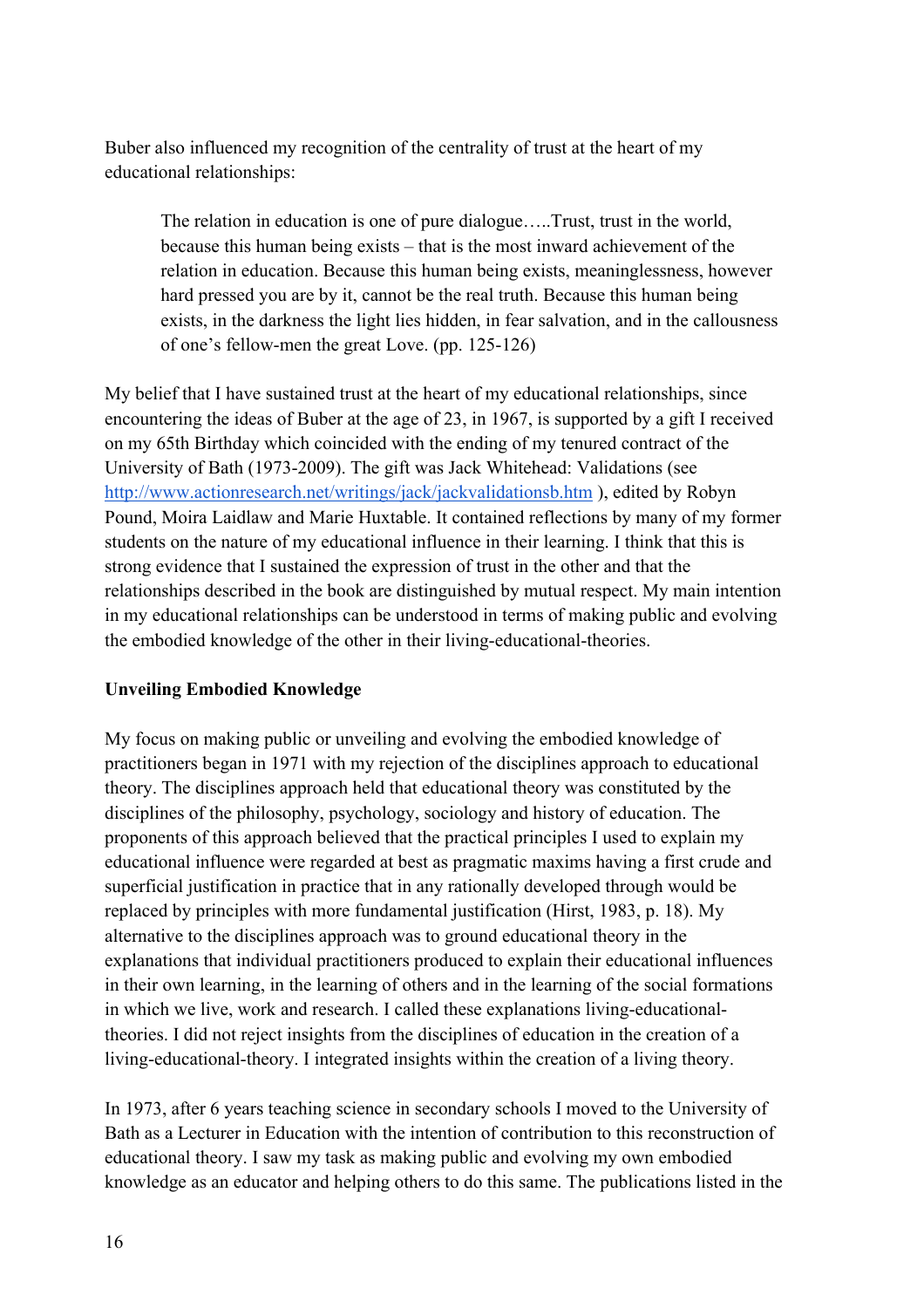section Background (above), document my original contributions to educational theory as I make public and evolved my embodied knowledge and learnt from others as I supported them to do the same. The original contributions include placing 'I' as a living contradiction in enquiries of the kind, 'How do I improve what I am doing?'. They include the clarification and communication of energy-flowing values through action-reflection cycles, as explanatory principles in explanations of educational influence in learning. They include the use of empathetic resonance with digital visual data to clarify and communicate the meanings of relationally dynamic, energy-flowing values in living standards of judgment for evaluating the validity of contributions to educational knowledge in living-theories.

In creating a living-educational-theory through unveiling and evolving an individual's embodied knowledge, each individual creates their own living curriculum.

## **The Living Curriculum**

I distinguish a 'given curriculum' from a 'living curriculum'. In teaching science to my students in secondary schools, tutoring students for their masters degrees and supervising students for their doctoral degrees, I expressed a commitment to engage with the given curriculum whilst encouraging students to exercise their own methodological inventiveness (Dadds and Hart 2001, p. 166) in creating their own living curriculum in the sense of creating the course of their lives. In secondary school this meant doing what I could to enable the students to pass examinations based on a given syllabus and curriculum, with the best grades possible, whilst encouraging enquiry learning with questions that the students formed for themselves, whenever I could. With my masters students the given curriculum was laid down by the University Senate with clear criteria for assessment, including an engagement with ideas in academic journals and textbooks. Using an action research approach I supported my masters students in meeting the University criteria whilst producing their own living educational theories with their energy-flowing values in their living curriculum. With my doctoral students I emphasised the importance of engaging critically with the ideas of others whilst focusing on the university requirement of a doctoral thesis to make an original and significant contribution to knowledge. Each doctoral thesis at http://www.actionresearch.net/living/living.shtml has met this requirement as individuals explain their educational influences in their own learning, in the learning of others and in the learning of the social formations in which we live, work and research.

# **Influencing Self, Others and Social Formations: a living legacy.**

My emphasis on the importance of explaining educational influences in learning was reinforced by Said's reference to the work of Valéry:

*No word comes easier or oftener to the critic's pen than the word influence, and no vaguer notion can be found among all the vague notions that compose the phantom armory of*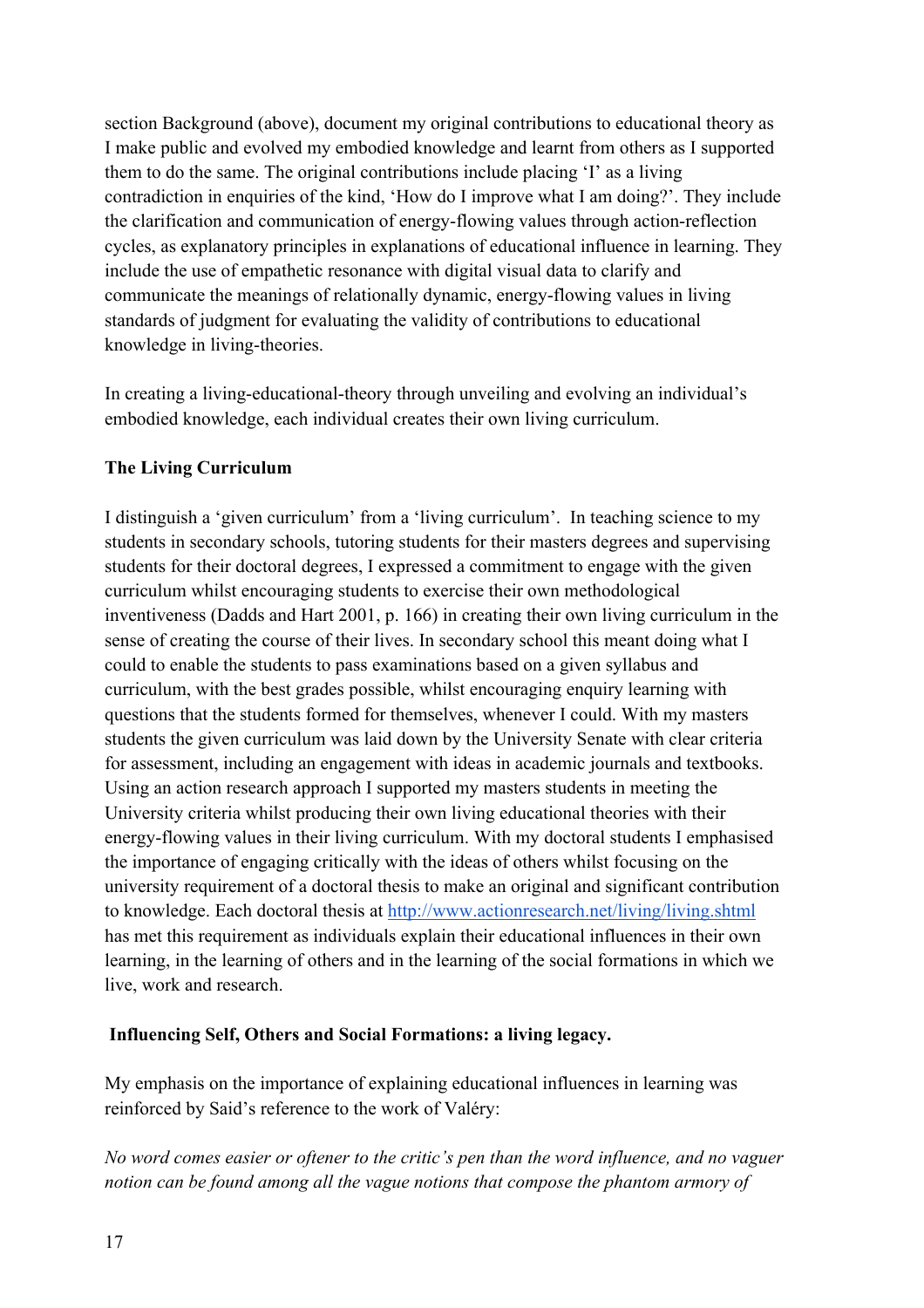*aesthetics. Yet there is nothing in the critical field that should be of greater philosophical interest or prove more rewarding to analysis than the progressive modification of one mind by the work of another.* (Said, 1997, p.15)

By focusing on 'influence' I wanted to avoid the impression of trying to establish a causal connection between what I did and another learning of the kind, 'If I do this then that will happen'. I wanted to emphasise that an explanation of educational influence in learning involved an intention relationship in which what is learnt requires a creative response from the other or oneself.

My focus on influencing social formations evolved with Jacqueline Delong's influence as I began to recognise the importance of having systemic influences through the development of cultures of inquiry. My early research and supervision focused on the development of explanations of educational influences in learning of self and other in particular sites - the social formation of particular organisations. Since 2000 my research has focused increasingly on an engagement with systemic influences in developing cultures of inquiry that can support and extend the influence of living-educational-theories that carry hope for the future of humanity. My present interest in explaining educational influences in the learning of social formations, continues to emphasise the importance of each individual generating their own living-educational-theory within which it is important to deepen and extend one's sociohistorical and sociocultural understandings of the 'automatisms of the *habitus*':

...paradoxically, social science makes greatest use of the language of rules precisely in the cases where it is most totally inadequate, that is, in analysing social formations in which, because of the constancy of the objective conditions over time, rules have a particularly small part to play in the determination of practices, which is largely entrusted to the automatisms of the *habitus*. (Bourdieu, p. 145, 1990)

A living-educational-theory engages with a desire to contribute to educational influences in the learning of social formations and to produce living legacies that can have a sustaining and sustained influence in a culture of inquiry. The desire to produce a living legacy, is related to sustaining one's motivation in continuing to contribute to education, with the faith that life is worthwhile and the hope that one's values carry hope for the future of humanity. I first heard the idea of a 'living-legacy' from Catherine Forester - an Ed.D. students at Liverpool Hope University (Henon, 2013, p. 4). The idea of 'Living Legacies' provided a title for a text edited by Andrew Henon (2012), a socially engaged artist, on 'APEX Living Legacies: Stories creating futures' (seehttp://www.actionresearch.net/writings/apex/livinglegacies2012.pdf):

A 'living legacy' is the unique testimony of an individual practitioner providing a positive bridge between the past and the future. As I see it, within each one of us, is realised the sum of our past academic, professional and personal knowledge.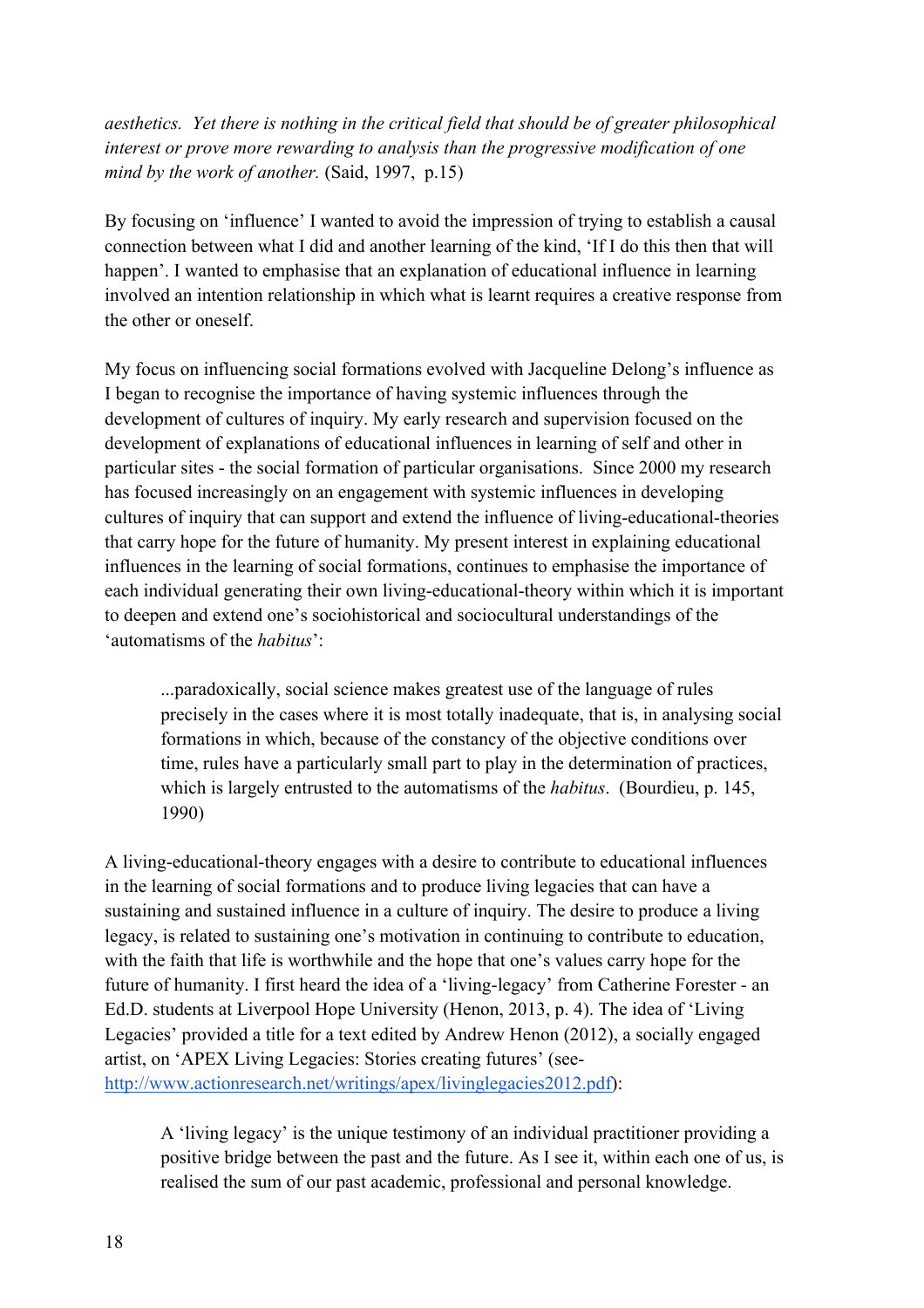The present is the 'sum'. If each sum represented a candle what light of knowledge the totality of these candles could emit from the past to shine for future generations of educators and students. Yet, at present, each 'I' shines separately; alone in the dark of its own extinguishing. So, with the hope of my own 'living legacy', comes the dream that the idea has taken on an independent life that will find expression again and again in the creative and unique legacies of others – including those of today's students, tomorrow's teachers.

However, in describing the genesis of the idea, I would deny the very essence of 'living legacies' if I did not acknowledge those whose preceding work nourished the field in which it is seeded. They are legion; all part of the chain of 'flourishing humanity' that connects the loving, hope-filled values, aspirations and struggles across many disciplines and practices. (Forester, 2012, pp. 4-5 in Henon, 2013).

My hope of contributing to a living legacy through this presentation is grounded in the inclusion and public expression of a pooling of loving and life-affirming energy in a culture of inquiry. I was introduced to the idea of a pooling of life-affirming energy by Sonia Hutchison (2012, p. 11) the Director of a Care Giving Network in the UK. I see the recognition of the significance of expressing and sustaining a pooling of life-affirming energy within a culture of inquiry, together with the commitment to sustain this pooling of energy within this co-operative inquiry, as perhaps our most important contribution to educational knowledge and to our living legacy.

My interest in understanding sociohistorical and sociocultural influences and integrating implications of these understandings in what one is doing to improve practice extends into influencing social formations outside the classroom.

### **Influencing Social Formations Outside the Classroom**

Social formations outside the classroom can have profound influences on what goes on inside classrooms. External accountability processes such as those operated by the Office for Standards in Education (OFSTED) in the UK can often deny the educational values that teachers are seeking to live in the living curriculum. Perhaps the most significant external influence can be seen in the global financial crisis that resulted from unregulated banking. Greece has been particularly badly affected by this crisis in the pay, conditions and employment of teachers as well as other citizens. Countries such as Norway and Canada, which do not have unregulated banking sectors, are weathering the global crisis with many of their social welfare and educational provisions intact.

I have been seeking to influence social formations outside the classroom with numerous workshops, keynotes and conference presentations in different countries (see http://www.actionresearch.net/writings/writing.shtml ). Here are some details of my Mandela Day Lecture that explains my present thinking on influencing social formations outside the classroom: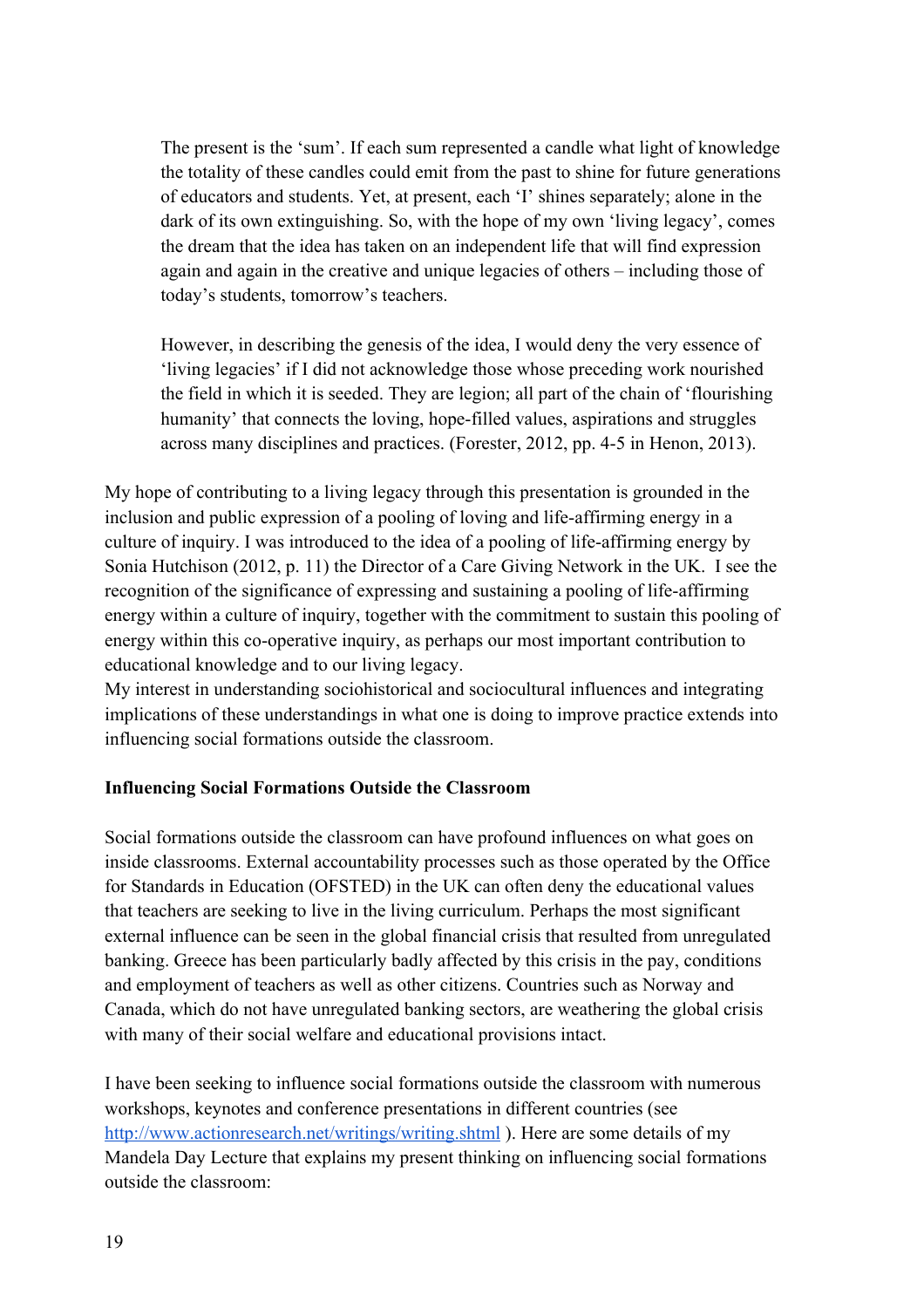# **Notes for Jack Whitehead's 2011 Mandela Day Lecture at Durban University of Technology on the 18th July 2011**

With the Video of the Lecture at:

# **http://tinyurl.com/3j6jgvn**

There is a 9 minute section between 48:04--57:04 minutes where the audience are discussing in pairs what really matters to them.

Jack Whitehead Liverpool Hope University, UK.

The Mandela day lecture at Durban University of Technology is being offered in collaboration with the South African Higher Education Community Engagement Forum (SAHECEF) and I first want to thank the organizers of the 2011 Mandela Day for the pleasure and privilege of presenting this Lecture.

Nelson Mandela is recognized globally as an individual who inspires tolerance and humanity. He is also a symbol for enhancing the flow of values and understandings that carry hope for the future of humanity. To stress the importance in the Lecture of connecting directly to Nelson Mandela I am starting with this 1:36 minute clip of Nelson Mandela talking about an Ubuntu way of being.



http://www.youtube.com/watch?v=HED4h00xPPA

Mandela Day is also a call for action to take responsibility for our individual influences in the world: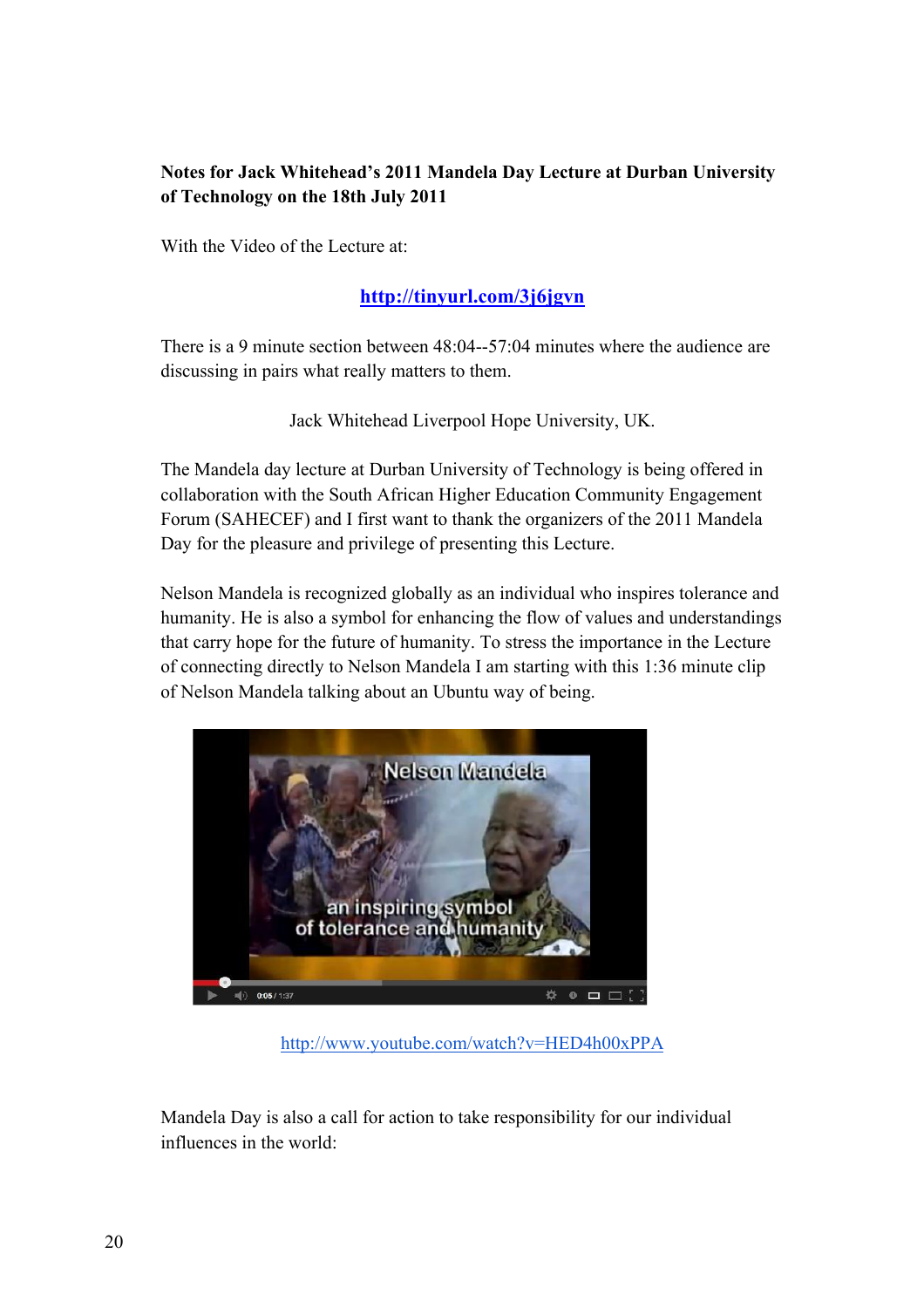*"Mandela Day 2011*

*Mandela Day is a call to action for people everywhere to take responsibility for making the world a better place, one small step at a time, just as Nelson Mandela did.*

*Nelson Mandela spent more than 67 years serving his community, his country, and the world at large. On Mandela Day people are called to devote just 67 minutes of their time to changing the world for the better, in a small gesture of solidarity with humanity, and in a small step towards a continuous, global movement for good."*

http://www.nelsonmandela.org/index.php/foundation/mandela--‐ day/category/mandela\_day\_2010/

# **PART TWO from Jacqueline Delong**

Jacqueline Delong will focus on making explicit the embodied knowledge of educators and seek to incite the social imagination to create educational research to reduce poverty and create attitudinal, behavioural, and social transformational learning opportunities in a way that challenges the status quo of education. The accreditation and publication of this embodied knowledge are influenced by Delong's desire to assist professional educators to generate Living-educational-theories in a culture of inquiry to improve practice and generating knowledge.

# **Background**

The data collection for this paper began as many questions emerged in my teaching practice about how to make learning more meaningful for students and how to become a better teacher. Several leadership roles (union leader, learning resource teacher, curriculum coordinator, principal and later superintendent) in my career were dedicated to improving professional development experiences for teachers. During my term as principal (1988-94) the issue became even more significant as I watched my staff spend hundreds of hours in sessions intended to improve their teaching practice and ending up being what can be called "Spray and Pray" () with little transfer to actual practice.

In 1995, Linda Grant, inspired by a visit to Jack Whitehead, started an action research project funded by the Ontario Ministry of Education in 6 (six) Ontario school districts to implement a new curriculum (of which I was one of the authors): mine was one of them. From that beginning as I and the teachers like Lori Barkans and Cheryl Black learned to conduct action research to improve our practice, in 1996 Jack Whitehead asked me to study with him at the University of Bath. At the time, the internet was in its infancy, Paris, Ontario and Bath UK were 5500 kilometres apart and I was a single mother working full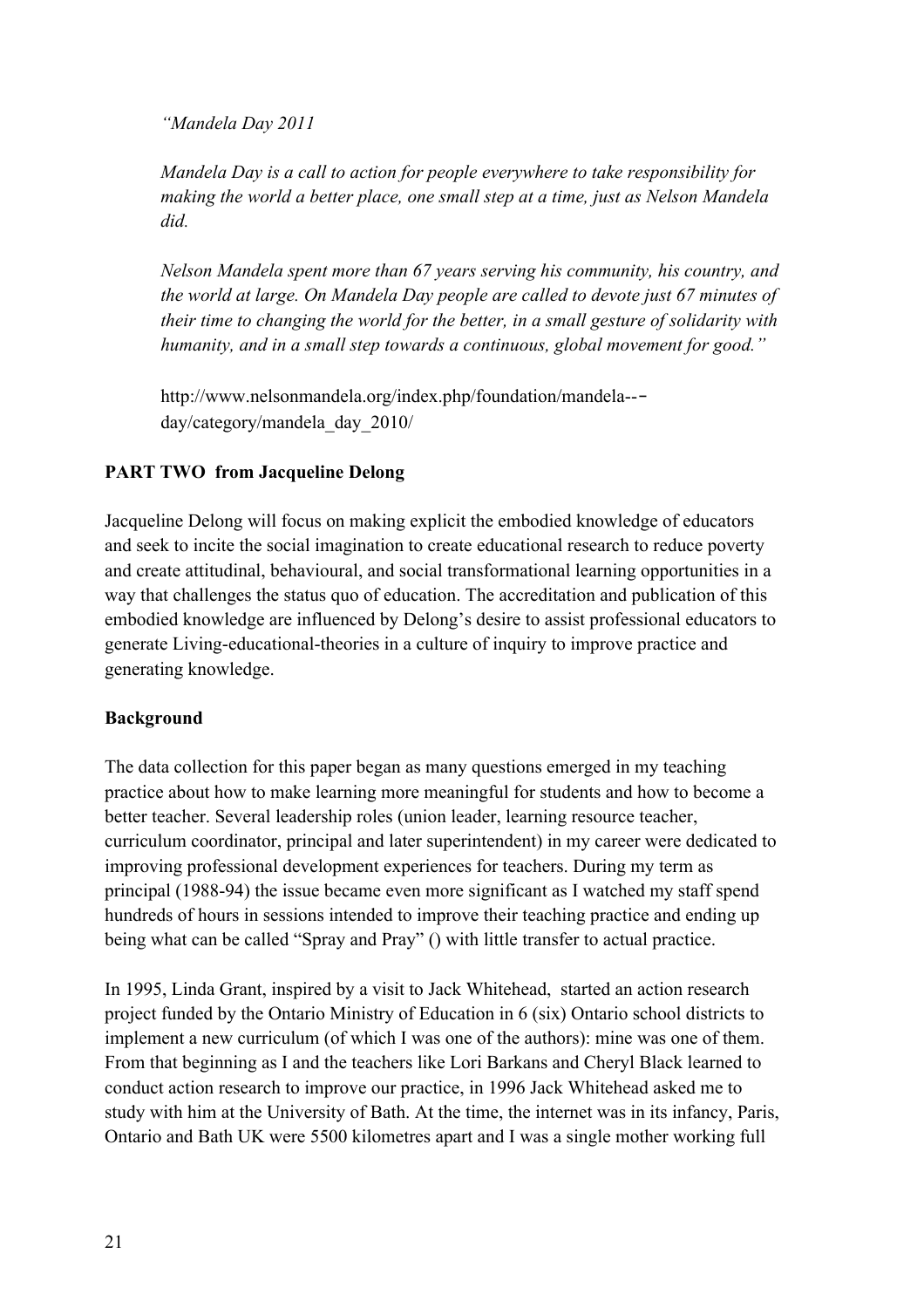time as superintendent and leader of a large action research project. No problem, says Jack, we'll make the technology work for us.

With Jack's encouragement and support, my action research focused on the emerging recognition that two values became significant in my thinking about improving education: through valuing the other and through building a culture of inquiry, reflection and scholarship (Delong, 2002). This emergence came about by analyzing the nature of my relationships and influence with colleagues as I went about my work and asking others to help me with answering the question, 'How can I improve my practice as a Superintendent of Schools and create my own Living Educational Theory?' It encompassed, as well, my respect for the role of modelling and my value of integrity. If I was asking teachers and administrators in the district to engage in research to improve their practice, it was incumbent upon me to model the process. 'Walk the talk' as the saying goes. As Covey (1990) explains in his book, The Seven Habits of Highly Effective People: the real key to your influence is your example, your actual conduct. Your example flows naturally out of your values and your character, or the kind of person you truly are-not what others say you are or what you may want others to think you are (p. 238).

During the years 1996-2007 as I built a culture of inquiry, reflection and scholarship, data accumulated in my own thesis and in the School District teachers' informal (not for credit) action research outlined in 7 (seven) volumes of Passion In Professional Practice http://schools.gedsb.net/ar/passion/pppi/1\_Into\_TOC.pdf that I supported and edited. Director of Education for the Grand Erie District School Board, Peter C. Moffatt, articulated his empathetic resonance for professional passion on page 3 of the first volume (2001):

> The highest form of professionalism is the on-going, self- generated pursuit of improvement and excellence. Teachers and administrators who are involved in action research demonstrate and develop that professional passion. The rewards of this professional activity are improved student learning and personal engagement and growth. Through the posing of important questions, the collection and analysis of classroom and school based data, the articulation and presentation of results, the sharing of those results and the posing of new, important questions, teachers and administrators take control of their own job satisfaction. They can support their classroom practices and they improve classroom learning.

> It is with a great deal of pride that I congratulate the professionals of Grand Erie who have contributed to this collection. I congratulate them for their writing, for the influence that they have had on education, and on their achievement of the highest professional status. Their passion makes a difference!

The culture of inquiry implemented by the many leaders that worked as part of teams in the Brant County Board Of Education and later the Grand Erie District School Board was shared in a kit (Delong & Wideman, 1997) including a journal on the 6-board project as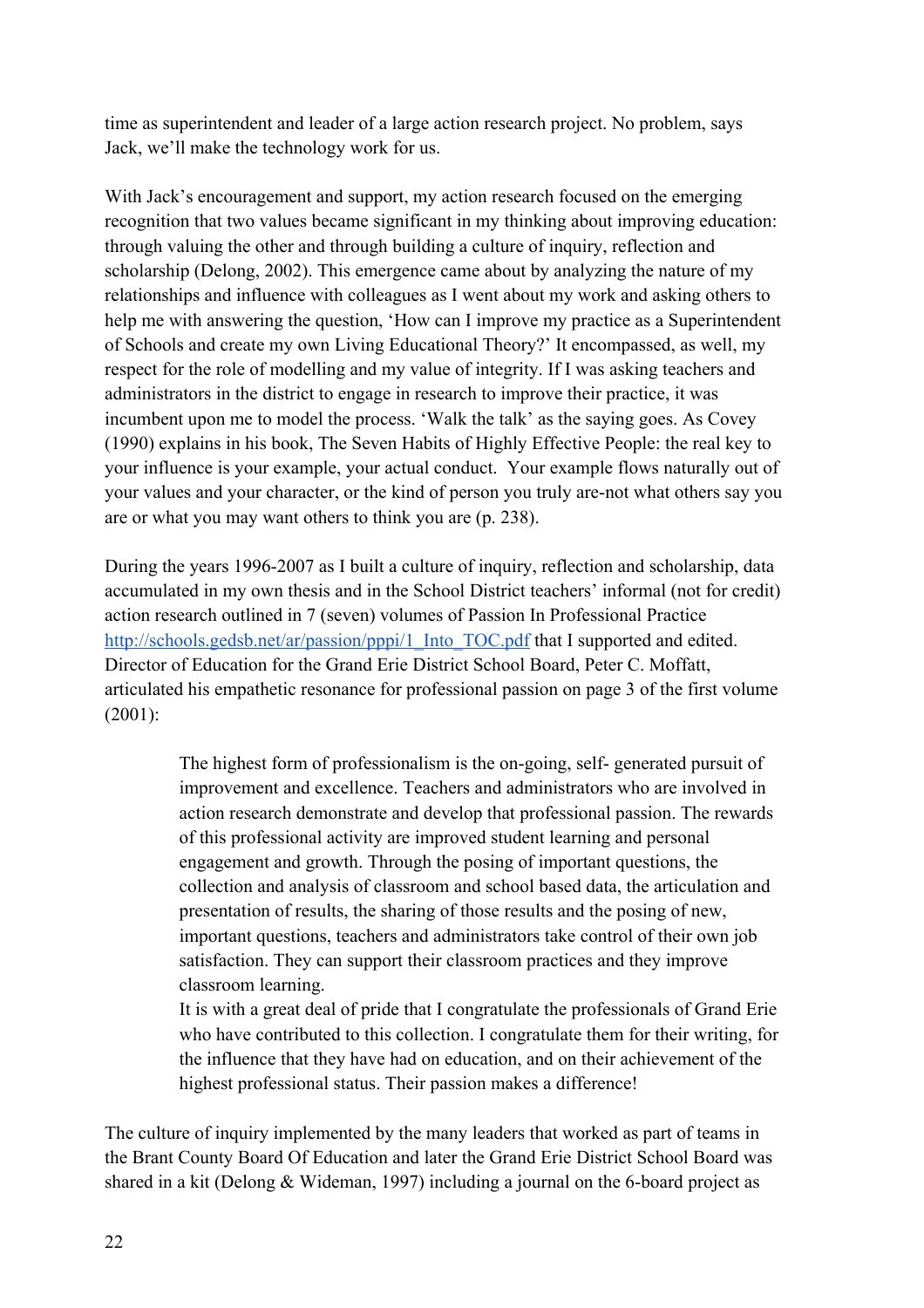well as a video of teachers in our district sharing their action research experience and later the text, Action Research For Teaching Excellence (Delong, Black & Wideman, 2005). In building that culture of inquiry, I was inspired by and supported by Director, Peter Moffatt and my PhD supervisor, Jack Whitehead. Both encouraged me in my practical day to day work and in my practitioner insider research.

# **Unveiling Embodied Knowledge**

While my passion for improving teaching and learning has encompassed a lifetime in education both as teacher and learner (which I am convinced occurs symbiotically), a committed focus on a pathway to improving the educational experience became more clear in 1995 when I was introduced to the Living Educational Theory model of action research . As I share in that paper (Delong, 2001), in a variety of professional development leadership roles I had looked for the solution to the conundrum of integrating the knowledge inherent in professional development programs into regular practice in the classroom. I wanted to address the perennial question asked by education researchers: How do we get teachers to read and use education research and bridge the gap between education research and classroom practice?

Through my action research I experienced a significant transformation in my understandings. What I had failed to comprehend was that in order for teachers to embrace the knowledge of others, their embodied knowledge needed to be respected by themselves and others. As a result of my own experience working with Jack I felt that teachers would not read and think about the theory of academics until they themselves had an appreciation for, an understanding of and a confidence in their own embodied knowledge:

As I watch my own students now I can see that amazing transformation that occurs from the initial writing to the scholarly dialogue and the amazing work that they produce. The academic language that presents such a barrier to getting teachers in classrooms to read academic papers can be bridged by the very process that you taught me and I teach my students: start with their own embodied knowledge and then bring in the academic theory to support them to investigate and theorize about their own practice (Delong in Jack Whitehead: Validations (see http://www.actionresearch.net/writings/jack/jackvalidationsb.htm ).

 For education research to be of practical value for teachers, they needed to experience the research process themselves through the data collection and analysis of their own teaching practice so that it became education*al* and not just about the disciplines of education. Then, they were more inclined to read, think about and integrate the research of others into their practice as evidenced in Passion in Professional Practice.

During the course of my thesis I unveiled what I thought was a prerequisite space for educators to influence themselves, others and social formations. This culture of inquiry space is an environment for giving voice to teachers. I frequently exhort them not to allow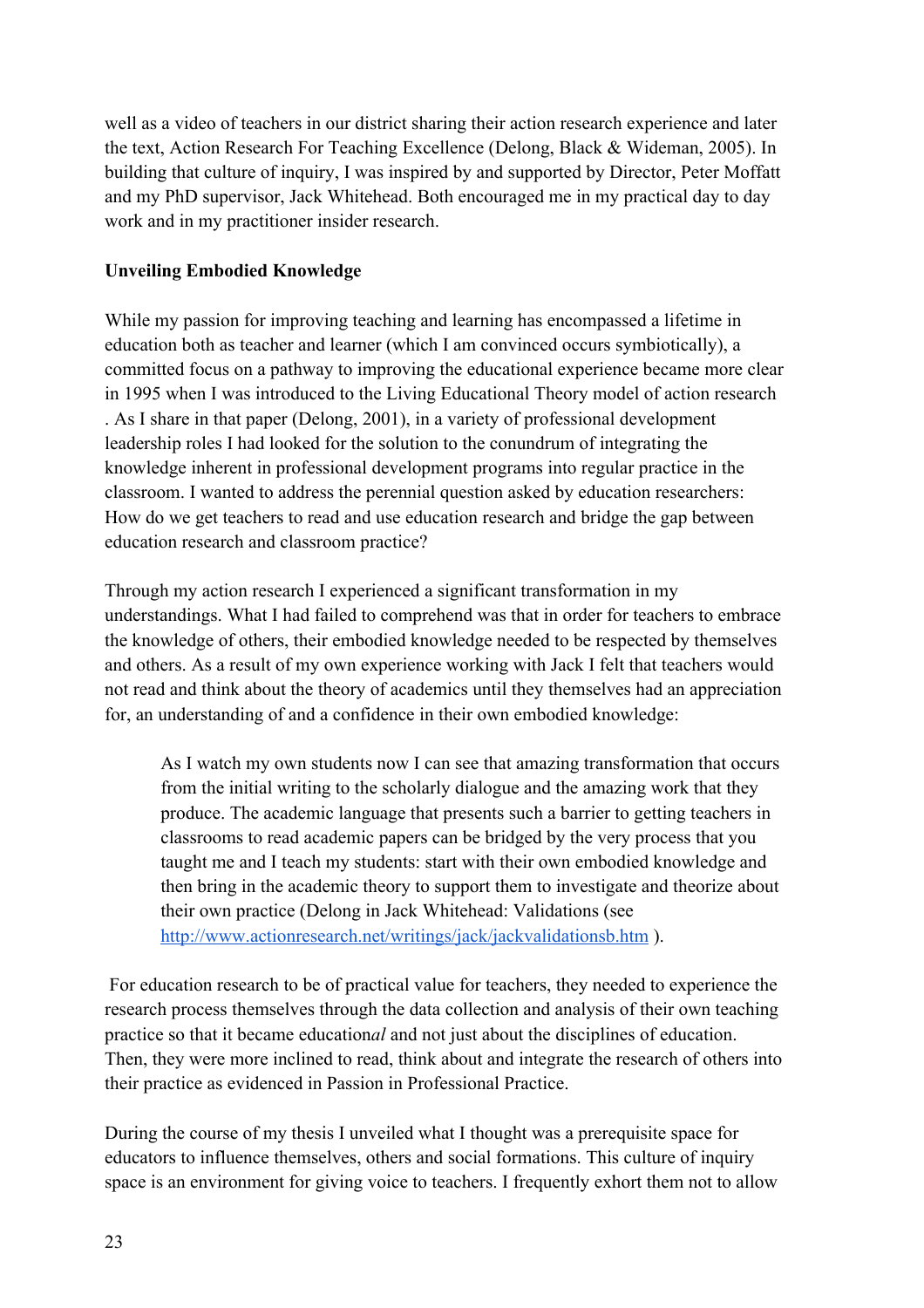others to speak for them, to represent their embodied knowledge for and by themselves. I invite them into a culture of inquiry, a culture of love and support and encouragement, to unveil their embodied knowledge and create their own living-educational-theories. The passion that I feel for encouraging teachers to create knowledge can be seen in the following video-clip.

In the 3:11 minute video-clip, I am contributing to an international panel at an International Conference of Teacher Research. I am responding to a question about my support for teacher-research in the Grand Erie District School Board in Ontario. The process of empathetic resonance involves moving the cursor along the clip and responding to moments in which the viewer experiences the greatest flow of energy from the speaker. For example, as the cursor is moved backwards and forwards around the moment at 2.49 minutes, I am talking about the 'SWAT' team arriving to support a teacher in her research. Both Jack and I claim that the second image below (at 2:49 minutes) shows me expressing my life-affirming energy and valuing of an embodied expression of a culture of inquiry in which several individuals are responding to the needs of another. The expression of my life-affirming energy at 2:49 minutes was evoked through my response to a question about the support I am giving for teacher-research. The responses of others appear attracted into an inclusive space with me and they experience a pooling of a flow of their own lifeaffirming energies. If we try to communicate the experience of my presencing this flow of life-affirming energy with the words, 'flow of life-affirming energy' without the visual data, we (Jackie, Jack, Liz and Cathy) are claiming that something vital about the meaning is lost.



3:11 minutes - http://www.youtube.com/watch?v=qsECy86hzxA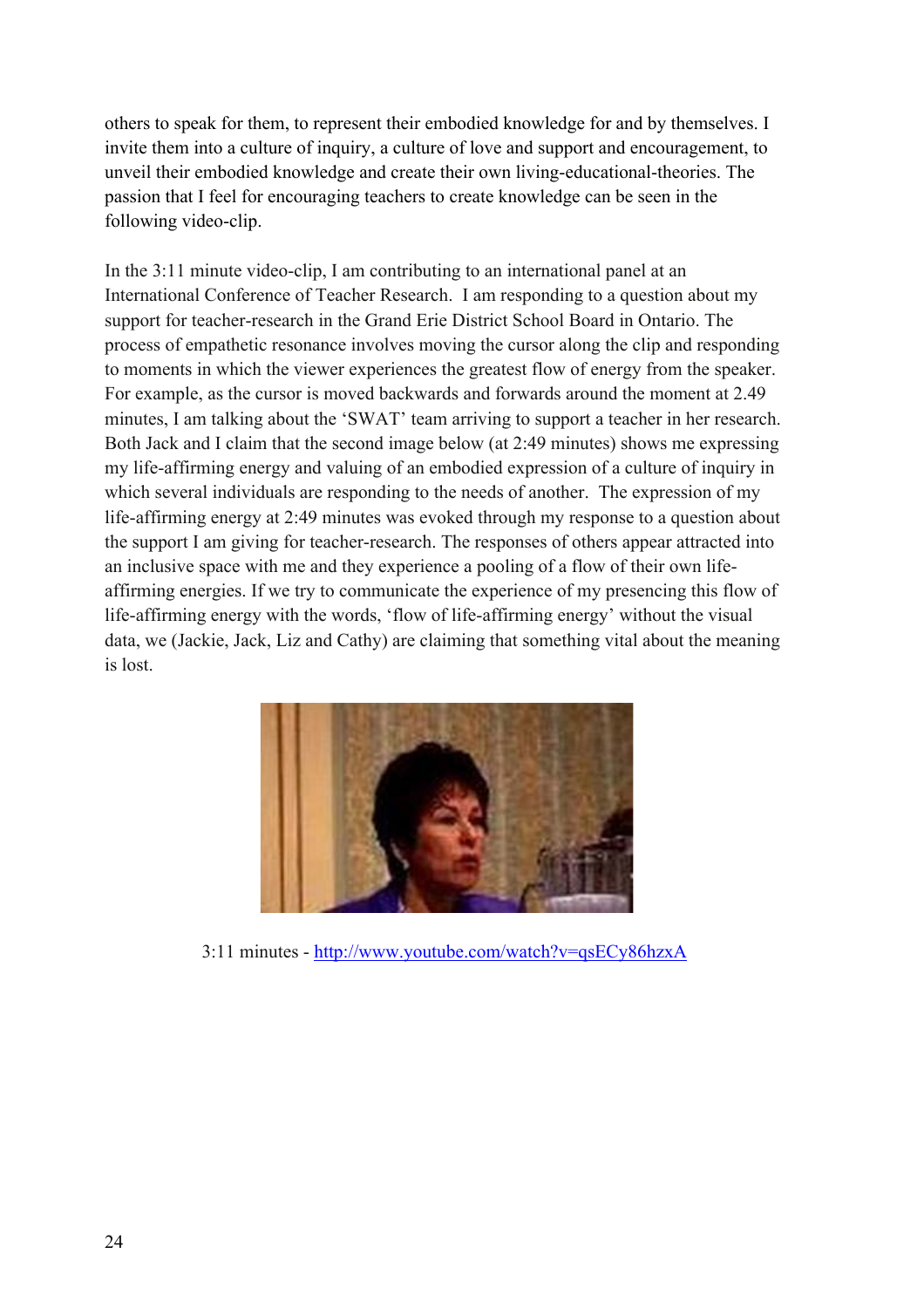

I believe this this expression of life-affirming energy invites people to join in and to pool their own. In addition to my passion, there are practical supports like time release from class, money for resources and local and international conferences, frequent learning sessions with district and international presenters, small group network meetings and publication of their work. These resources were available to teachers and administrators because of my way of relating to systemic influences, my political nous, which allowed me to find funding for supporting action research in Grand Erie through my work as a Superintendent of Schools.

Jack and I gathered and analyzed data for 10 papers, one as early as the year after I started my studies (Delong & Whitehead, 1997), and presented them at AERA and the International Conference of Teacher Research (ICTR): the data includes my publications and conference presentations between 1997-2013 at

http://www.actionresearch.net/writings/writing.shtml and at http://www.spanglefish.com/ActionResearchCanada/

which document extensions and transformations in my understandings from a deepening understanding of my embodied knowledge and the nature of my influence as well as the challenges of collaborative writing and presenting in what was in the beginning a very intimidating academic environment. One paper presented at ICTR became part of a book (Whitehead & Delong, 2003).

# **Building Trust and Respect**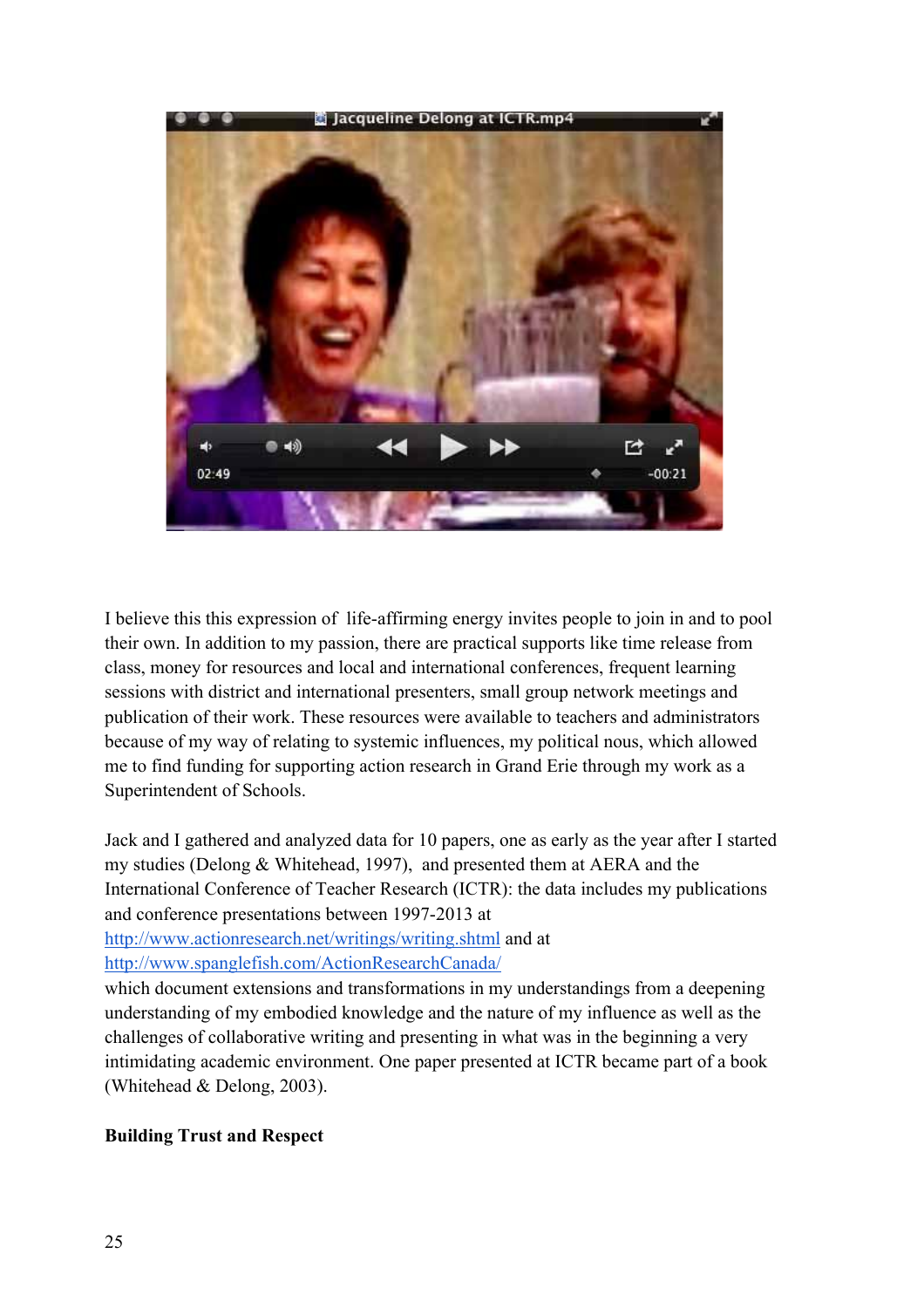One of my learnings into the nature and improvement of my life as a superintendent and later as university professor was that quality relationships can be deepened and strengthened through a willingness to let others into my world and let down the walls of protection to expose my vulnerabilities. Sustained trust is at the heart of my educational relationships and essential to the creating of a culture of inquiry where human flourishing can thrive. My commitment to build trust and respect focused on the power of rational argument not on the power of position. As part of trust building, the process of establishing democratic evaluations started when, as superintendent, I asked the principals in my family of schools to chair my evaluation process to elicit critical feedback on how I might improve.

In addition to my practice since 2008 to videotape my lessons and review them for data to improve my teaching, in 2010, while I was teaching the Research methods course to the Bluewater masters cohort, I asked the group of 19 to provide an evaluation of my teaching. I sat in the middle of the circle with the video camera on me and they provided me with some very concrete suggestions for improvement.

It was a difficult process to experience but I had spent time preparing myself as much as I could. Being able to absorb the suggestions afterward by reviewing the videotape of the event was essential to retaining all of the information and making significant changes in my practice. I was modelling a process that I hoped might be adopted in their own way by the members of the group. A full description and explanation of the process is contained in Jack's and my 2011 AERA paper: *Transforming educational knowledge through making explicit the embodied knowledge of educators for the public good* (http://www.actionresearch.net/writings/aera11/jdjwaera11.pdf ):



# DELONG'S RESPONSE TO THE FOUR VIDEO CLIPS USING EMPATHETIC RESONANCE

With all of these clips, I feel the pleasure of being in this culture of inquiry in a community of shared learning and while there is some tension associated with the process of democratic evaluation, as I expressed to Liz: *I knew it would be hard on*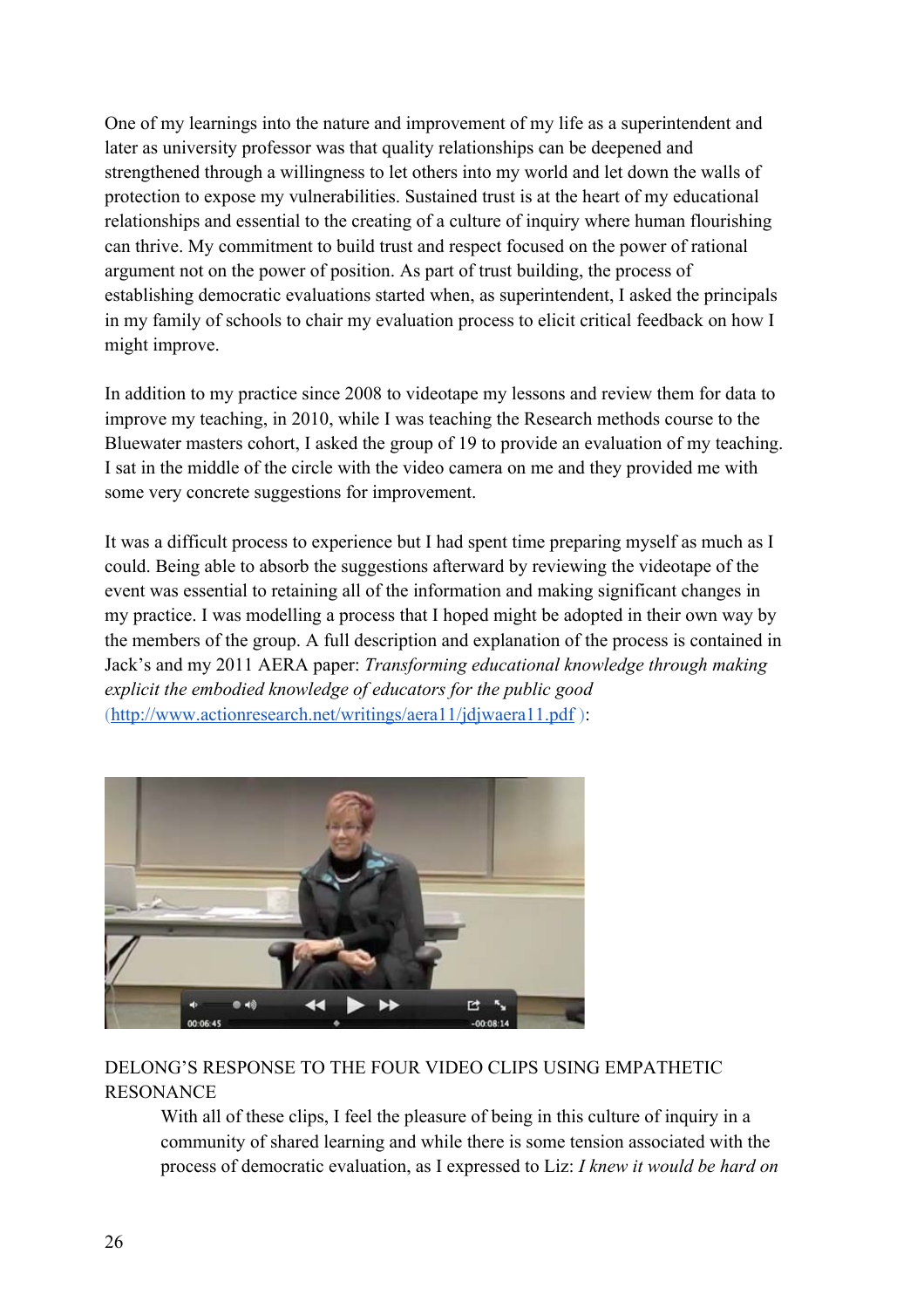*some people and to be honest it was hard on me. You don't do that lightly. You think about it and you have to be sure that you're ready for it.*

Nonetheless, I love these individuals and they have articulated that they feel that love coming from me. I want to improve my learning as well as theirs. I trust that they will be respectful in the articulation of their concerns. Learning opportunities for the students and me are provided in this creative space as we engage in Critical Evaluation.

Subsequently, I asked Liz to reflect on this process to receive critical evaluation. She confirmed that it had been an effective way to elicit information to improve my practice:

Reflection on Critical Evaluation video



http://www.youtube.com/watch?v=FQlXQFN3rEk

 Based on the many times that I have received and reviewed democratic and critical evaluations, this quality of evaluation is forthcoming only after time has been invested, a culture of inquiry built and a value of loving kindness established. I believe that I have become more receptive to the critique as I have revealed more of myself in order to build closer relationships and made explicit my values to which I ask to be held accountable.

While I had deliberately worked to build a culture of inquiry, to create a community of colearners who appreciated the embodied knowledge of each person in the group in the Bluewater masters cohort in 2010 and 2011, it was a critical event when Cathy felt safe to reveal her vulnerability. As Liz says: Her story was heart wrenching but it was her courage and willingness to trust and be vulnerable that created a gateway for all of us to become a loving community where we could discover and share our stories. In our Skype conversation on March 31, Cathy articulates, "My willingness to expose my own vulnerability was a direct result of you modelling that yourself."

Describing and explaining the nature of your influence on yourself, on others and on social formations, particularly for leadership positions where evaluative information is not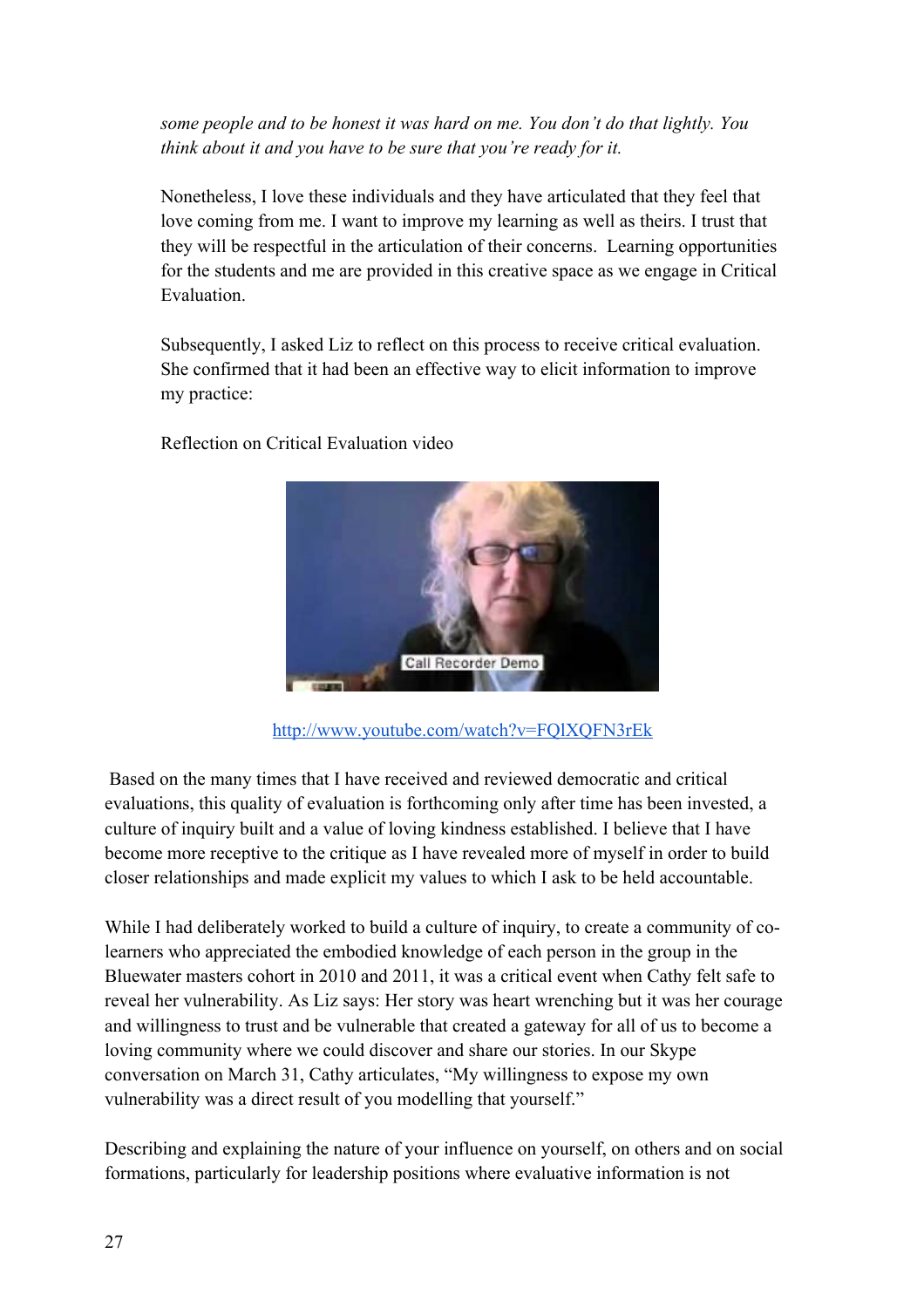always readily available, can be a challenging task. The critical feedback required to determine your effectiveness can be acquired through the assistance of others, of critical friends, of willing evaluators in a culture of inquiry.

### **Students as co-researchers**

I am continuously gathering and analyzing data to uncover a direct line from my life and work through those I influence to making improvements in teaching and learning in the classrooms. During the process of working with masters students living in what I intend is a non-hierarchical culture and modelling that in valuing their embodied knowledge, I moved from facilitating their research to working with them as co-researchers. Because of my democratic view of the world and because of the rapid expansion of the culture of inquiry in Grand Erie as evidenced in seven volumes of Passion In Professional Practice, teachers as co-researchers became our sustainability and sustained support in the district.

Leaders like Cheryl Black and Heather Knill-Griesser, whom I tutored in the beginning, inspired network groups, led action research learning sessions and presented with me at conferences. Both started as teacher-researchers and continued as school administrator researchers, continuing the research on their roles as vice-principals, principals and curriculum consultants. They were both co-editors of Passion In Professional Practice, on the editorial board of The Ontario Action Researcher, active with me in the Ontario Research Council. They were in my masters classes and completed their masters degrees in the first Brantford-Brock cohort (2001). They were seminal in extending the systemic influence of action research in the school district (Black, Delong & Knill-Griesser, 2002).

Cheryl, a friend for over 25 years, was part of my PhD study and continues to be a critical friend helping me to validate my claims to know. She was one of the early adopters of using the videocamera to review and improve practice. It was in a clip of one of her classes that Jack and I were able to see the close and respectful relationship between her and a student in her music classes (Black, 1998). She and I were co-researchers and presenters at ICTR in Magog, Quebec (Black & Delong, 1999), in Baton Rouge (Black & Delong, 2000) and with Jack and I in Evanston, Illinois in 2003. She and I also presented at AERA in New Orleans. In her master's thesis, Managing Transitions, she says:

The significance of this inquiry has been to substantiate my claim that my espoused values are evident in my professional practice, to facilitate the development of my own professional standards of practice based on my personal values and to add to the professional knowledge base of practitionerresearchers.http://schools.gedsb.net/ar/theses/cheryl/index.html

In the Bluewater Masters cohort, I taught 3 courses and supervised 7 final action research projects. Of those seven, three of the teachers engaged with their students at a variety of age levels in action research. Liz worked with grade 12's; Cathy worked with grade 6's;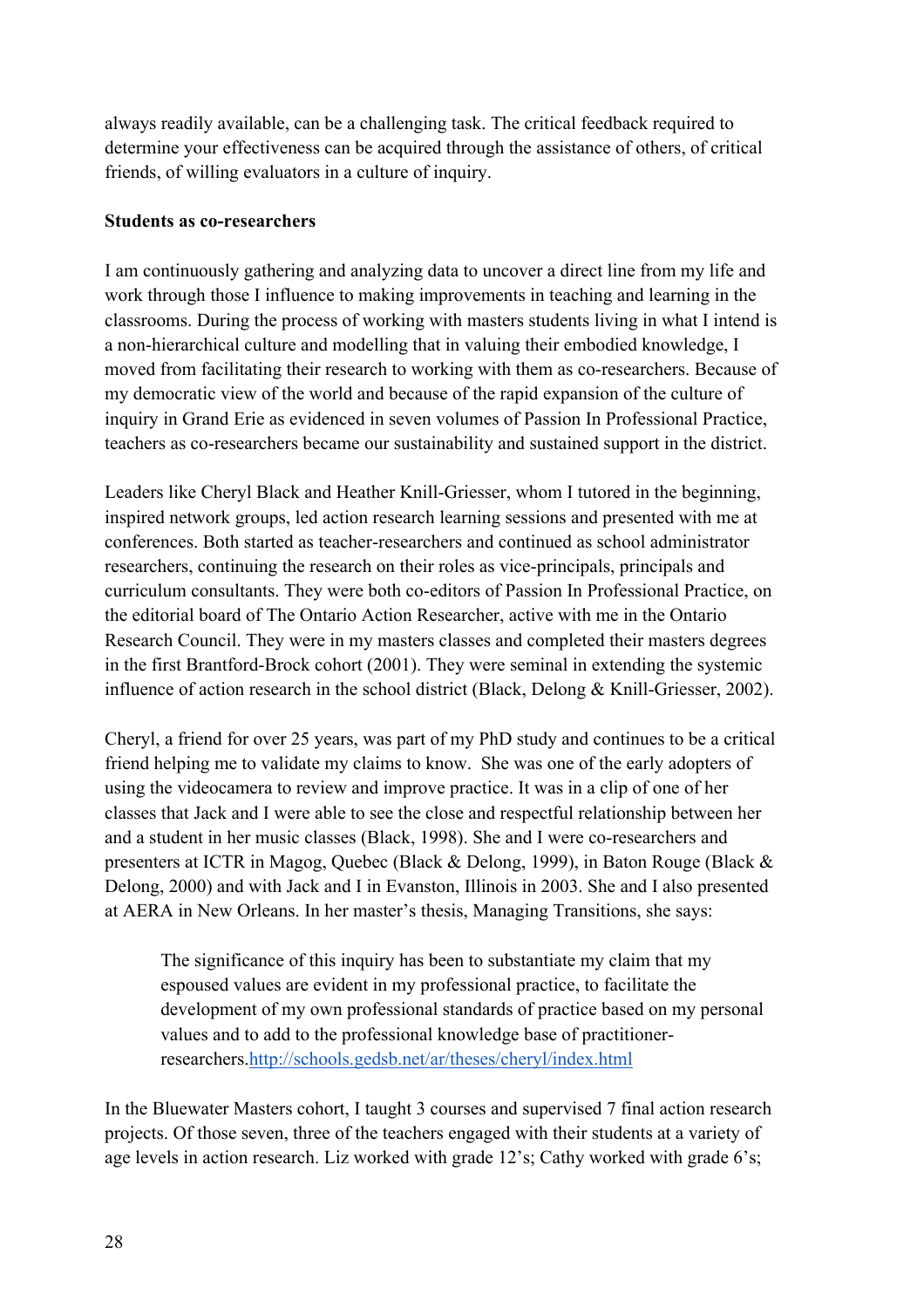and Tawnya Schlosser engaged her Grade 3 students in answering the question: *How can I work with my students as Co-Researchers?*:

#### **Abstract**

The investigator in this action research study and her Grade 2–3 students set out as co-researchers to investigate how the use of peer-assisted learning strategies (PALS) might improve students' reading skills, particularly for students labelled as "struggling" readers. Student data were captured through formal reading assessments, independent reading conferences, class discussions, teacher and student journals, and parent-approved photographs and videotape. The project first developed 4 class-wide reading goals from which each student selected a personal goal. Students then created an independent action plan to reach that goal and subsequently named indicators demonstrating their plan was successful. Students reflected on their learning journey through oral discussions and written journals, and presented their work to the class at the end of the action research cycle. All students experienced reading growth during the study and became much more reflective and aware of their own thinking process as evidenced in their descriptions of personal projects. Students enjoyed taking charge of their own learning, developed confidence in their abilities, and were able to suggest ways in which to improve and expand their learning.

**ActionResearchCanada/documents/BluewaterMRP/TawmyaSchlosserMRPfi nal.doc**

My students are my teachers; they inspire me to be better:

I think that my body of knowledge that has emerged since the completion of my doctoral work is becoming more significant than the original work at Bath in 2002. Some evidence of this resides in the amazing research conducted by my students as they teach me to be a better teacher; some evidence resides in the papers we have co-written and/or you have encouraged and supported me to write. <Delong in Jack Whitehead: Validations (see

http://www.actionresearch.net/writings/jack/jackvalidationsb.htm )>.

This paper is an example of my work with Cathy and Liz as co-researchers.

### **Influencing Social Formations Inside My District And Beyond: a living legacy**

As I continue my action-reflection cycles, it is my intention to attempt to track the nature of my influence in transcending the constraints of poverty, with a focus on addressing impoverished learning environments over time, from within the classroom, across a school system and through my master of education students to their students. I am most moved by evidence of improved teaching and learning in classrooms and schools. I begin when Lori Barkans was one of the first group of 5 action researchers in my school district in 1996 and follow my influence on her from supporting her as she progressed in her career positions to teaching her in the masters cohort in Brantford in 2011 and now to a recent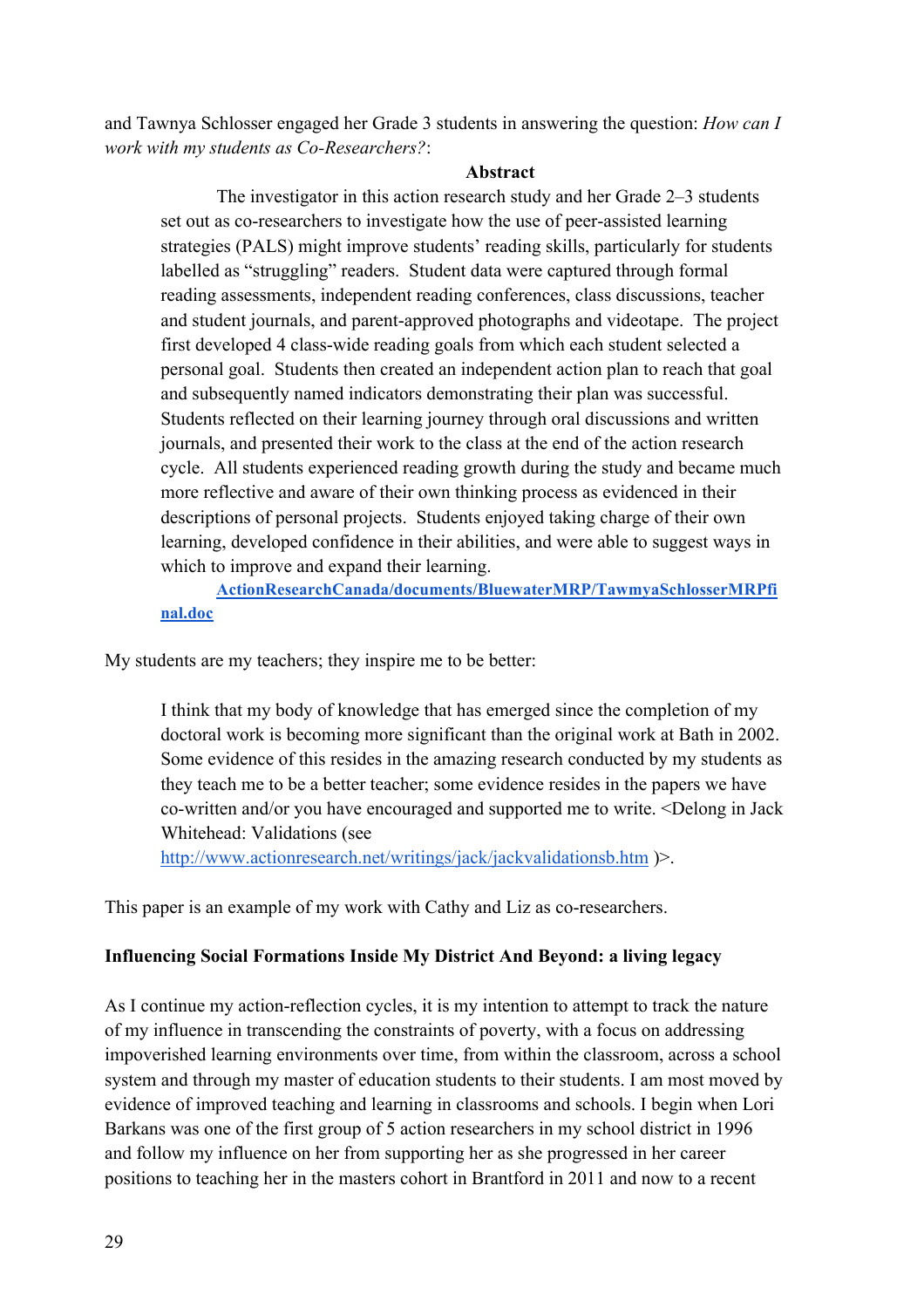SKYPE conversation where she articulates my systemic influence. Second, I will draw on the work of Liz and Cathy in their master's classes, in their classrooms and in our SKYPE conversations to provide evidence of my claim to have influenced them.

As Lori Barkans, at the time a young grade 2 teacher, wrote about her first action research project,

> It has become a source of great amusement to each of us that we volunteered so readily for such a mammoth undertaking without even fully understanding the meaning of the words 'Action Research'. We did not feel any pressure when being given one hour to decide if we were interested in this unique project. All we knew was that it would be an opportunity to explore new options and, hopefully, improve the quality of the education that we were able to offer to our students (Barkans, MacDonald, & Morgan, 1996. p. 23 in Delong, 2002).

The values that Lori shares in her first project were apparent in increasingly challenging leadership positions in education and I was fortunate to provide encouragement and support for her those changes. In 2011, I taught her masters cohort their spring course Data-Based Decision-making, a course where I developed my teaching model and shared it in an AERA 2012 paper( Delong & Whitehead, 2012). The writing assignments were based on action research processes.

On November 28, 2012, Tim Pugh, a colleague and friend who was teaching an undergraduate course to concurrent teacher education students, asked Corrie Way, Jelena Magliaro, Lori and I to share our thoughts on leadership with his class. After I had answered the prepared questions about leadership, in her assigned 5 minutes to address Tim's questions, we hear Lori talk about the nature of my influence in the school system and we see her passion for improving schools and learning.



http://youtu.be/92w1aR8Wn\_o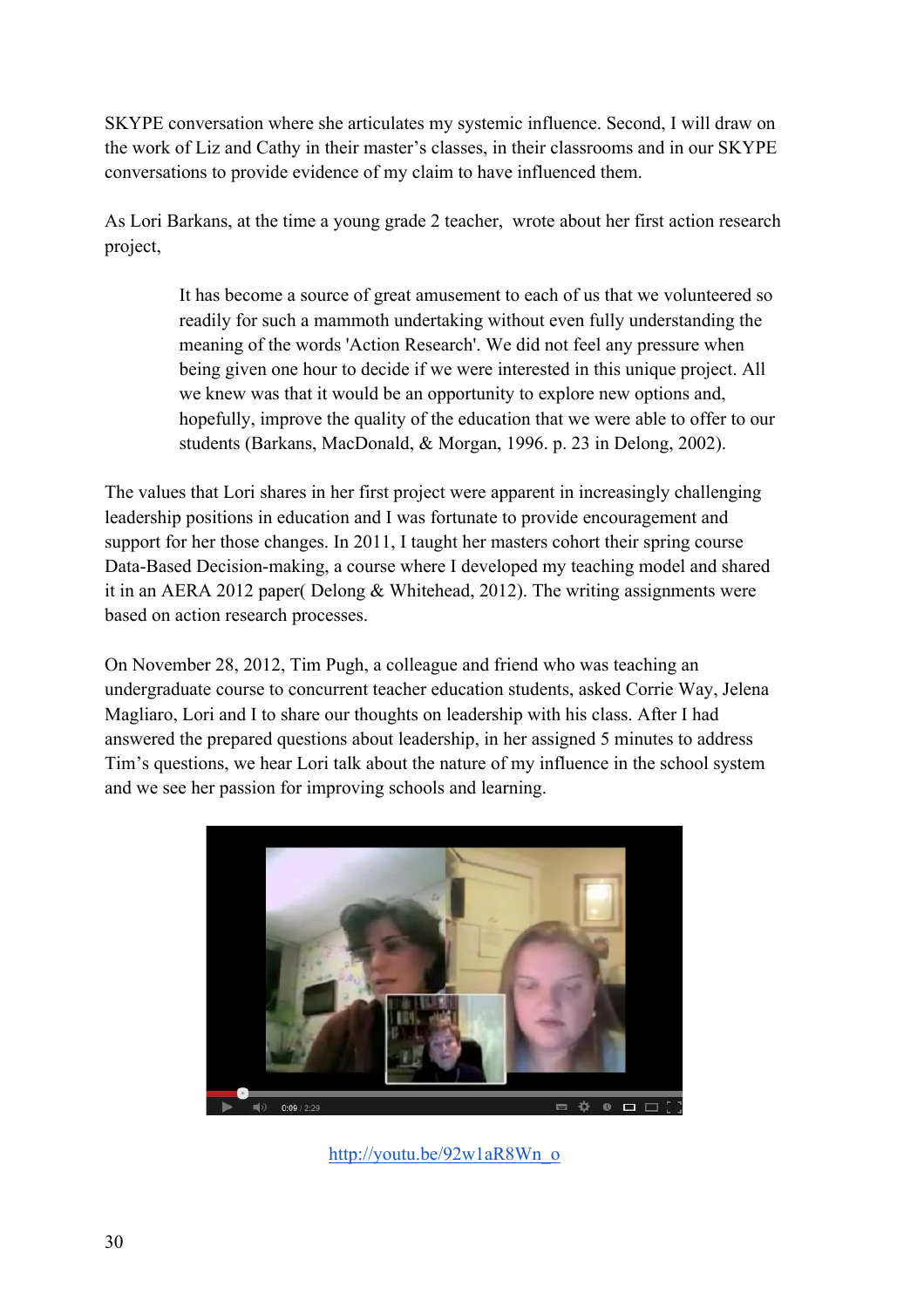I transcribed this section to capture the actual words but note how much more information is available from seeing Lori's facial expressions and from moving the cursor along to see her life-affirming energy and passion.

In terms of analysis, in this dialogue, it seems clear that Lori recognizes the influence that I have had on her life and that of others:

"You know I'm here because of what Jackie taught me, not only about myself but about what I do. And, in fact, I had a moment like that last week where we saw a TED video and they were talking about what makes people successful and one of the things listed was 'passion' .." She talks about living according to your values, about hearing teacher's voices, about working collaboratively on inquiry, about the importance of trust and care and passion: "that discovery, that reflective practice, that process of trying something: is it working? is it not? how do we know? what are we going to do if it isn't and where are we going to go next because the journey is continuous and constant and, man, if you haven't got the passion for that, then it's a tough row."

We share the same value of becoming a learner along with our colleagues and students: "You have to be prepared to jump in and say, I'm going to learn with you.. I'm going to research with you...We're going to learn together about how to make this happen in our school. And I care about our kids and I care about you and I care about the process that we are going to follow to get there." As Hattie (2009) claims: "the biggest effects on student learning occur when teachers become learners of their own teaching and when students become their own teachers" (p.22).

Other data that provide evidence of systemic influence resides in my finding bits of money out of various budgets in my portfolio as superintendent to support action research projects to eventually convincing my colleagues of a need for a budget line item for classroom research. This is no victory narrative in that after its existence for 4 years, it was subsequently removed because of budget constraints. While this was a setback, the process of improvement is on a broken front. In my role, it was important to always retain a relational understanding of political contexts in order to sustain the culture of inquiry.

When I see/hear in the work of my colleagues the same values, intentions and actions that I hold, I feel like I am experiencing some of my legacy. Cathy talks about the nature of the culture of inquiry that we have built together and she has created in her grade 6 classroom that supports her to live according to her values:

> They truly are in everything I am trying to do. Although my values of Authenticity, Trust and Love are my own values they are very much influenced by Jackie (and vicariously through her by Jack) and Liz as I identified them through conversation with them as my validation group through my MEd. I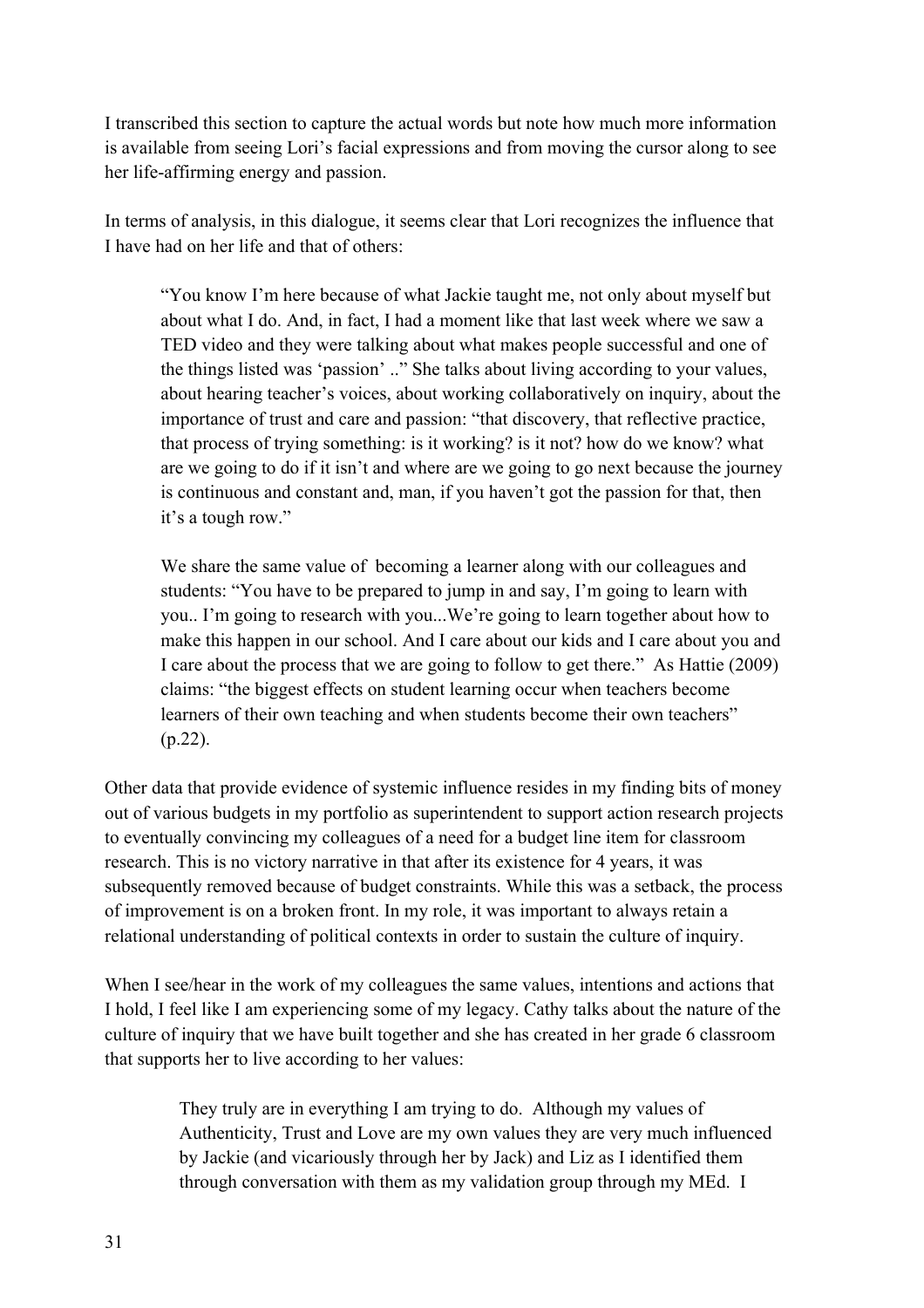have this process, the Living-educational-theory through which I am continually trying to live my values.

Furthermore, Cathy has taken the pedagogical model of the culture of inquiry engaging students as co-learners and co-evaluators and refined and improved it so that they are growing in their confidence of understanding how they learn. As a refinement of my modeling of democratic evaluation, Cathy is asking for and receiving democratic evaluations of her teaching so that she can become more responsive to their needs.

Through Liz's evidence-based narratives explaining her energy-flowing values and her value of loving kindness which I now try to live, Liz has allowed me to share in her refinement of a culture of inquiry with high school students. In Liz's classroom, high school students provided data from their written action research papers and videos uploaded to YouTube that show that they were able to influence their own learning, the learning of others and the learning of social formations.

# **The Living Curriculum**

For a student reluctant to acknowledge that her embodied knowledge as a teacher, school and system administrator was as valued as that of the theoreticians in the academy, Jack was relentless in his pressure and support in order that I came to see the extent of my knowledge. He was clear that writing narratives was only a beginning: the explanation was the significant contribution and my life could be explained in terms of living according to my values for the purpose of improving myself and the world around me. He introduced the theories of others only after I came to trust my own ways of knowing (Belenky, et al., 1986) and acknowledging my energy-flowing values. His modelling of this process guided me with my own students.

Power is a significant theme in understanding the modus operandi of schooling. The processes of professional development and teacher training, and indeed teaching, still cling to the mental model (Senge, 1995) of a hierarchy of educators as the gatekeepers of temple of knowledge to which students can be admitted. In my research and in that of my students, the embodied knowledge of each of us is valued and unique. Once that value is held, teachers and students can be co-learners and knowledge creators in a living curriculum and a culture rich with creativity and exploration.

Data of my commitment to providing a safe and comfortable space is evident in the pedagogical model that I developed over several years and shared at AERA 2012 (Delong & Whitehead, 2012). In the videoclips of my masters classes, the first item on the plan for the day is "Comfort:, that includes personal, physical, social, political and academic issues of the day or of prior classes. With comfort on these levels, a culture of inquiry can flourish. Here is a short clip as evidence of this practice: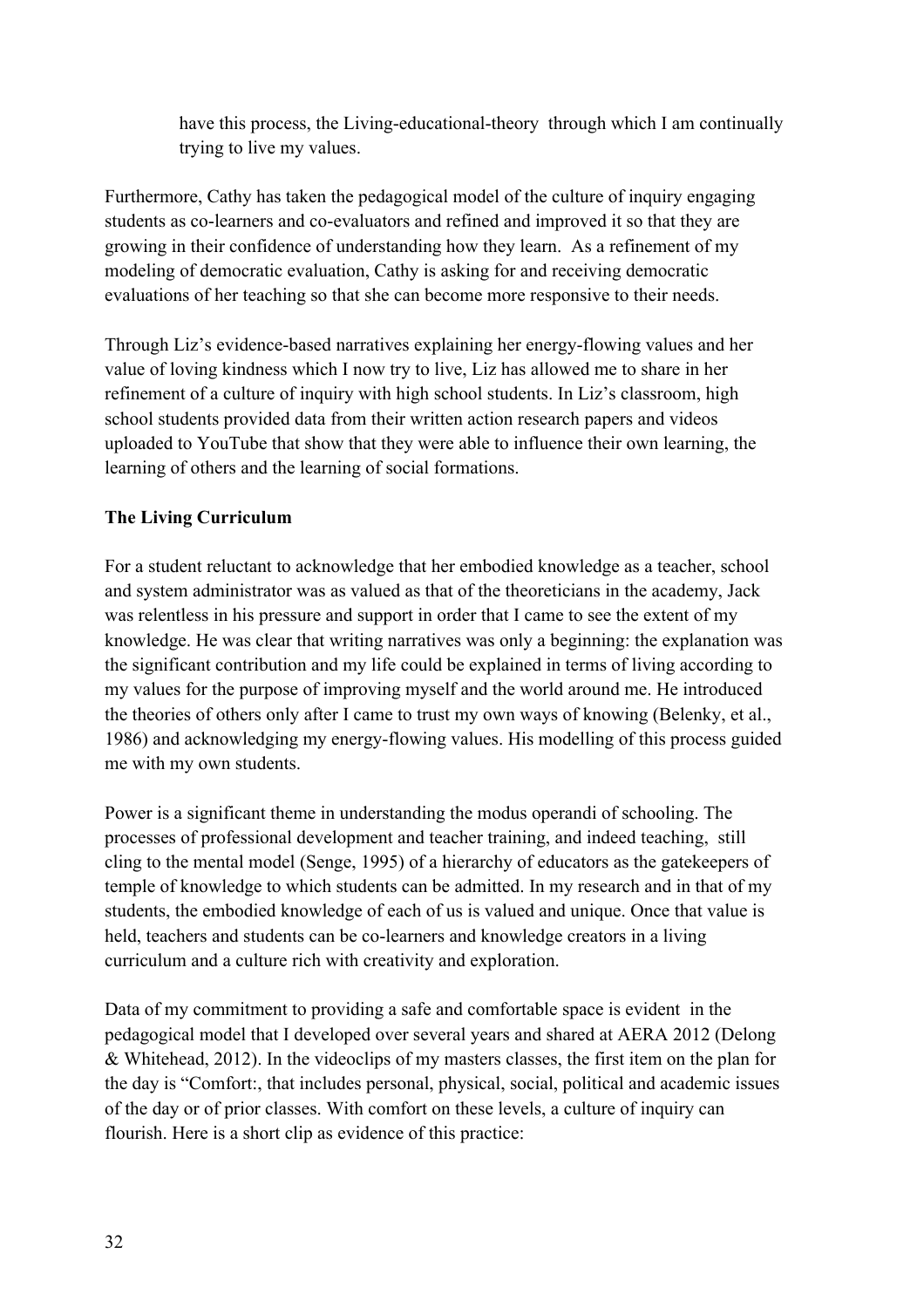

#### http://youtu.be/d6AT8vqJDz8

The data on my commitment to creating democratic, inquiry-based classroom environments with living curricula resides in the voices of others, in this case Cheryl Black, a teacher that I mentored and supported in her action research who later became a student and co-researcher:

When Cheryl Black presented her paper "Valuing The Student Voice in Improving My Practice" at the Ontario Educational Research Council (OERC) on December 3, 1999, I felt my educative influence as she said, *"This group of students and I, are partners in the learning process and I now feel accountable to them for the quality of work I do."* She was also submitting to democratic evaluation with her students and together they were creating an environment for sharing and learning: *Somewhere in the midst of our daily routine, my students have found the confidence to be honest with me, and, somewhere in the same place, I have found the courage to be honest with my students. We have all grown and been changed by our connections. Some might argue that the time we spend building relationships in our classroom would have been better spent in more structured learning, however, Glasser(1993) believes that "the better we know someone and the more we like about what we know, the harder we will work for that person"(30)* (Delong, 2002).

In the persistent pressure on teachers from various political bodies to implement the given curriculum to improve test scores so that they can win elections, it is amazing that they manage to stay connected to students. Having said that, I know that every day teachers like Cheryl, Lori, Liz and Cathy focus on the needs of students first and are going beyond the given to create the living curriculum. The idea of a culture of inquiry came about as a result of coming to recognize that students who are safe, comfortable, respected and loved learn more of the intended curriculum and faster. With the emphasis on 'covering the curriculum', it takes courage to see that the front-end time invested in relationships with students and their wellness can pay dividends (to use economic rationalist language) in terms of their learning. As opposed to dwelling on the small bits within the curriculum but by focusing on the big ideas that connect to the lives of the learners, most of the expectations/outcomes can be integrated (Drake, 1992). Data on inquiry-based learning in my work and that of my students is included in this paper to demonstrate that students in a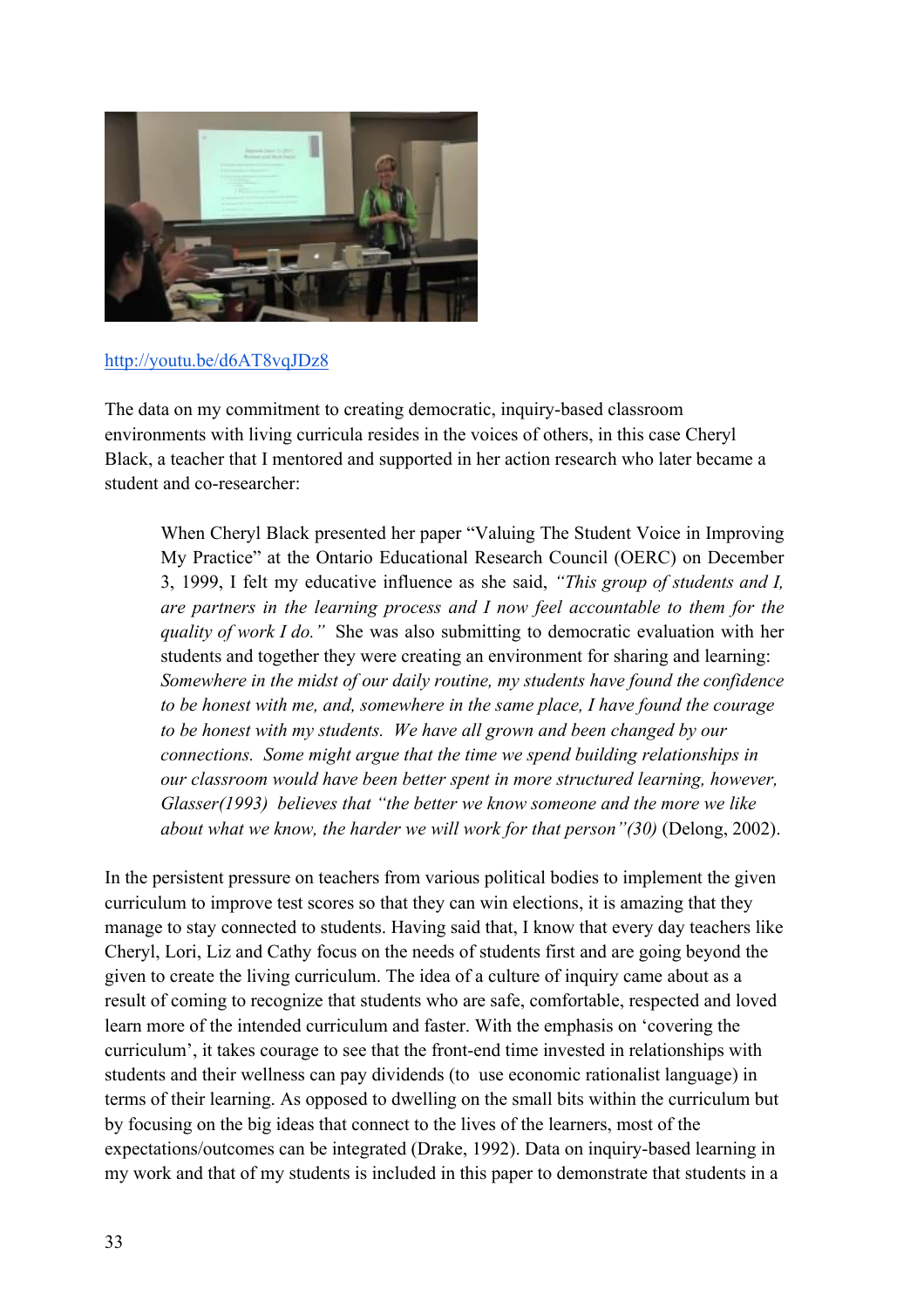living curriculum have the essential requirements and yet still experience meaningful learning to enrich their own lives and environments.

The following clip, at a later point in the videoclip of Tim's class (see above), demonstrates how this knowledge comes to be helpful for recognizing leadership attributes. The discussion moves on to applying for leadership positions and Julie Lomax asks about preparation for interviews: I am explaining the importance of telling stories that are focused on what the person is actually doing (rather than what an individual might do!).



1:03 minutes **http://youtu.be/aCtbSVcqUvA**

See 27 seconds into the video for the expression of the passion of the focus on what the person is actually doing. I think that it is really important to emphasize the importance of individuals exploring their responsibility for living their values as fully as they can.

# **Loved into Learning**

During the analysis of my effectiveness as a superintendent, a theme appeared that ran through the responses of many of my colleagues: What they experienced, as I experienced with Jack, was a consistent message of "Having faith in them" which gave them the courage to attempt practices, roles and research that they would not otherwise have envisioned themselves doing. This 'faith in them', been strengthened into the embodied expression of 'being loved into learning', a more accurate assessment of my intentions by Liz. Both Liz Campbell and Cathy Griffin, within their master's degree programmes that I supervised, acknowledge my educational influence as including 'being loved into learning'. I had not thought about this concept, only that I love them and wished with all my heart that they would have positive, challenging and scholarly learning experiences in a supportive environment.

I accepted the validity of this response from both Liz and Cathy and included, within my own explanation of my educational influence, my embodied expressions of contributing to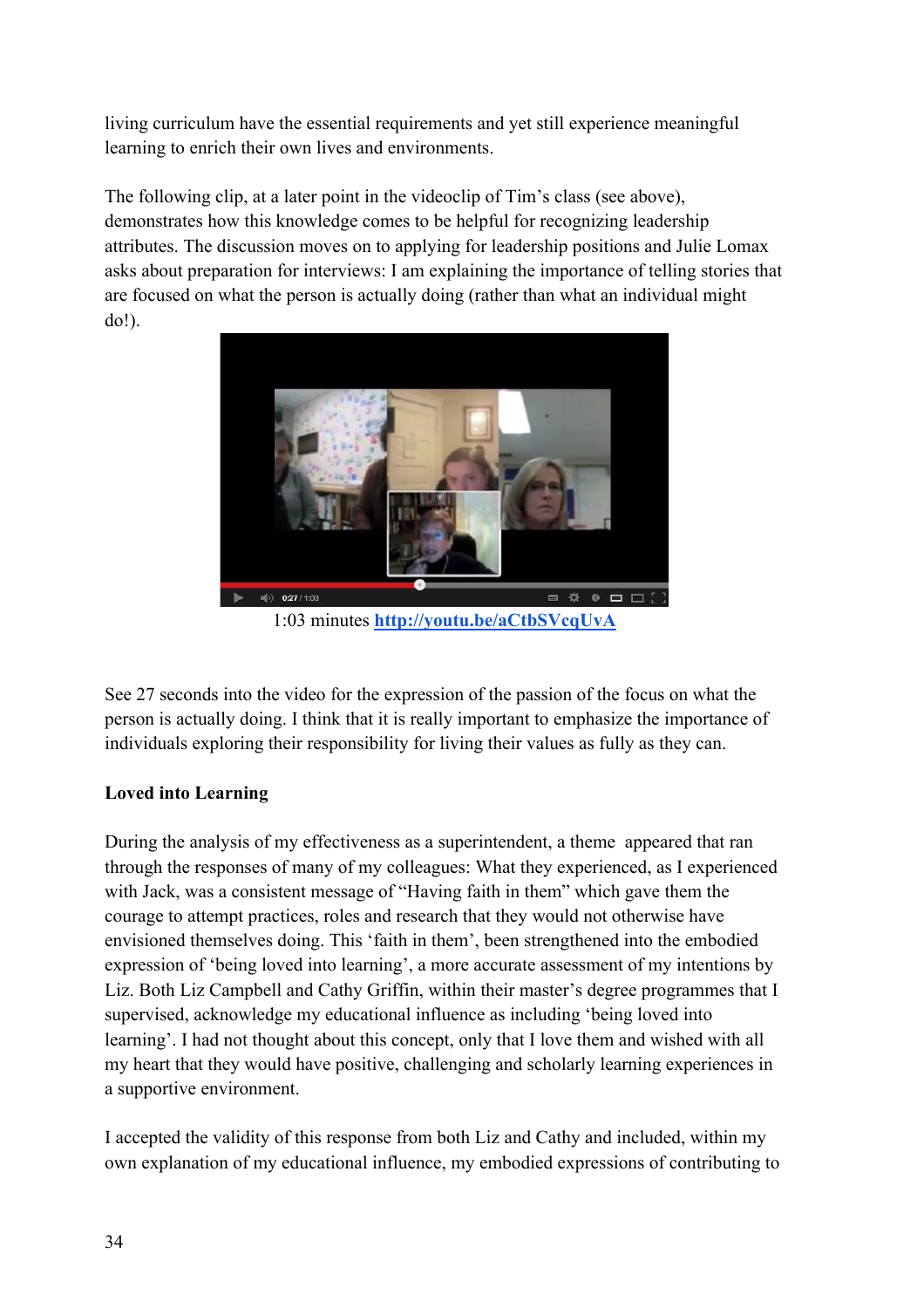the creation of a culture of inquiry. (Delong & Whitehead, 2012 http://www.actionresearch.net/writings/aera12/jdjw140312aeraok.pdf ).

It is not expected that you would look at this entire video of Jackie, Liz and Jack in a conversation about our inquiry and presentation for AERA but you will see in the transcribed section below what is meant by Loved into Learning:



http://www.youtube.com/watch?v=5MPXeJMc0gU

From 11:14 to 12:33 minutes, the conversation consists of:

Jack: Your phrase, 'Loved into Learning': you experienced this being 'Loved into Learning' with Jackie and possibly some of the other participants on the masters program.

Liz is nodding and smiling.

Jack (11:34): Could I just check that: It seemed very important because I don't think Jackie and myself have focused on Jackie's influence in those terms yet it seemed really important to you that you had experienced that 'Loved into Learning' that you were able then to communicate, I think, to your own students.

Liz (12:01): That's exactly the point I was trying to make, Jack, and I have written about it before in different pieces in my masters and in something I did in your class, Jackie.

Jackie: Yes.

Liz: I don't know if I actually called it 'Loved into Learning' but that is my concise way of explaining what happened.

# **PART THREE from Liz Campbell**

# **Loved Into Learning**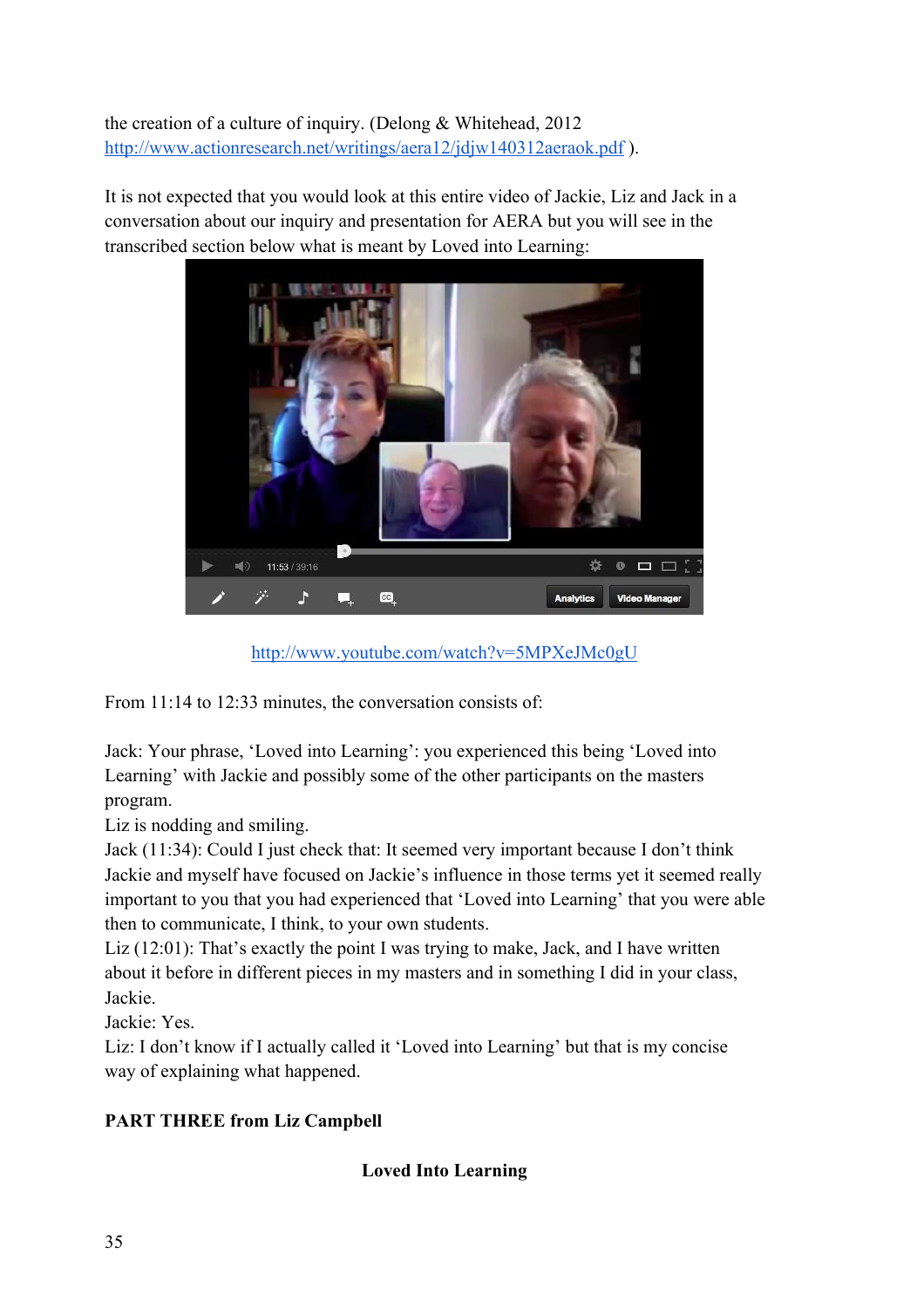Third, Elizabeth Campbell begins with her learning experiences in working with a grade 12 philosophy class as she created a culture of inquiry and employed multi-media to assist in the individual's understanding of their values. She will focus on evidence from her teaching contexts that show the meanings of the energy-flowing values that educators use to explain their educational influences in their own learning, in the learning of others, and in the learning of social formations for addressing a frequently impoverished educational experience.

### Nagler, in *Spiritual Crisis* (2005) states:

A spiritual crisis occurs when a people (a civilization or a culture) finds itself trapped in an outmoded, suffocating network of values and conceptions, in a worldview, a "creed outworn," that has become too small to allow people to get on with their cultural evolution. (p. 5)

## **Background**

I have been a passionate learner as far back as I can recollect; however, I do not have many memories of academic success until recently. Interestingly, it was this paradox, this crisis, that provided a catalyst for my journey—a way to "get on with" my cultural evolution. Too often, I felt that much of what I was doing contributed to the devolution of my students and myself—this was my living contradiction (Whitehead, 1989). The values that I sensed were important were often in conflict with Ministry mandates, prescribed curriculum, board initiatives and school policy, including standardized testing and textbook learning. I was beginning to lose my sense of self as the ability to live according to my values was challenged. Lacking confidence in my self-knowledge created an impoverished learning environment for my students and me and prevented us from flourishing individually and collectively.

This crisis was the birth of my transformation that enabled me to see the potential of a culture of inquiry based on Delong's model and the hope and wisdom in Whitehead's Living Educational Theory. While pursuing a Master's of Education degree, I was introduced to these ideas and I generated a way to blend theory and practice that transcended traditional linear, analytical and technical thinking and honoured alternative epistemology and ontology. Equally important, this was the space where I experienced being loved into learning—where I felt a true sense of belonging.

I recall with much delight the day Jackie Delong told us all that she loved us. Many might consider this inappropriate or simply strange; however, it made perfect sense to me and was exactly what I needed to hear, feel and experience. I heard it because it was said; I felt it because of the personal interactions (Jackie listened with her heart and she created a space and time for everyone, always); I experienced it because a community of inquiry based on trust, respect, and hope was created and I felt safe enough to take the necessary academic and personal risks to have a meaningful and transformative journey.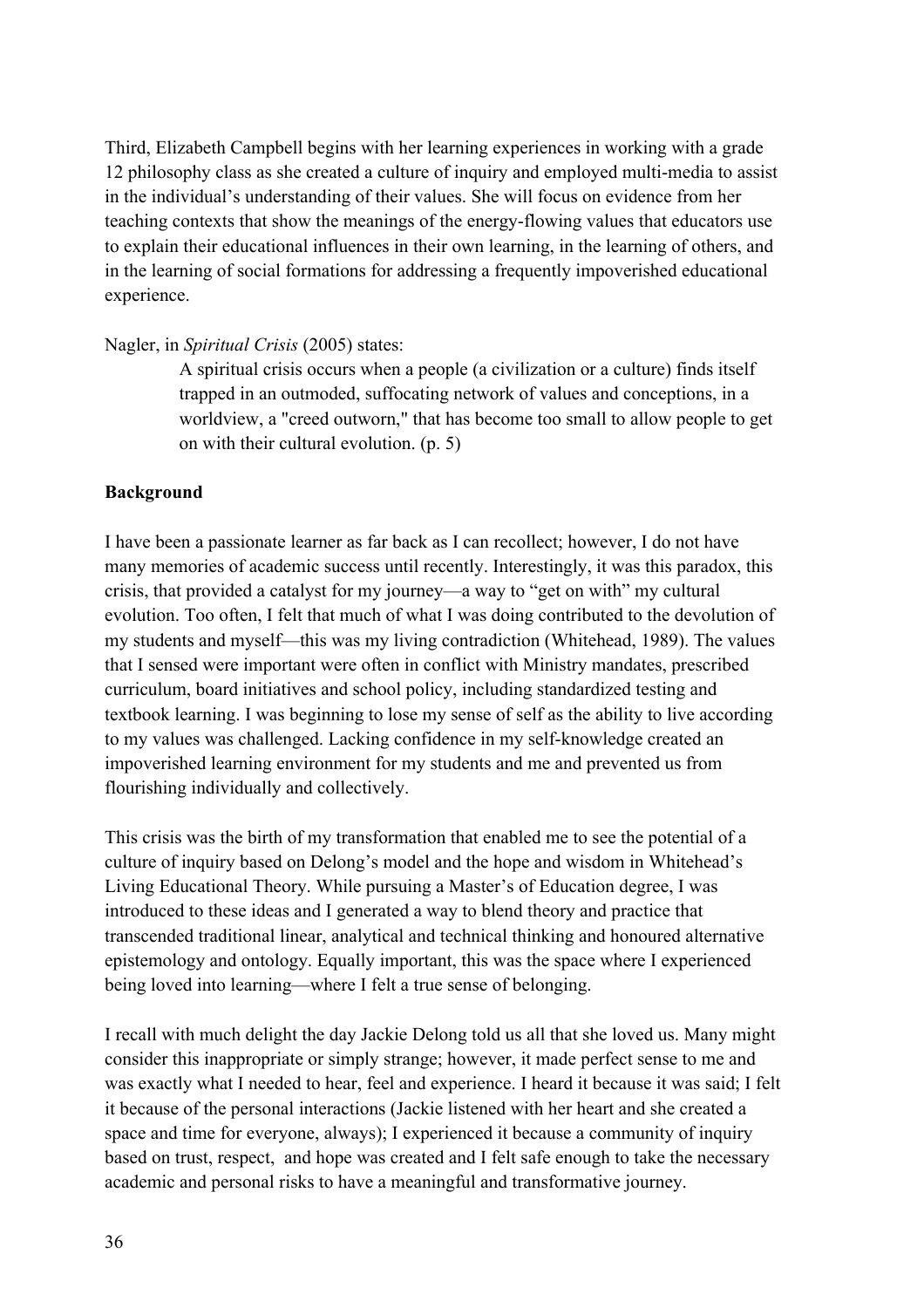There was one particular presentation by a student who shared a very difficult and traumatic experience that moved me beyond words. Her story was heart wrenching but it was her courage and willingness to trust and be vulnerable that created a gateway for all of us to become a loving community where we could discover and share our stories. Through my relationship with Jackie and through witnessing and experiencing the courage and love of my peers, I discovered my authentic voice. It was because of this transformative experience that I requested a return to the classroom from the system job I currently held. I had moved from a construct of loving wisdom to the wisdom of love and believed I was now more prepared to meet the learners in my care.

> Only by coming to terms with my own past, my own background, and seeing that in the context of the world at large, have I begun to find my true voice and to understand that, since it is my own voice, that no pre-cut niche exists for it; that part of the work to be done is making a place, with others, where my and our voices, can stand clear of the background noise and voice our concerns, [our fears, our joys, our love, our hopes, our presence] as part of a larger song. (hooks, 1994, p. 177)

I found my own voice by accepting and then validating the claim that I am passionate about educational experiences for all. I came to this realization after embarking on selfstudy living-educational-theory action research. However, it was only after unveiling my embodied knowledge, identifying and articulating my values, and holding myself accountable to my values that I was able to internalize and apply education theories which influenced and/or informed my living-educational-theory. Guided by Jackie, who was modeling the process she experienced with Jack, I first had to recognize and acknowledge the value of my lived experiences in order to make sense of theories from disciplines. Although this may seem simplistic and perhaps even more like basic common sense, it is perhaps the simplicity that can cause us to discount the transformative power of the experience which makes it anything but simple. Researching my lived experiences included identifying and reflecting on stories of victory and ruin (MacLure 1996, p. 283), validating this knowledge via a validation group made up of critical friends, and then acting on that knowledge. As Jackie shared her understandings and experiences of energyflowing-values and empathetic resonance, she was also living them in our culture of inquiry which enabled me to feel safe, trusted, respected and loved and thus confident enough to trust myself to direct my own research and learning and then appreciate the research of others. This was the academic freedom I needed to thrive and the emotional support I needed to embark on a courageous and relentless journey.

The following image is a picture of a painting I did to convey the experience of feeling liberated as I discovered and exercised my voice through living theory action research. I found a way to meaningfully join in the larger song. In the safe and respectful environment of the culture of inquiry I was able to experiment with painting as way of tapping into my embodied knowledge and alternatively expressing and representing my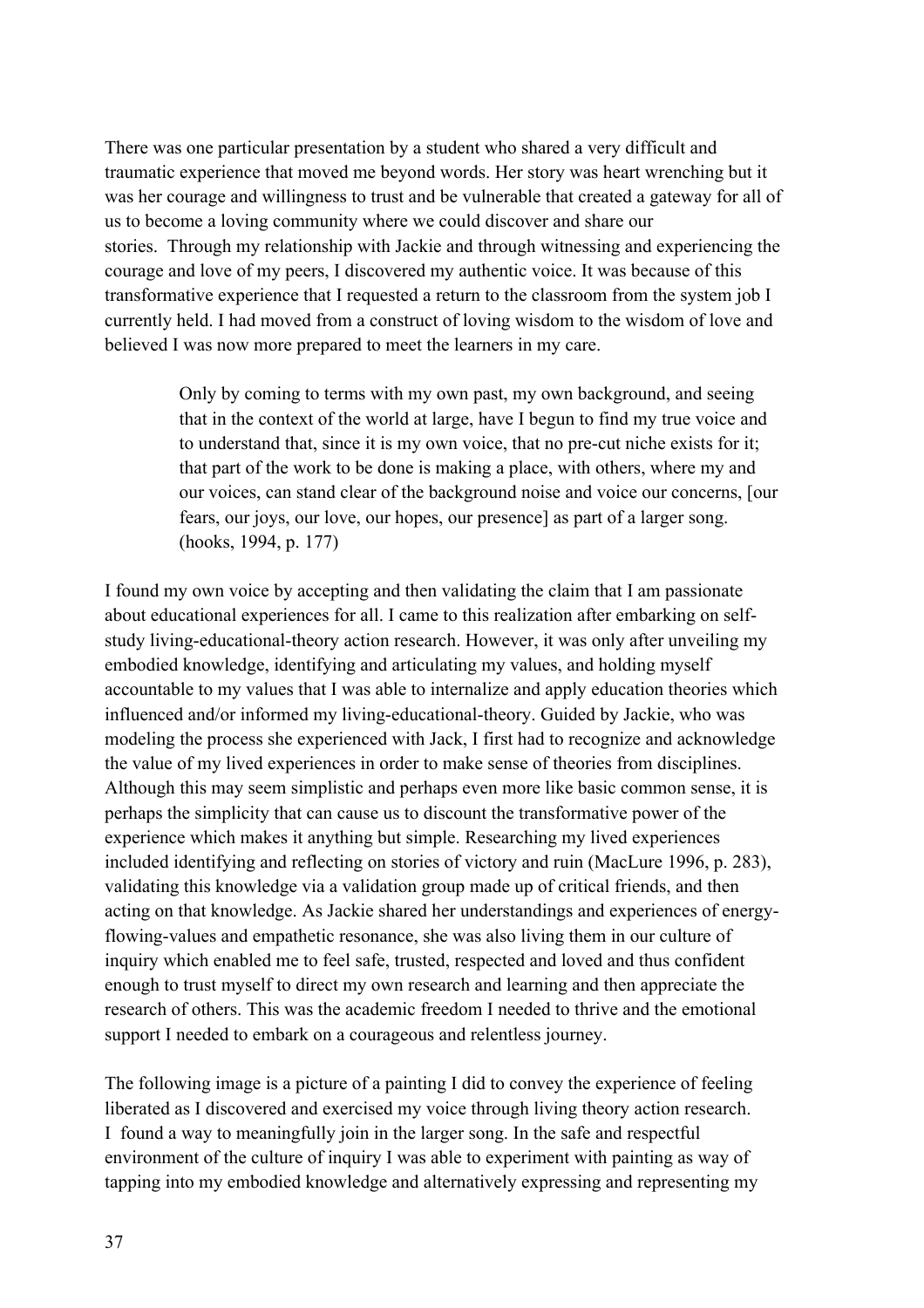epistemology and ontology. I continue to paint my way through knowledge creation today as a result of facing my living contradictions and holding myself accountable to my values. Also, I now have a more inclusive and inviting attitude about alternative epistemologies and ontologies, which has resulted in a behavioural change and directly affects my ability to create a space for and mentor my students on their journeys as they discover their unique contributions to the larger song.



### **Praxis**

My return to the classroom was and still is extremely challenging. The challenges are exemplified by our spiritual crisis which continue to be excused and/or ignored because of "economic rationalism" (McTaggart, 1992). Even though we know that ethical relationships should trump all, we are seduced and often morally oppressed by the claim of economic necessity. However, I again realized that this crisis was an opportunity for me to continue to ask "How can I improve my practice?" and to put my living-educationaltheory into practice. Investigating alternative epistemologies and ontologies with my students as co-researchers as we learn together and note our educational influences on self, others and social formations with the hope of contributing to the greater good is my praxis.

I begin by briefly sharing my learning experience with my students as one possible way of identifying embodied knowledge and creating a self-directed learning journey. I invite students to experiment with non-traditional ways of researching, representing, and knowing in order to create a more authentic learning experience that acknowledges the richness of their lived experiences and offers a way to transcend the moral, creative and intellectual constraints of impoverished learning fostered by traditional education models. We focus on four guiding questions: Who am I? How do I know, So what? and Now what? to begin our self- study action-research.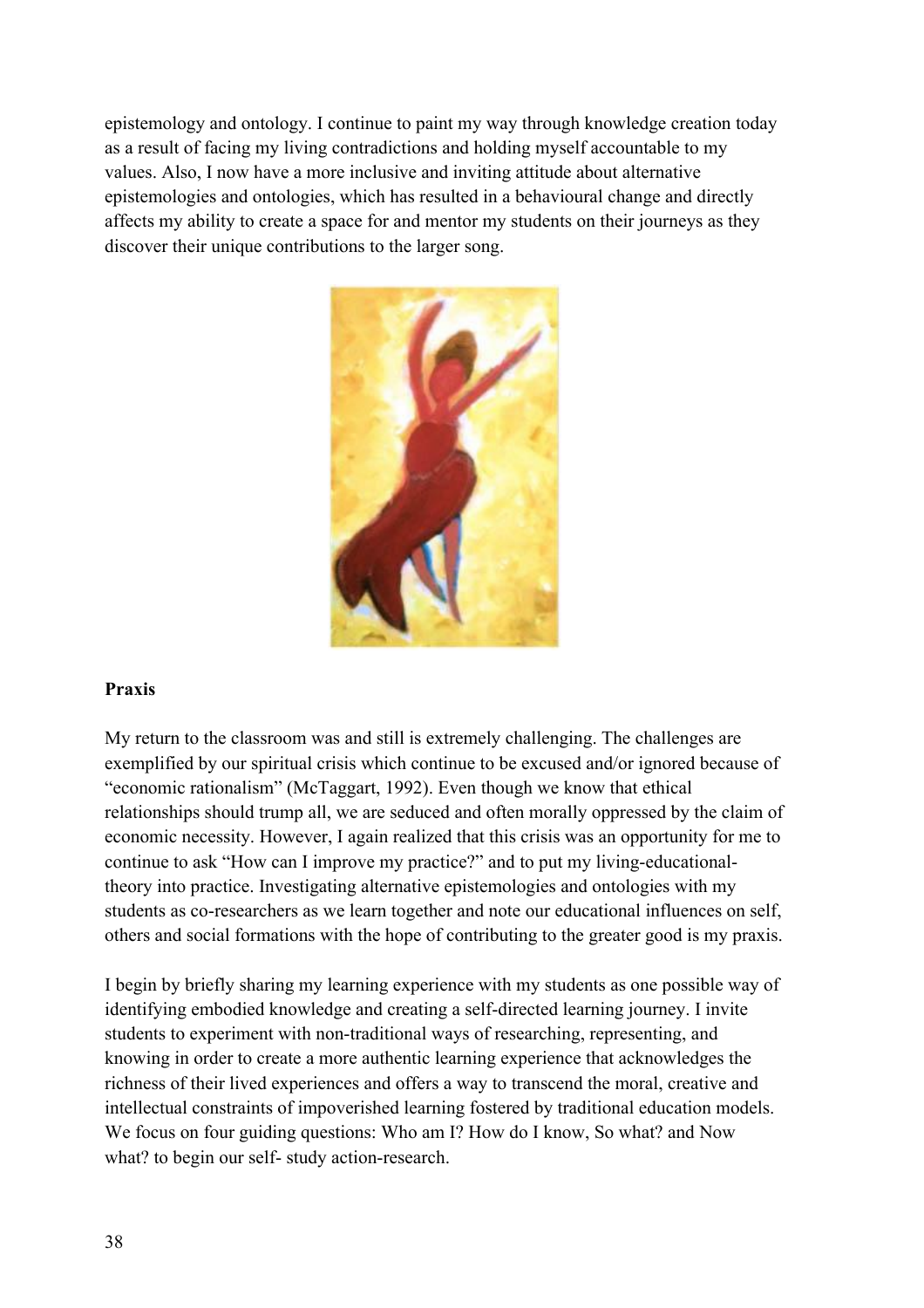The following painting depicting a unique student in the center expresses my understanding of how I hope to encounter the other:



### **Students as Co-researchers**

Appreciating the importance of making the relationally dynamics component of a loving community of inquiry explicit, I now begin each course by telling my students I love them and before they get too uncomfortable with the idea, I share Scott Peck's definition of love to explain what I mean. Love according to Peck (1978) is, "the will to extend one's self for the purpose of one's own or another's spiritual growth." (p. 85) Immediately, I see my students relax a little as they process this definition of love. I wait a few minutes…often someone asks what I mean by spiritual and then I explain that I use the term spiritual according to the definition bell hooks provides, "one who seeks to know and live according to values that promote universal well-being" (2001, p.19). As a class, we identify values that will contribute to the greater good and note that we feel trusted and respected if we feel loved. I demonstrate trust and respect for my students when I provide them with opportunities to direct their own learning. Students then begin their own inquiries to identify their values and unveil their embodied knowledge. They begin with their lived experiences and then move on to the voices of others and eventually produce validated knowledge claims which represent a combination of both education and educational theories.

In the past, I selected video clips and articles that I thought would resonate with them. Now I pass that task onto the students and facilitate their search by sharing sources such as Ted Talks, Vimeo, National Film Board (NFB), Youtube (including the uploads of former philosophy students)… and Google Scholar and other online portals for accessing print media.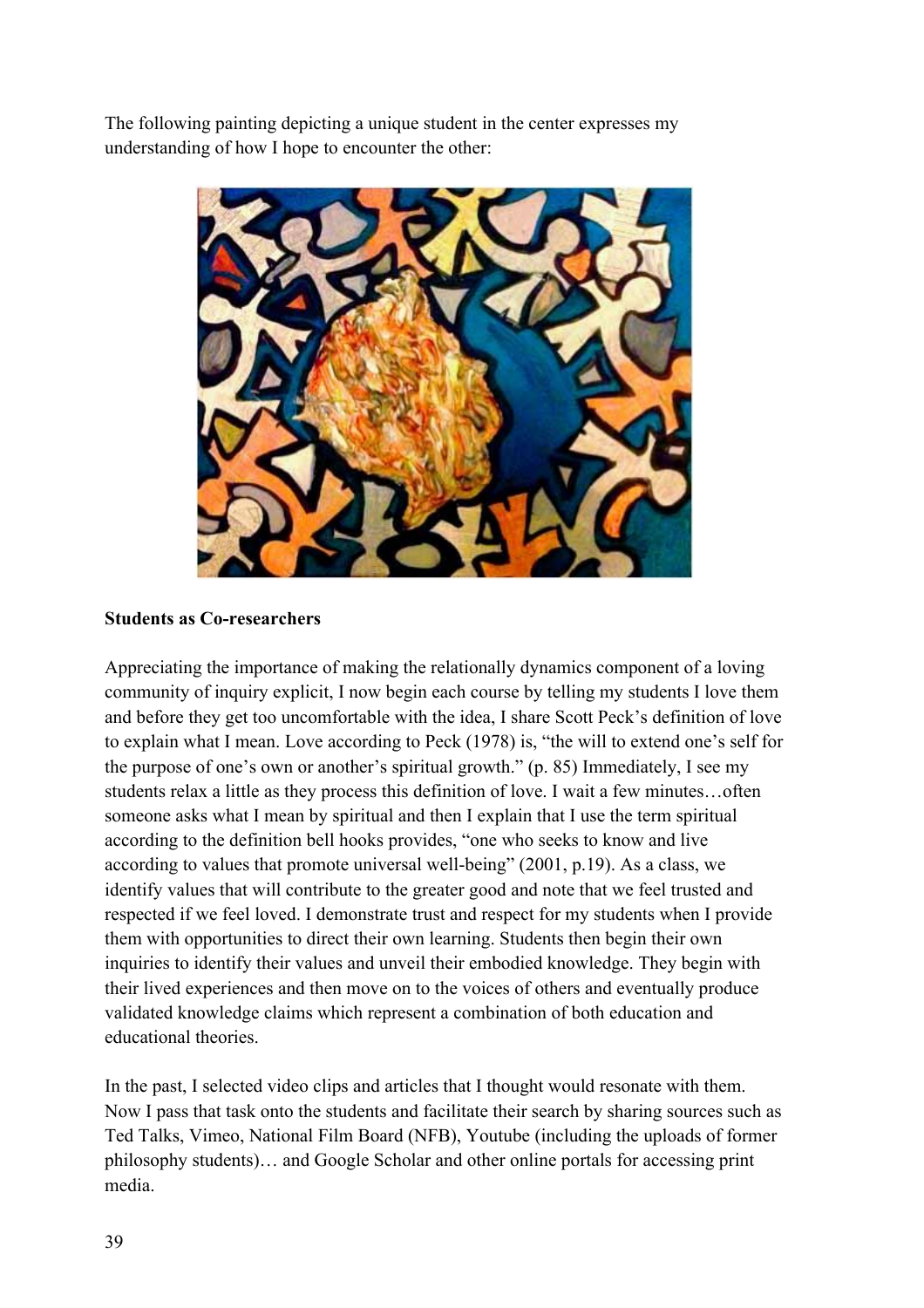#### **Building Trust and Respect**

As the trust and respect builds in our community of inquiry, students are more confident about taking risks and I am more confident in facilitating their risk-taking. In time, students move from seeking knowledge from experts to looking within. This is the safe environment they need to transition into unveiling their embodied knowledge. "Notes from the Heart" is one of the first videos a group of students made. The group invited all class members to participate but were sure to note that participation was optional. The video is a compilation of favourite lyrics. The exciting part of this project unfolded as students discussed how their choice of lyrics reflected their values and helped them to realize and articulate their values. Making the video and posting it on Youtube was a significant step for all enabling them to make their values public and hold themselves accountable to their values. This was a very exciting and inspiring project but it did not end there. Like many living theory action research projects it continued to provide opportunity for reflection. As a class we watched the video several times and as we viewed the video, students became more comfortable with seeing themselves on camera and more aware and critical of the content. They were learning how to be critical friends and they were learning to appreciate the power of video to express what often lies hidden in the written or spoken word.



2:09 minutes http://www.youtube.com/watch?v=flBnLq1bOvw

# **Unveiling Embodied Knowledge**

Transitioning from the use of published lyrics (the words of others) another group of students created a project around the concept of vulnerability that encouraged participants to express their inner voices. Again, we were all **invited** to share in a safe and trusting environment what it is that makes us feel vulnerable. Recognizing the difficulty of the task for some, the group provided the opportunity to participate anonymously or to opt out of the activity. After the written statements were collected, the group asked if anyone wanted to read their statement on camera and asked permission to read the remaining statements anonymously. The video is a mixture of these statements. This project: "Out on a Limb", like "Notes from the Heart" revealed many important ideas to all of us and the recurring theme of fear of judgement resonated with many and became a powerful catalyst for further, deeper, and collaborative reflection.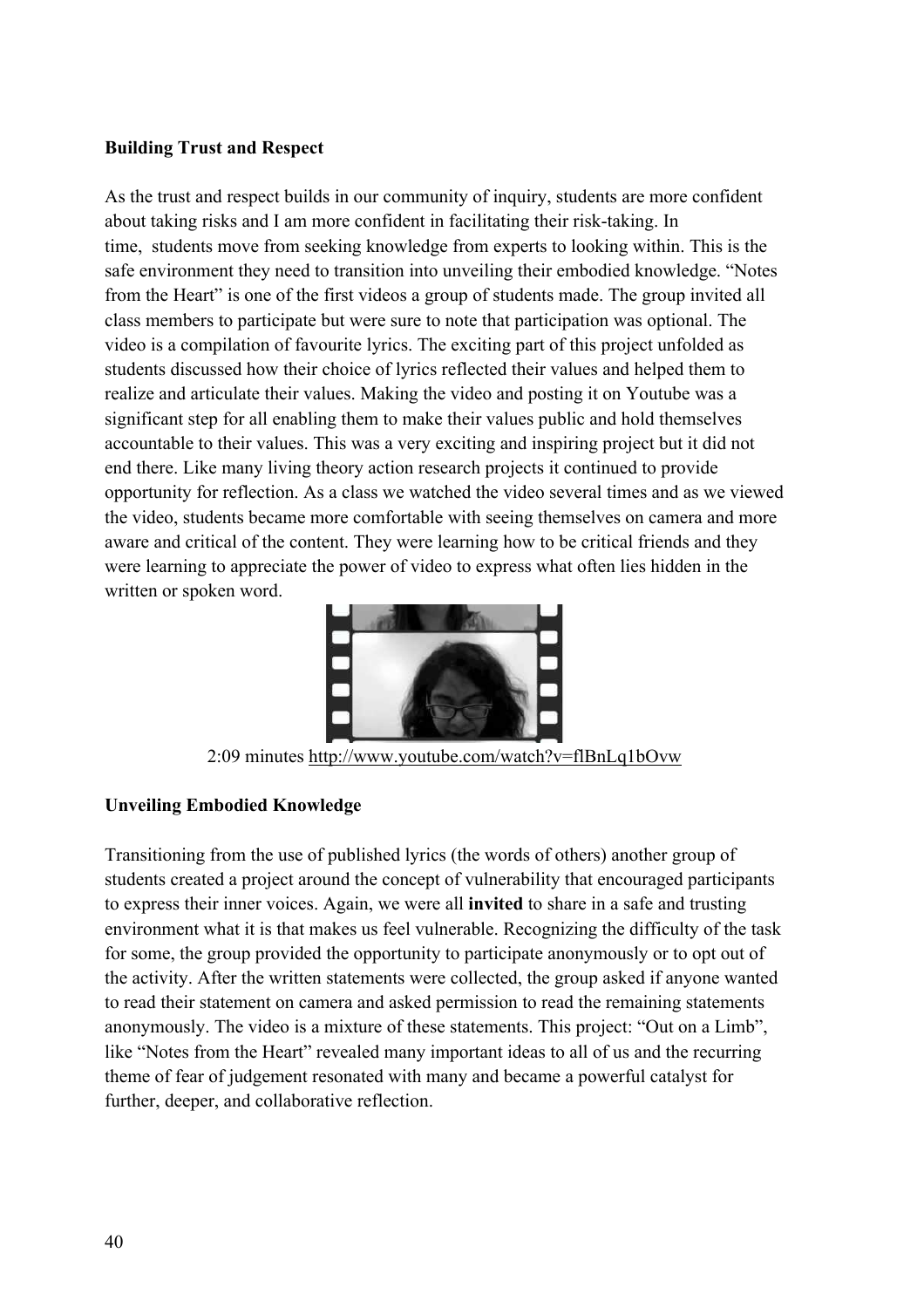

http://www.youtube.com/watch?v=ZmJVN2r6iBQ Out on a Limb Part 1



http://www.youtube.com/watch?v=MigBTfRDD6Y Out on a Limb Part 2

As students learned to unveil embodied knowledge in a loving culture of inquiry they began to flourish individually. In their final reflections, many students addressed this topic and openly shared how enhanced self-awareness and recognizing commonalities in their concerns and values prompted an attitudinal change and in some cases an immediate behavioural change as evidenced by the following statements. From over eighty pages of profound and insightful statements, I have selected a few excerpts to provide an example of the power and potential of student-centered values based learning to transcend constraints of educational poverty:

> $\circ$  This class has helped me gain a lot of new knowledge that I plan to use in order to stay true to myself, live by my values and be my own person. My life would be completely different if I didn't get to discover myself in philosophy. At the start of the semester I didn't see that, but now I do. Before this I never really knew who I was or had even thought of it for that matter. I affirmed my three values. Also I realized some things that were not. For example I am not fearless and I do indeed have vulnerabilities. Or when I thought going to school for the best program at the best school would be "the best", when really that wasn't a good idea at all. I have to do what I am passionate about and enjoy my time there. This semester I think I have went through a metamorphosis. I have uncovered so many things about myself that I didn't realize until now.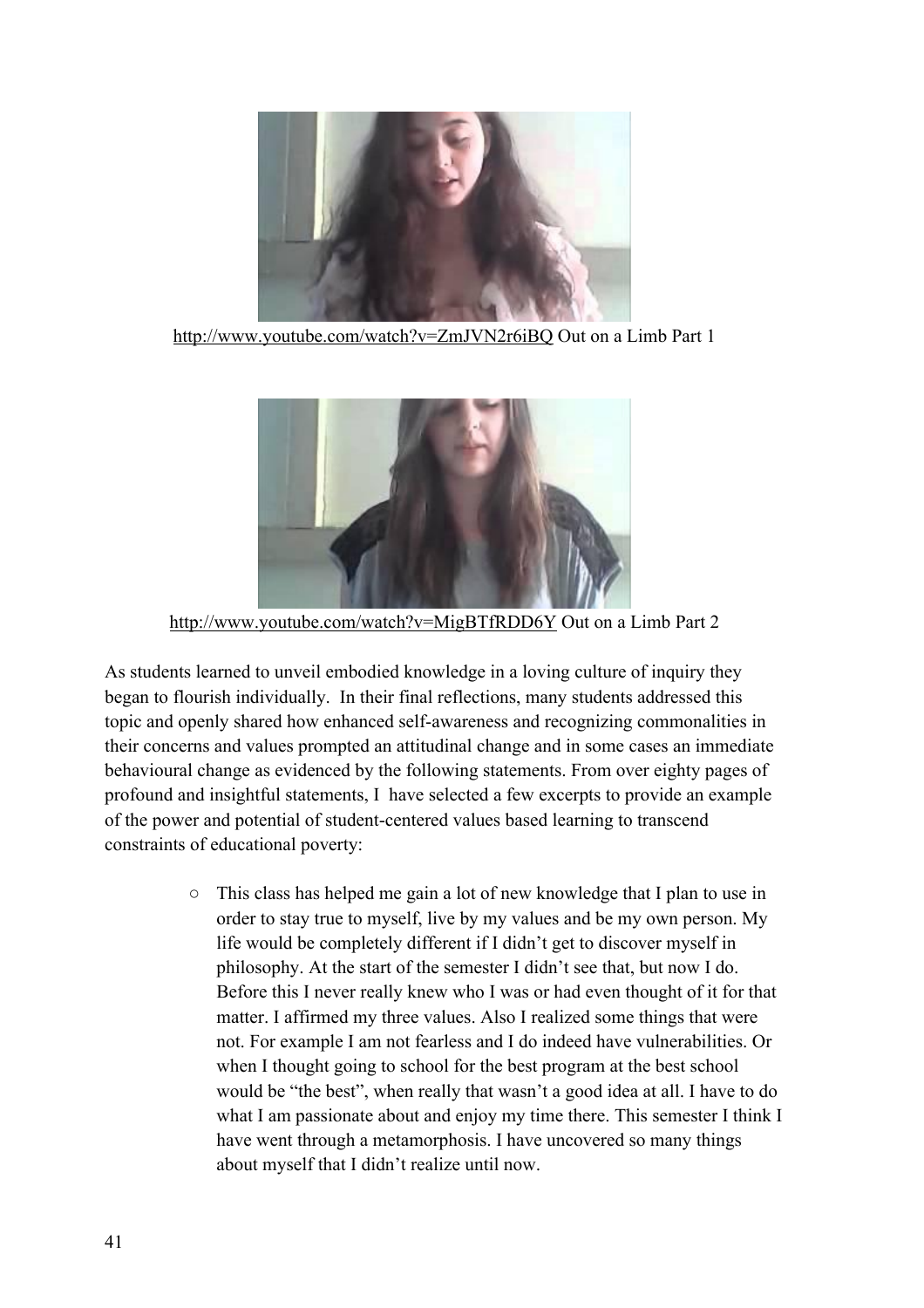- Over the course of this semester I know I have gained many insights and had a transformative experience. I know I am not the same person I was when I first entered the classroom at the beginning of the semester saying sarcastic answers to the four questions because I did not know how to answer them.
- This was hard for me to do because I feel that I have so many, but when it all came down to it I felt like the underlying theme was that I don't feel like I am enough. I don't like to say that I don't feel "good" enough, because there are things about me that I think *are* good enough, though it's been hard for me to recognize these things. Ultimately, I always find that I criticize myself for everything: I always feel that I could have gone farther, done more, been better. I often feel like there is a lot that I'm missing: that for one reason or another I'm just not enough. I feel that if I can continue to integrate philosophy into my way of life, anything becomes possible. Now that I know, I can ask again. Now that I know, I can reflect on my knowledge; challenge it, question it some more, refine it, change it, and modify it. Now that I know, I can find a sense of security within myself. Knowledge is power, and if I feel that I have become knowledgeable then I can find confidence and pride. I think that if I seek further understanding, and if I find it, then perhaps my vulnerability will start to dissipate, and perhaps I will be enough. I'll live authentically and be happier because of it.
- This semester I learned a lot about myself as a person. I found that I am far more complex of a person than I had originally thought that I was. At the beginning of the semester when we were asked these same questions, I had no idea where to even start – I was completely at a loss. Until being in this class, nobody had ever really asked me who I was as a person, and I had never thought about it myself.
- I think that after being in this class, I am a changed person, and I see the world around me with a new, greater perspective. Now, I think about living in accordance with my values and morals, and also trying to embrace my vulnerabilities instead of trying to avoid them all together. I think that now I am a more comfortable person, and I am better at sharing things about myself with others. Some new actions I may take would include: telling the people close to me more things about myself, being more open around other people, trying to learn more about myself as a person and about my own values, and sharing my opinions and ideas with others more frequently.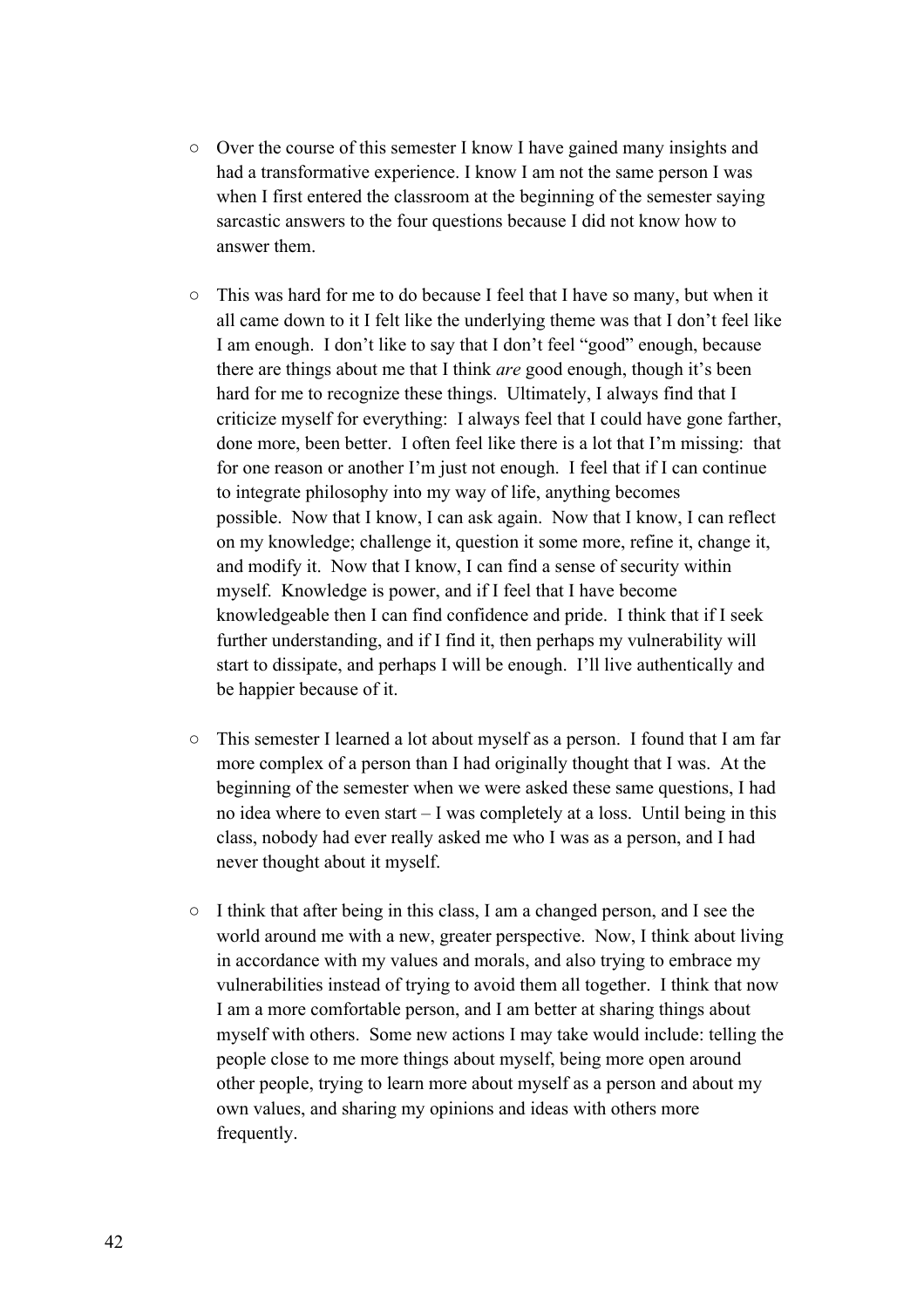○ I live my life in constant fear. I am afraid of being judged, rejection, and disappointing others. I am also afraid of people not accepting me for who I am, however, one of my vulnerabilities is allowing people to see who I really am – for a fear of being judged or rejected based on knowing me. All of the vulnerabilities I thought I had at the beginning of the semester were directly related to the fear of judgment, rejection, or disappointment. I thrive off pride and control, which can get the best of me. I feel like I always need to be in control in order to be perfectly content with a situation occurring. If I feel like I'm not in control, my fears and vulnerabilities start to kick in…I search for opportunities to get recognition to prove to myself that I am good enough. I set high expectations for situations I'm involved in. My expectations are so high that a lot of the time they aren't met, which leads to even more insecurity about not being good enough. Part of this is helping others. I always help people whenever I have the opportunity to. Because of all the insecurities and not feeling good enough, I have realized that I cannot truly love others yet because I don't think I love myself.

#### **The Living Curriculum**

Shared struggles and common values are revealed and made explicit through the use of reflective writing, videotaping, and individual and collaborative review and analysis of the writing and video footage. This is not to suggest that there is a specific moral agenda, or that the analysis is confined to a scientific or rational process, only that there are patterns and themes within the diverse range of experiences and ideas that contribute to the sense of enlightenment as much as the differences and paradoxes provide insights. As action researchers, we are not looking for solutions, we are simply embarking on a journey of uncertainty and mystery; we are taking a wisdom of love approach to life to see what unfolds. Given the opportunity to mindfully reflect, work collaboratively, use alternative strategies (including video), and to direct our own learning enabled us to transition from experiencing education to having educational experiences. In this educational environment many students had transformative experiences as evidenced by the sampling of comments below:

> ○ Between the group validation and validating throughout the semester with [name deleted], I saw that my body language changes when I'm talking about myself. I fidget- play with my hair, or a paper in my hand, or look away. I wasn't even aware of these things until I watched the videos. Fidgeting could be showing the insecurity I have talking about myself and my past. From talking with you I realized that I need to write down the stories of my past. After writing one, I wrote many. Throughout the stories of ruin, I noticed that a common theme was being put down, having no self-confidence, and having virtually no control over what had happened. These stories helped me realized that I think they're the reason I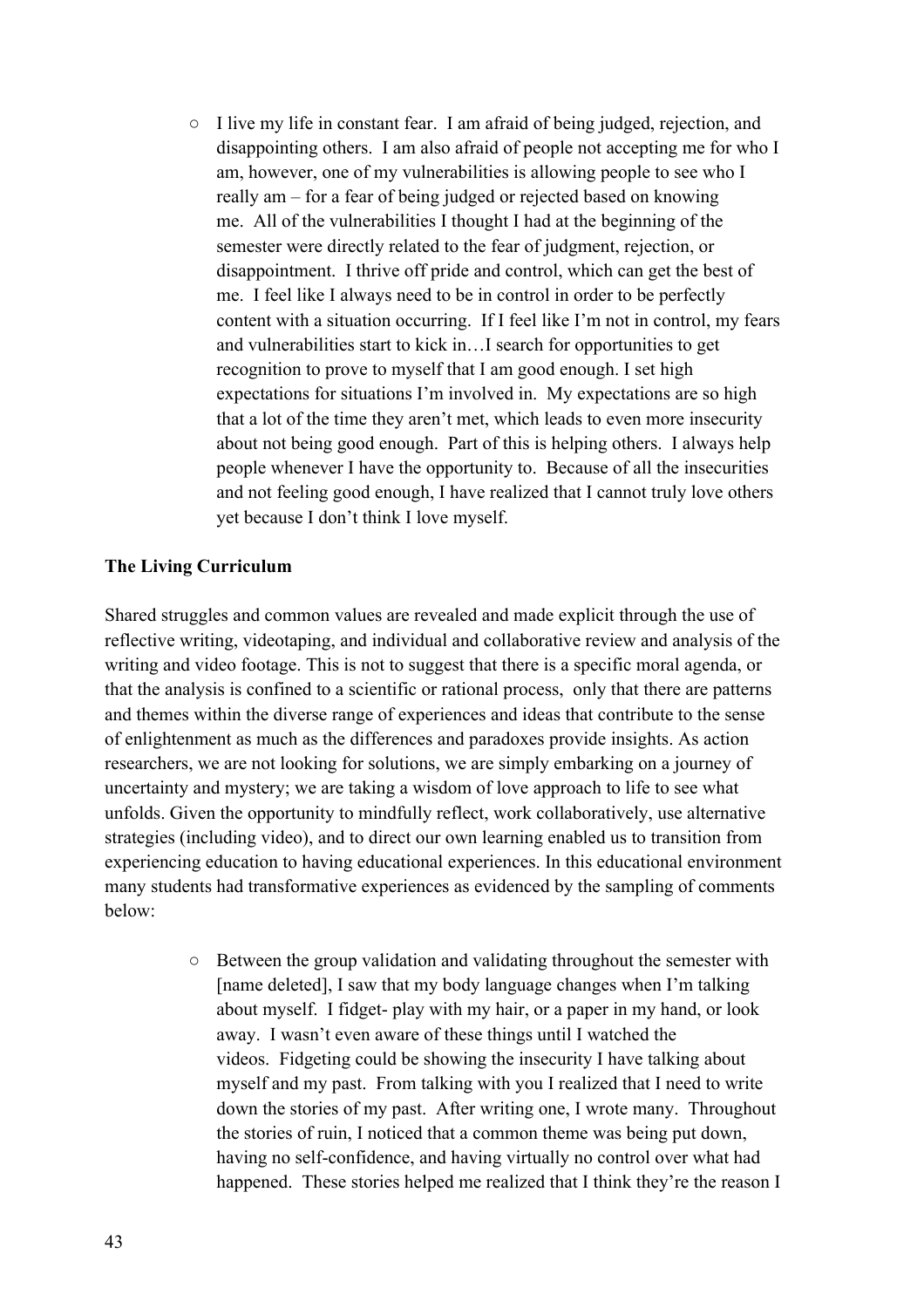have to be in control, and never let people in for the fear of the stories coming out. They're also the reason I walk around with a smile on my face all the time, because then no one will know that I even have these stories in the back of my mind. This behavior affirms my fear of letting people know who I really am.

- Watching videos that we had created and posted in class touched me in ways that made me want to change and be a better person... it was the openness and sincerity of my classmates speaking out. Watching myself in the videos also showed me what kind of person I am, by the way I spoke and my body language, which helped me a lot find out who I am.
- At the beginning of the semester I was scared to join class discussions, participate and trust all these people I don't normally talk with, and I somehow came to slightly overcome that fear. My validation videos gave me hard evidence to show how I interact with people I'm not necessarily close with, and I think that helped me a lot to grow. I saw myself being timid at first but as the video went on I started to become more comfortable with the group and as a result I was able to break out of my shell so to speak.
- I have knowledge based on validation that we have done throughout this course. I have watched myself talk about my beliefs and my ideas on camera, I have discussed with my classmates my project plans and my revelations, I have chosen to make videos of my own and I have observed and reflected on others' plans and actions to relate them to myself. I know then, I suppose, through validation and experience. I know because I have faced my ideas and been forced to agree or disagree – to form a defense for my way of thinking.
- It began as a simple exercise of speaking to the camera for a couple of minutes but it transformed into something so much more. I went into the exercise with an open mind, not really planning what I was going to say, but inevitably ideas came. Validation was a way to discover the real truth behind what we believed and even was a way to discover what we actually believed. By having other people around to use as proofs of your own activities was truly remarkable. After reviewing both of my projects so far I was able to make the most profound connection.

As we unveil our embodied knowledge, we become more aware of how we are influencing others and become more accountable for our action reflection cycles.

### **Influencing self, others, and social formations**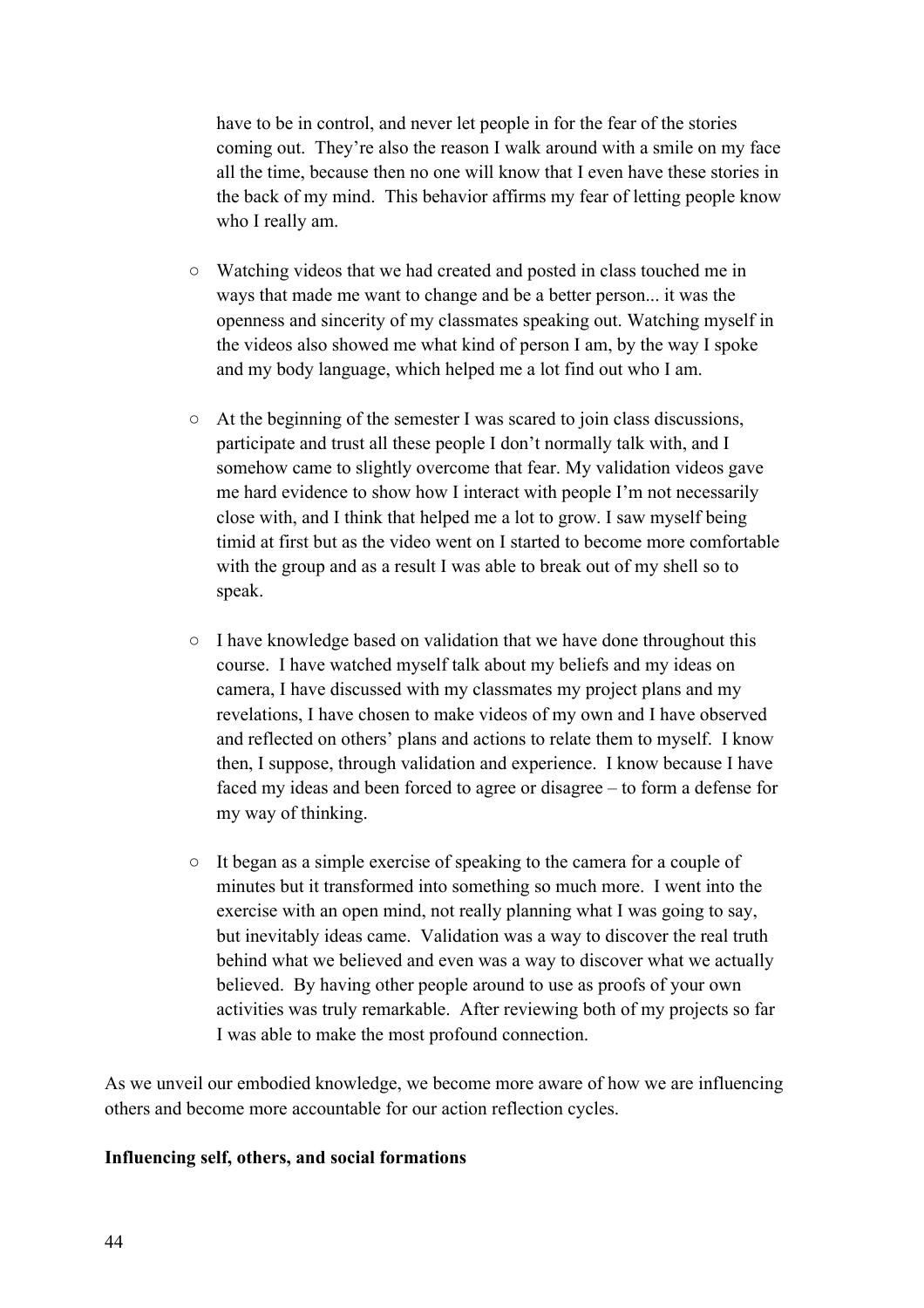As the semester progresses, my role shifts between guide and facilitator, as does the role of the students. As co-researchers we witness the blossoming and flourishing of individuals and we begin to understand more clearly how we influence one another and our community of inquiry. It becomes apparent that the more we feel trusted and respected, the more we are willing to trust and respect others and this enhances our community of inquiry to a level that surpasses what I imagine could be possible in such a short time frame. In the last month of the semester, students volunteer to be critical friends and actively seek out opportunities to record their thinking and test the validity of their ideas with their peers. It is truly remarkable to simply be in the background watching the relational dynamics and the flourishing of the community. I am both humbled and inspired as I realize what meaningful learning can take place if I simply step aside (get out of the way) and let students get on with their own cultural evolution . Students become more aware of their influences and their connection to self and others as evidenced in the following example statements:

- As I delved further into my action project of discovering self, it became a lot more personal than I had anticipated and by then honesty was crucial to me; honesty to others, and as I discussed with Mrs. Campbell, honesty towards myself. With this prominent theme of honesty I tried to better my connections with people around me.
- This semester I have also learned to let myself open up and trust the people around me in this class. I picked trust as one of my main values because in every relationship you need some degree of trust before you can have any relationship at all. I think all the students in this classroom felt some degree of trust with the peers around them and I think everyone fed off of that and became more trusting. I thought it was amazing how many people at the beginning of this semester felt vulnerable sharing in general and now most of us are all able to share confidently without ad homenim. I think the bond that was formed between all of my peers and myself will be never ending because we've shared so much this semester.

#### **Influencing Social Formations outside of the Classroom**

As I continue my own self-study action research in an attempt to answer the question, How can I improve my practice? I am mindful of my influence on self, others, and the social formations in which I interact. I consider my influence not in the egotistical sense but as part of my responsibility **for** others (Levinas, 1969). I know that I am influencing the learners in my care and I want to be sure that I do so in a positive and respectful way. This influence is in part one of the essential components of the sustainability of living theory action research. In order to transcend the constraints of impoverished education, I must be fully aware of my influences and willing to revise my practice as necessary. To this end, I specifically monitor my practice by reflecting in action and on action and seek critical feedback from my students and my critical friends.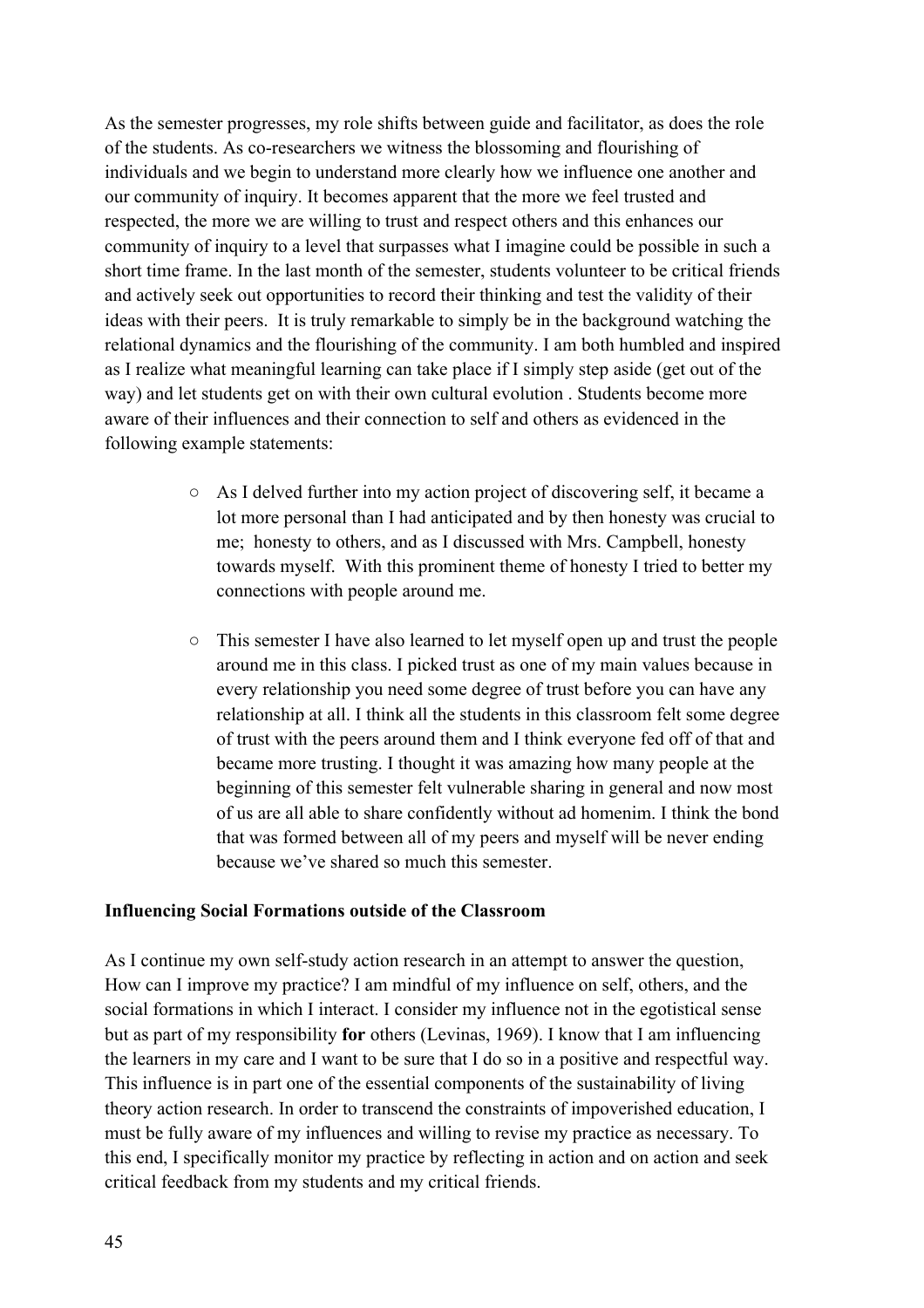The clip below includes an example of my influence and also examples of the sustainability of living theories and communities of inquiry. Three graduate students who individually contacted me over the December holidays with a desire to reconnect accept an invitation to lunch at my home. All three give their permission to videotape our dialogue and to upload the footage into the public domain. This alone is evidence of their willingness to experience personal flourishing and to contribute to the flourishing of others.

I begin the discussion by stating my claim that our philosophy class was a loving community of inquiry where students learn how to unveil their embodied knowledge and I invite them to comment on this or anything else they feel is significant. Brianne begins (at 3:46) by commenting on how refreshing and inspiring the alternative environment was for her and the importance of being trusted to direct her own learning. Sabreea comments on how she is still applying the learning that she experienced (at 5:00). In addition to completely changing her program of study to something she is passionate about (media arts) instead of a program that her parents wanted her to complete (business), she talks about how she is far more confident and now goes out on her own. Becki, still feeling a little uncomfortable recalls her risk taking in the class and Sabreea reminds Becki of how influential her risk taking was (at 8:00) on her and other students.



http://www.youtube.com/watch?v=oqIsET8z0\_M Sabrrea, Brianne, Becki andLiz

# **PART FOUR from Cathy Griffin**

Cathy Griffin will describe how research into her Grade Six students' attitudes towards math turned into a joint action research project using student feedback to inform and improve her practice. She will focus on evidence that this sort of authentic, democratic co-learning environment can transcend the constraints of moral poverty by improving teaching practice and as an effective model for students to replicate in order to voice rich moral questions in the form of, "How can I improve my learning?". Cathy will share her learning from the democratic evaluations of her teaching by her grade 6/7 students who are ten and eleven years old. In addition, she will provide evidence of the enhanced culture of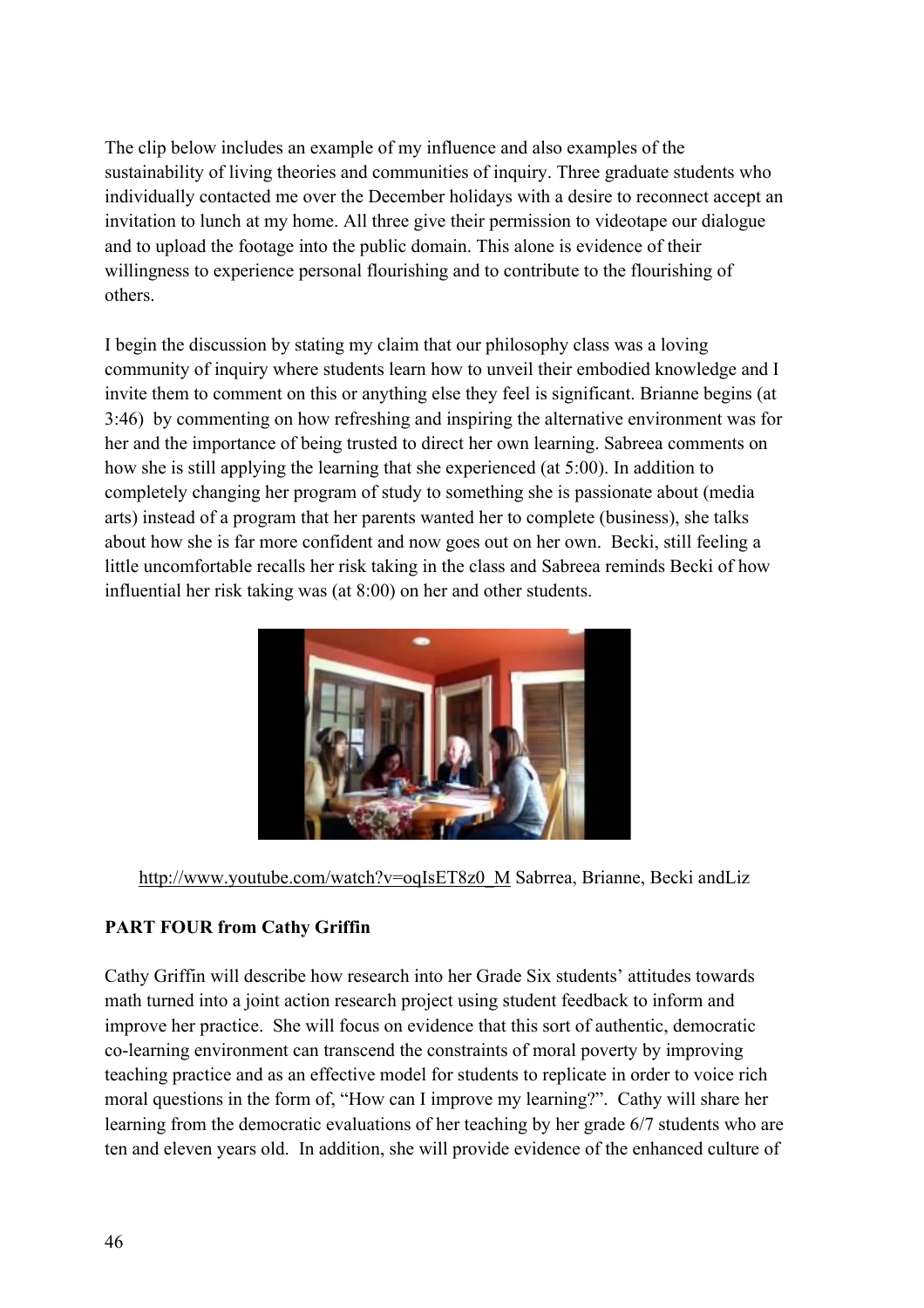inquiry in the community of learners within her classroom. Her visual narratives are intended to inform her own practice as well as the practice of her students.

### **Students as Evaluators of my Practice**

### **Background**

I teach Grade 6/7 at a small rural school in South Western Ontario. I have eight Grade Seven students and 18 Grade Sixes. About a third of the population at our school is either Pennsylvania Dutch or Mexican Mennonite with English as a second dialect. The majority of the remaining students are Caucasian Canadian of various ethnic descents. We have a very small visible minority population. This is my third year teaching Grade 6 and my second year with a split Grade 6/7 class. I have been teaching for about fifteen years. I completed my Masters of Education with Brock University in 2011. Since meeting Jackie through this programme, I have gradually attempted to implement what I learned from her about action research and forming cultures of inquiry with my students.

My section of this paper chronicles my success during the 2012-2013 school year at arriving at the goal of having students articulate questions that address issues of moral poverty through the context of mathematics. I began teaching this year with the firm belief in the value of cultures of inquiry and problem solving in math. I have tried to live according to my values of authenticity, trust and love and use them as personal standards of judgment to guide me in developing a classroom culture with my students. I want my students to feel safe, to trust me, to trust themselves as learners and to feel that I am being authentic in my words and actions. Although, I do not always explicitly tell my students that I love them, as do Jackie and Liz, I attempt to show them this in both words and deeds. I use the same definition for love as Liz, "Love is the will to extend oneself for the purpose of nurturing one's own or another's spiritual growth" (Peck, 1978, p.81)*.*

In math, specifically, a group of teachers and I are working on improving our instruction of mathematics within an action research project with Ontario Ministry of Education funding under the programme title: Teacher Leadership Learning Project (TLLP). We have identified that a culture of inquiry looks like students asking their own questions and discovering principles for themselves rather than being 'instructed'. It includes dialogue and students sharing their ideas with each other. In problem solving, there is an entry point for each student in the class at different ability levels. Common discussion happens between students at different levels because the problems share common themes or big ideas. If you walked into my classroom I would want you to see students engaged in their work, taking risks, trying different strategies, talking to each other about what they are doing, challenging each other's ideas and, above all, enjoying the process.

However, as I approached the end of November, 2012 and we had been working on this project, I still had some students in my class saying, "Awwww, math!" when they saw it on the day's schedule. I identified this as my living contradiction. I wanted my students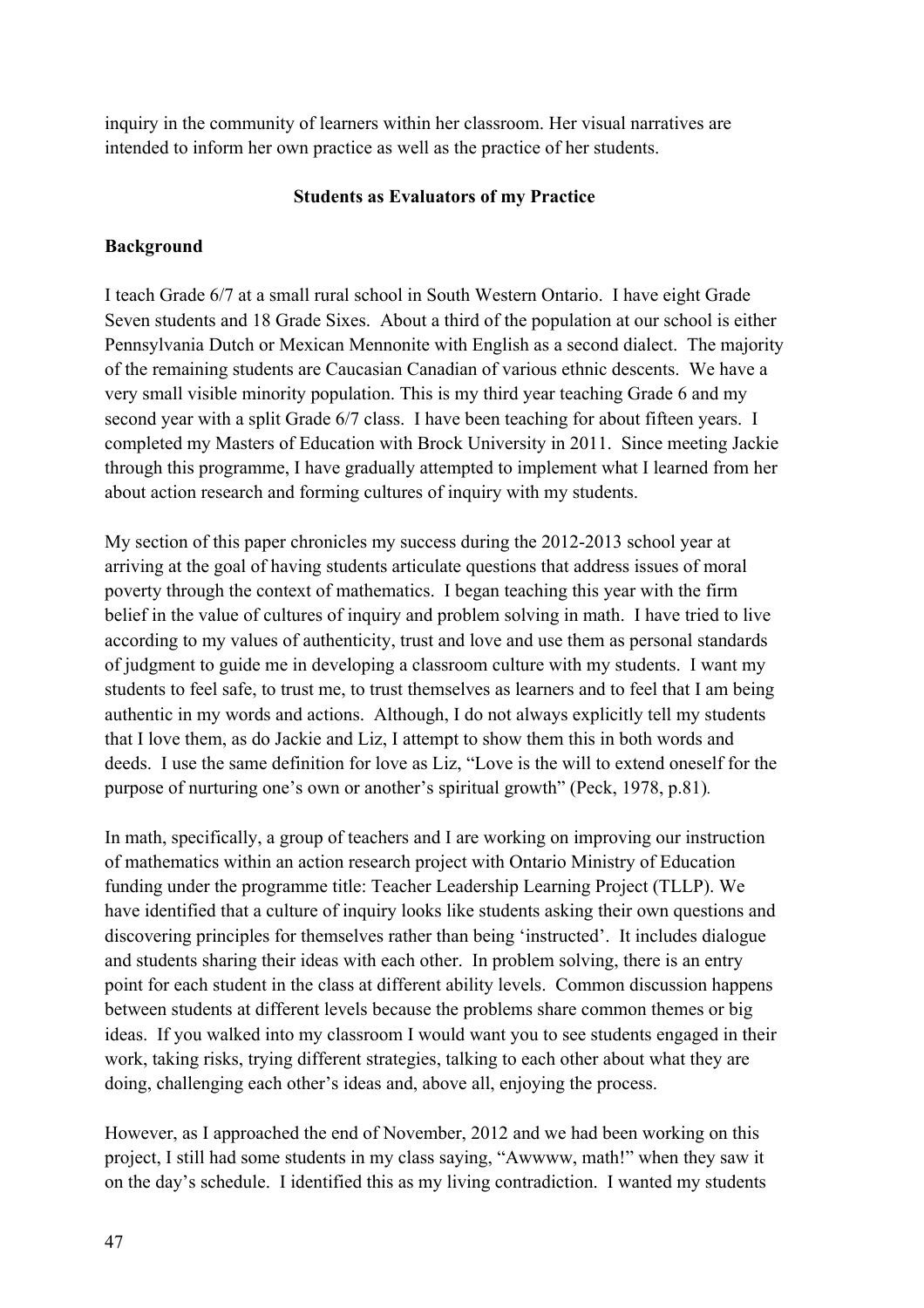to value our problem solving sessions as I did. I wanted them to feel safe and trust and enjoy the process of problem solving but this appeared not to be the case. So I set about on an action research project.

Action that I have taken to improve student attitudes in math:

- 1. Research student attitudes towards math
- 2. Intentionally model inviting criticism of my own practice
- 3. Act on results of attitude survey with students as co-researchers
- 4. Reflect on results using video data
- 5. Repeat 3 & 4 as needed
- 6. Meet with critical friends (TLLP group, Jack, Jackie and Liz)
- 7. Honour student voice on report cards

I am claiming that by intentionally asking my students to give me feedback and using this feedback for action research, I am able to change my teaching practices to transcend the constraints of moral poverty and create an authentic, democratic co-learning environment. Indicators of my success include teacher and students as co-learners (learning from and with each other), feedback flowing from student to teacher and vice versa and changes made to my teaching practice which honour my students' embodied knowledge.

I also claim that modeling the action-research process through inviting criticism of my own teaching practice and acting on feedback received is an effective way to lead into student-directed action research projects addressing issues of moral poverty. Indicators of my success are their actual questions which asked in the form, "How can I improve my learning?" and my acknowledgement of the importance of their questions and their voices which I include in their words in report cards.

### **Building trust and respect in the classroom**

The following 2:34 minute video shows me interacting with students in ways I believe demonstrate me living according to my values throughout this study. I do not present the clips to create the illusion that this is how I teach all of the time but rather to demonstrate that I am mindful of the moments in which I know what I am doing is right and true to my values. The use of video allows me to capture these moments, heighten my awareness of what I am doing in the moment and allows me to reflect more accurately afterward. It also allows me to seek validation for what I believe to be true about my teaching. I honour the diverse values and beliefs of my students and their families about the use of technology by angling the video camera in such a way as to capture only those students with permission to share their images publicly.

The video begins with three examples of how I believe I live my value of authenticity by assuring the group of students that I am learning with them, reflecting on what I do and trying to improve. I admit that I make mistakes and ask for their feedback in how what I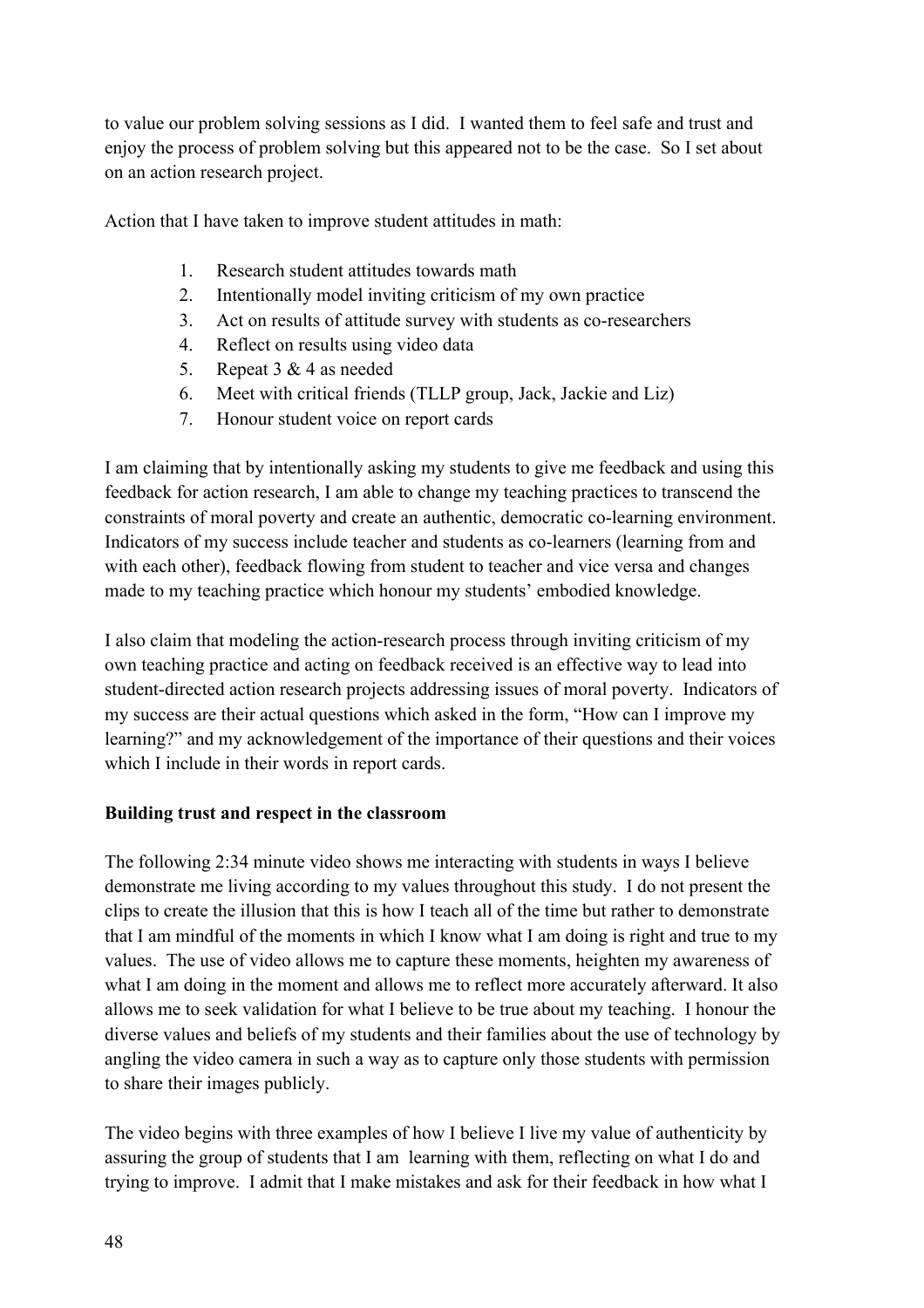do affects them. The second section shows two clips in which I believe I am demonstrating my love for my students. In the first example, I demonstrate joy and excitement in celebrating a student's original thinking. In the second example, I am assuring a student who has expressed concern about the Grade 6 standardized testing that, "I don't care about EQAO I care about you!" EQAO is the Ontario standardized testing authority.



http://youtu.be/4Wah1YLgSQY

# **Unveiling embodied knowledge to develop a democratic, reciprocal learning relationship with students**

In late November, 2012 I decided to do an in-class, informal survey to find the source of their negative attitudes towards math. I was inspired by the title of a chapter in a book by Judy Willis (2010) entitled Learning to Love Math. The chapter title is, "Reversing math negativity with an attitude makeover". I explained that I was looking for examples of when they found math enjoyable and learned. I also asked for examples of barriers that made it difficult for them to enjoy math and learn.

In the video below, I give evidence of how I am trusting my students' embodied knowledge. I am demonstrating that I value the information they can give me about how they learn and the barriers to their learning. First, I describe to Jackie and Liz how the students began with many positive examples of what helps them enjoy math and learn. As soon as I welcomed an example of barriers to their learning by saying that the information would help my teaching, the list on that side of the chart began to fill rapidly with comments on themes including group work, level of challenge, communication, and feedback. When relating what happened to Jackie and Liz, my excitement at getting such rich feedback is evident in my tone and body language. Jackie and Liz respond with empathetic resonance in the form of broad smiles, nods and positive comments.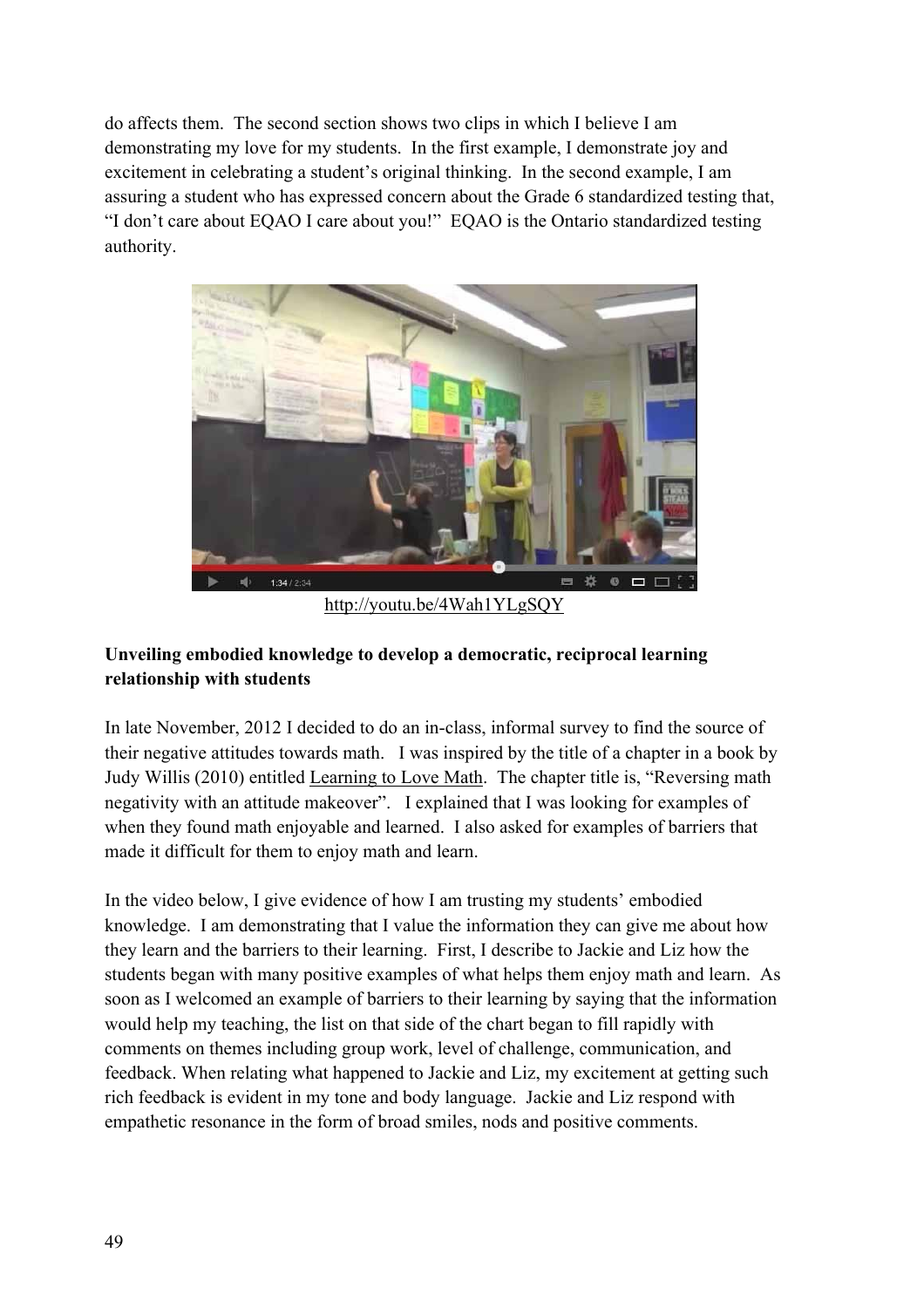Made explicit to both the students and myself during the process, were areas in which I could improve my practice as a teacher and they could improve their practice as learners. The fact that one student felt, "being lectured one-on-one by teachers" made math less enjoyable for him stunned me as I had never considered I might be speaking to this very able student in a manner that he found offensive.

What followed this activity was a period of a few weeks in which the class helped me decide on action to take based on their feedback. This included being intentional and mindful of the effect of strategies already in place. Included in the second part of the video are debrief sessions with students after they have viewed recordings of classroom sessions in which they experimented with different ways of working in groups and ways of receiving feedback. Charles and Meghan share different opinions of how my questioning practices affect them.

Finally, the video ends with a clip from a conversation between Jackie and Jack. Jackie explains how she sees me asking for feedback on my teaching which is helping to build an authentic, democratic co-learning community rather than an impoverished one. Jack articulates that in showing how I am responding to the feedback of my students I am addressing a poverty within the research base in terms of demonstrating the influence of these sorts of reciprocal relationships over time.



http://youtu.be/nbuQHRhqEOE

### **The Living Curriculum**

I feel the conflict between teaching the 'given curriculum' and a 'living curriculum. For me this presents as a conflict between covering the curriculum to prepare students for standardized testing and allowing student questions to guide my instruction. I teach my students math, language, science, social studies, health, physical education, art, drama and dance. I have pages and pages of expectations for two grades to cover in a year. Despite giving students time to follow their personal inquiries, the majority of my time with them is more directed by me with their input. Students help me plan units and have choice and I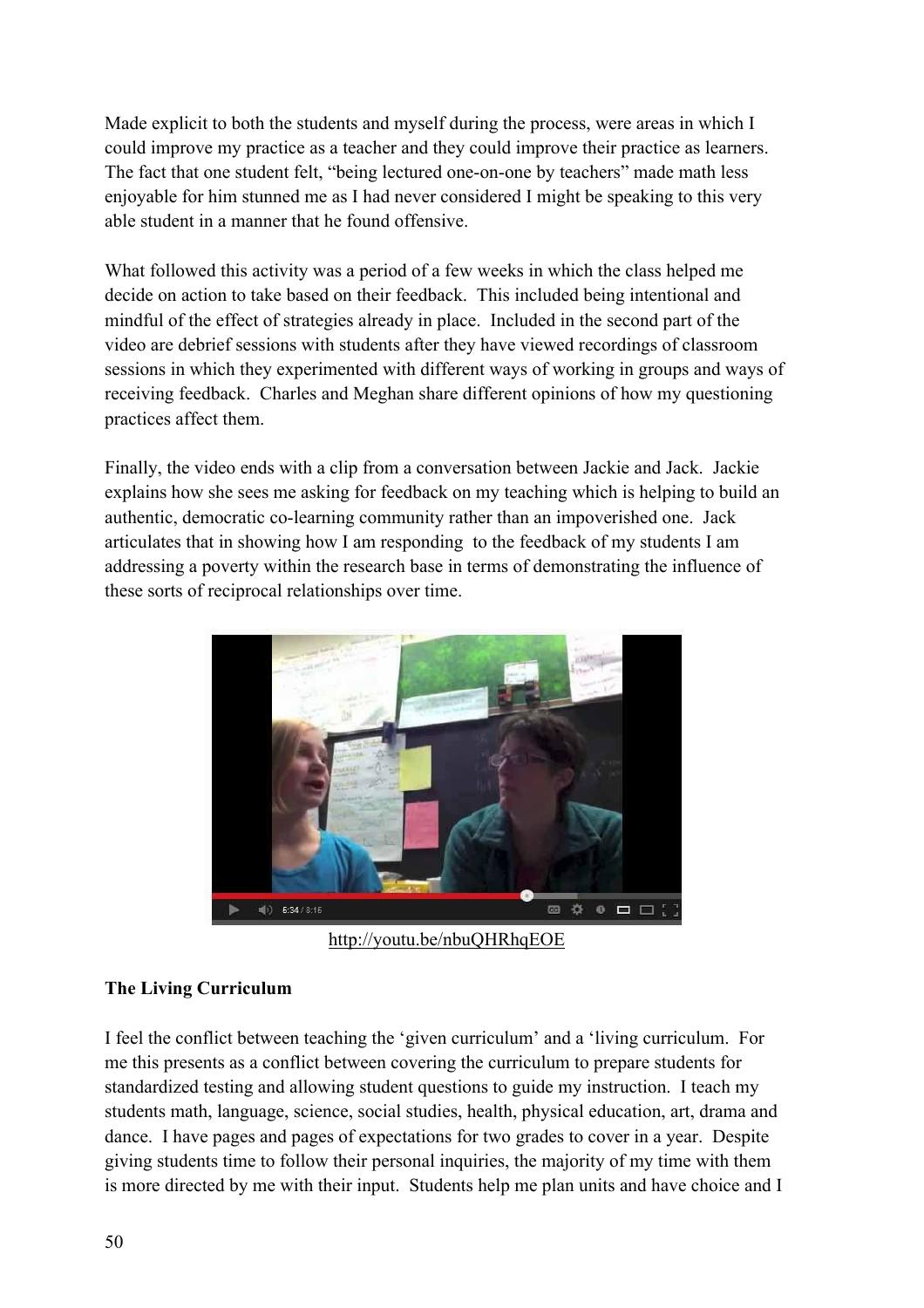endeavor to follow their questions and approach units of study as a co-learner. Until February, 2013, I felt I had not arrived at the point of having my students articulate questions of inquiry which truly reflected their personal values.

My journaling, while I was writing the learning skills section of my report cards at the beginning of February, 2013, chronicles my transformation through action reflection cycles to address a living contradiction. At the moment of writing, I was mindful of important shifts in my thinking that would have a huge impact on what I did from that point forward. By mindful I am referring to the ability to stay with negative emotions, really feel them and ponder where they came from, embrace them and consciously making room for them rather than suppressing them or running away from them. Williams (cited in Heaversedge, 2010) explains that "mindfulness training encourages the brain into [a] welcoming pattern even for things we might have found aversive." In my case I was being intentional in welcoming a cognitive examination of my living contradiction.

In short, I wanted to report on my student's learning skills but it became apparent that I felt my traditional reporting method of me commenting on their progress did not match the rich reflection and action research in which the students had been involved. Before this transformation, I created prepared comments that could be stored in a comment bank within the reporting database and modified for individual students. An example:

\*Name\* demonstrates good learning skills on a consistent basis. \*He/She\* is able to work cooperatively in small and large groups and usually resolve conflicts independently when they arise. \*Name\* demonstrates a positive attitude towards learning and completes most work in a timely manner. \*He/She\* uses initiative in problem solving. Next Step: Begin to set your own goals and work towards them.

Once I had identified the living contradiction, I experimented with writing comments about my students and gradually got closer to what I was looking for:

> I have just realized that I am trying to intentionally comment on where they are in the process of reflecting on their own practice and learning. I am working towards my comments being thought provoking questions rather than "thou shalts" or "you shoulds". I want them to think about what they are doing and what they might experiment with changing. I am not there yet. Even doing this right now I have made little tweaks to some of the comments to make them less value laden, less judgmental on my part and put more of the responsibility on the student for the thinking (Griffin, personal journal Feb 3, 2013).

Subsequent to this thinking, I changed my comments to more accurately reflect the students' experiences: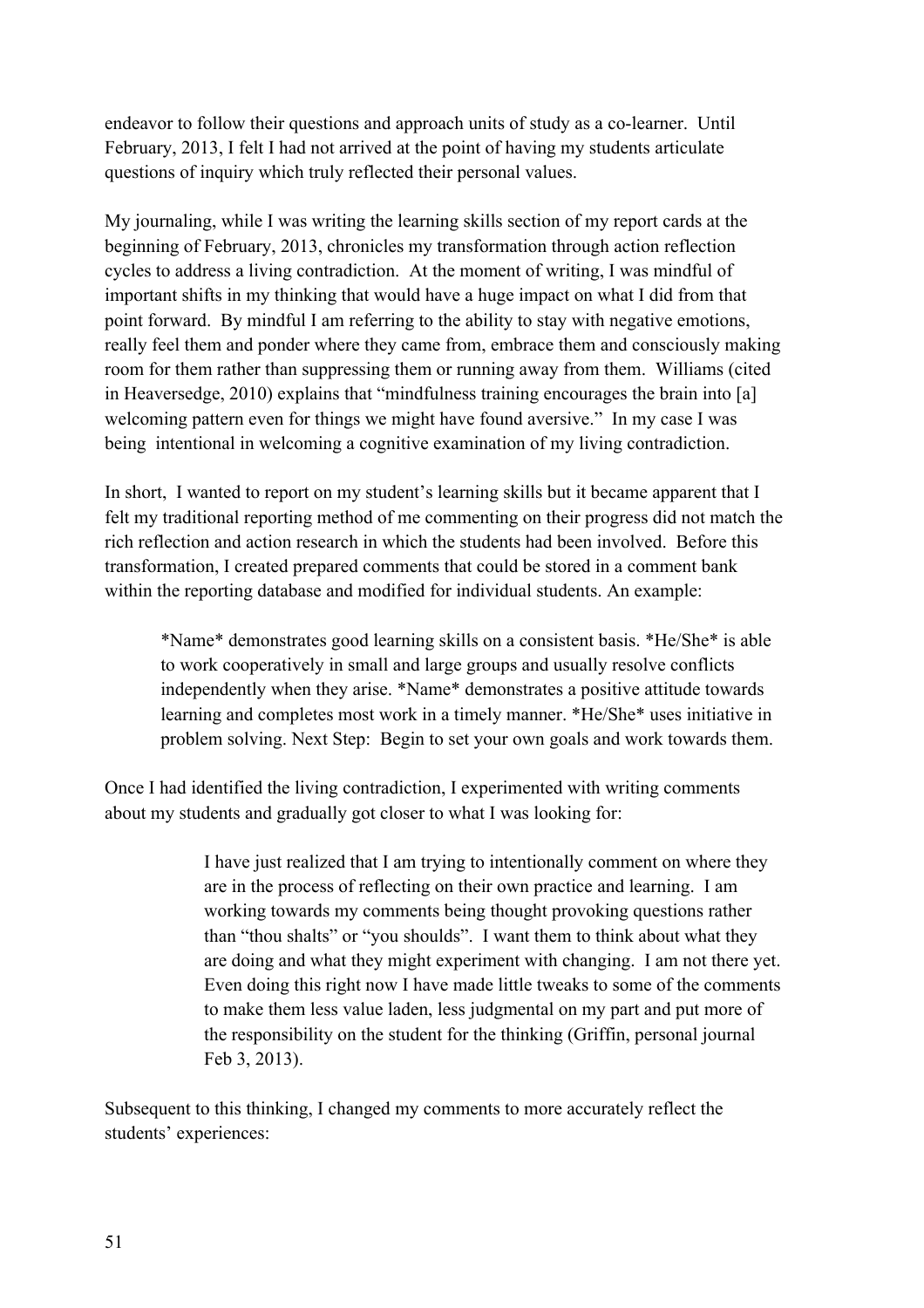NAME's efficiency and focus in completing work is commendable. The next step for him continues to be in taking the initiative and reflecting on the question, "How might I engage and *do my best rather than rushing to get tasks done?*"

Having recognized the living contradiction in the writing of report cards, I found myself making the same mistake with their action research questions. I was writing questions *for them* that *I* felt they should investigate as their next steps in developing their learning skills. While I was writing my journal this hypocrisy hit me:

New Thinking: I can't write the students questions for them! I have finally arrived at a point where I have to get students to voice their own action research questions. (Griffin, personal journal Feb 3, 2013)

The next school day I had the students look at the learning skills outcomes that Ontario teachers use to assess students. We brainstormed what each might look like in the classroom. Each student then made their own list of strengths and next steps, the next steps representing current barriers to their learning which they would like to address. I met with each student individually to make sure I understood what they were trying to say.

The final transformation for me was in learning to truly honour each student's voice by using their words and their questions. In my journal I record the effort it took to resist the temptation of 'teacherizing" the students' words or to again fall into the trap of trying to persuade them to ask the question I felt they should ask:

> And don't I find myself again and again turning their words into teacher speak. I just changed "not getting distracted while working" into "focusing" – ARRGGHH!... How much more powerful will it be to see their own words there? When they can explain it to their parents? What will their parents think when they read, " How can I improve my learning by reducing my stress and learning to receive criticism?" "How can I improve my learning by learning to deal with conflict and not being so down on myself?" These questions move me to tears. Why? Partly because it took me until I was 40 to start asking these questions of myself and here they are at 11 beginning their journey. They have the same concerns, the same deep personal questions that any adult has. (Griffin, personal journal, February 3, 2013)

The importance of making this struggle explicit is, first, to highlight the fact that in my experience, it is not always a smooth transition from cognitive understanding of theory to implementation with deep understanding. I had a positive experience in Jackie's classroom in going through a process of developing a sense of my own values and formulating an action research question that reflected those values. Initially, I wanted to simply replicate this process with my own students. However, I came to see that I am a different teacher and they are a different set of students in a very different context than the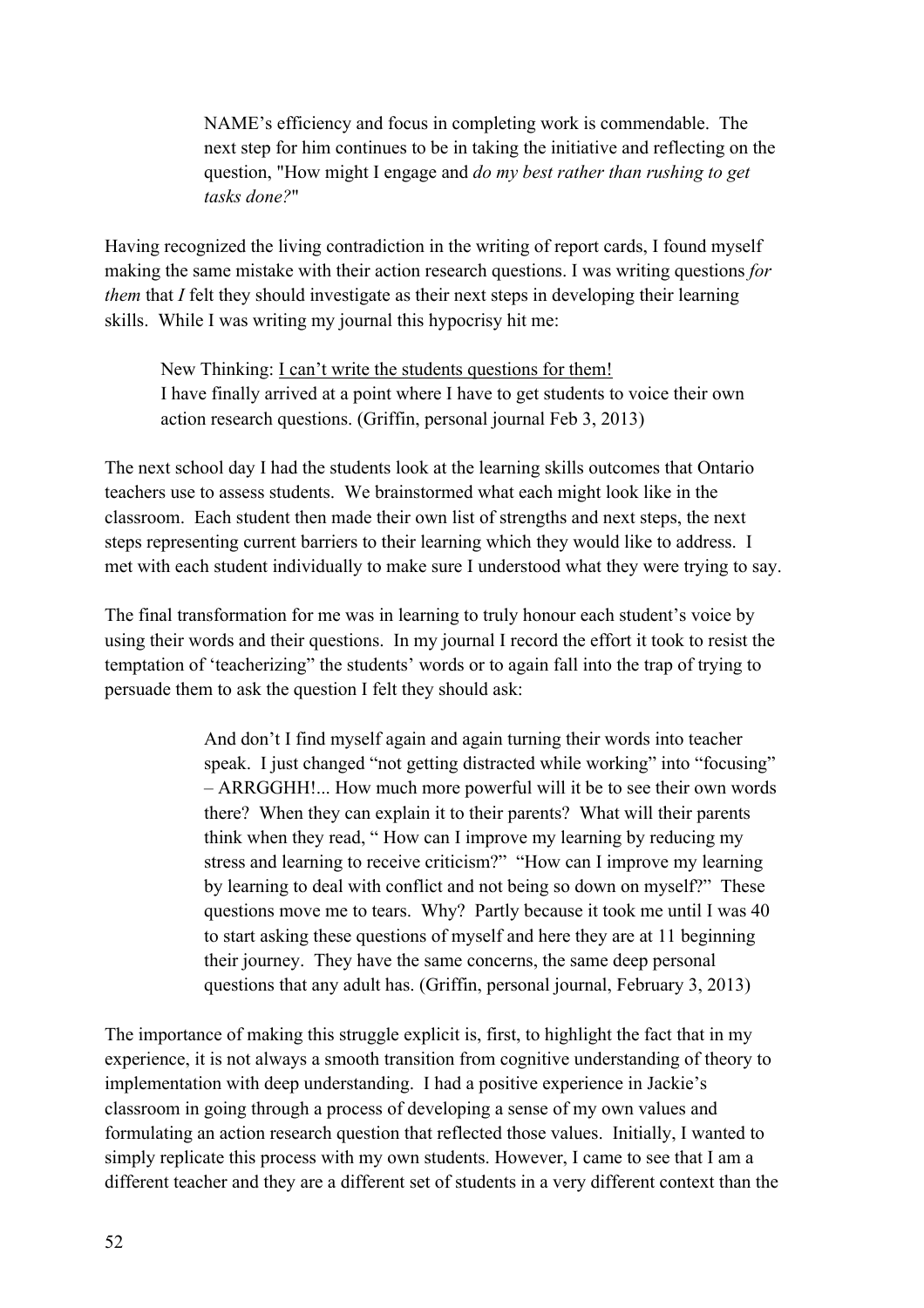one I experienced. This kind of research is very individual, takes time and involves struggle.

Second, without an explanation of the process we went through together and the struggle I had to honour my students' voices, the reader might not believe that students in Grade 6 and 7 would be able to articulate questions of such deep and profound moral quality. I certainly doubted that we would arrive at these questions.

In the following video, four of my students read their personal research questions. Since creating their questions, I have sorted students into research groups based on the themes of their inquiries. The themes include focus, group work, independence in learning, interacting with others and conflict management and fear of talking in front of the class. Rather than getting ideas from books, we worked individually and in groups to develop action plans based on what the students already knew. You will hear each student explain the barriers they experienced and action they are taking.



Video 4: The Living Curriculum: Student Action Research Projects http://youtu.be/rz2sSUeZlno

# **Influencing Self, Others and Social Formations Within Cultures of Inquiry: classroom and research group**

Working within the culture of inquiry with Liz, Jack and Jackie has had a huge influence on my confidence, the process of building a culture of inquiry and doing action research within my classroom. All three of my critical friends were able to offer me just in time feedback that built my trust in my embodied knowledge. In the following video you will see three examples prefaced by the doubt I was feeling. First, Jack reassured me that I am worthy of co-authoring a paper with two professors. Second, at 1:54 Jackie allayed my doubts as to whether I had significant evidence to add to the paper. Finally, at 2:44 Jackie and Liz help me to see that I was making progress when I doubted this compared to where Liz took her students. They confirm I am "... actually are doing more than you think with those kids. You are making them self-evaluate and evaluate you. Whoah!"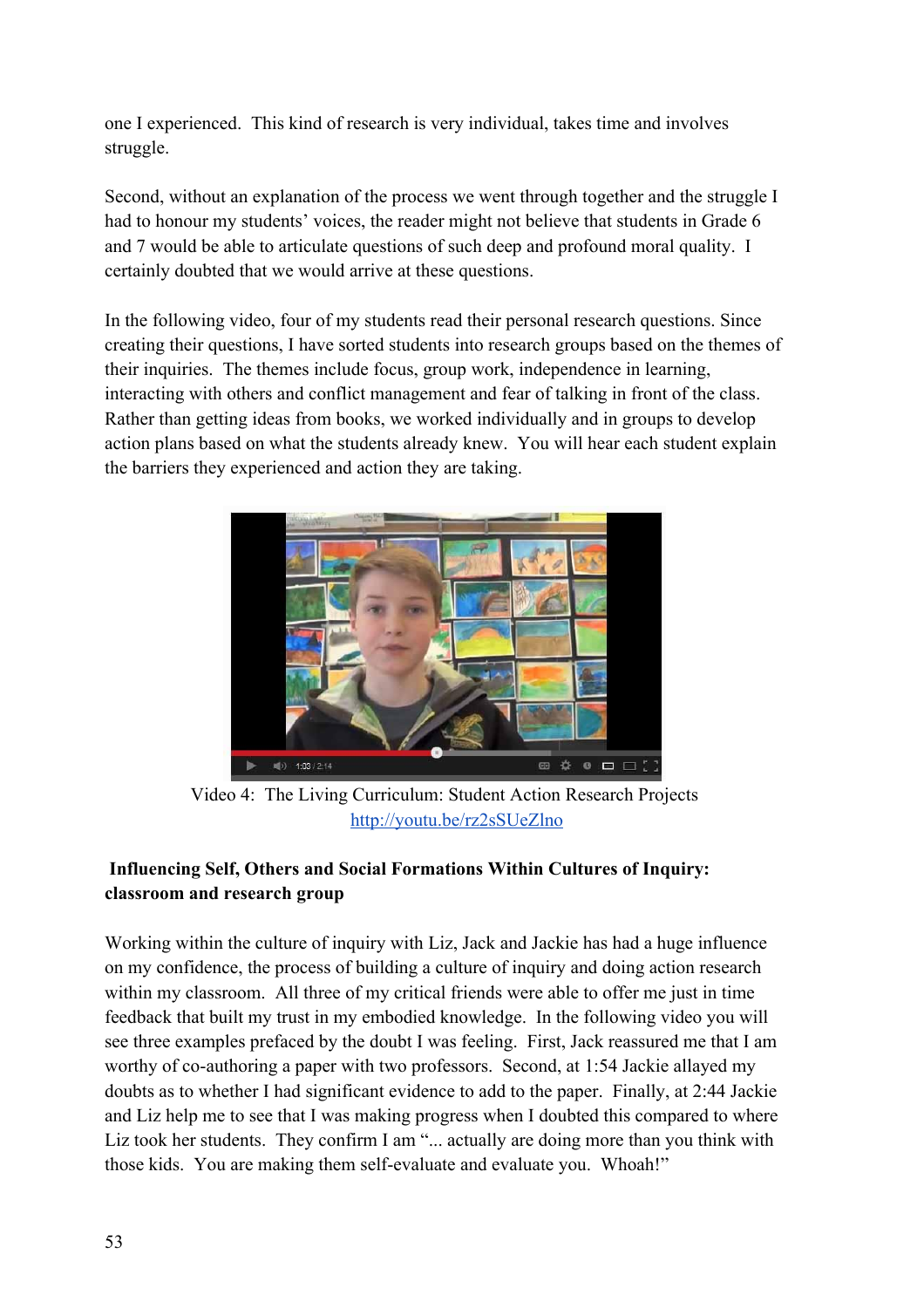

http://youtu.be/83-fJb9XdfA

What is very striking to me within the classroom and outside of the classroom, is the effect exposing our vulnerability can have on building trust. For example, I showed a clip of the four teachers in my TLLP group discussing our culture of inquiry, to my students. One teacher stated, "I felt much more comfortable when I knew it was just Cathy [me] coming in to watch me teach. With people I don't know as well, I felt they might be judgmental." I asked my students which part of the conversation surprised or had an impact on them. Many commented that they had had not realized that adults could feel vulnerable too. Shortly after that session, the students in my class shared their questions with Liz's class. Some students asked me to read them though as they felt shy or awkward - they felt vulnerable. Several reported that after hearing other, older students voice their questions they realized that everyone had questions like theirs. Some of them even felt they might have the courage to read their own the next time.

### **Influencing Social Formations Outside The Classroom**

My making public my inquiries and my personal vulnerabilities has also had the effect of building trust and allowing for rich communication within various groups outside the classroom. Jackie and Liz both commented that in communicating my story, the source of living contradiction in my Masters inquiry, I influenced others to do the same. In one staff meeting, my TLLP group presented our work to date. In the presentation I explained that the math we are expected to teach now is not the math we learned in school. We have to invest time and effort in learning new strategies and approaches and this is not easy. In video clips of our group working, the staff could see us struggling and debating over how to do the math. After the presentation, one educational assistant (EA) articulated her great relief that we, as teachers, had this experience as she and other EAs often came into our rooms to assist students and had difficulty understanding some of the strategies.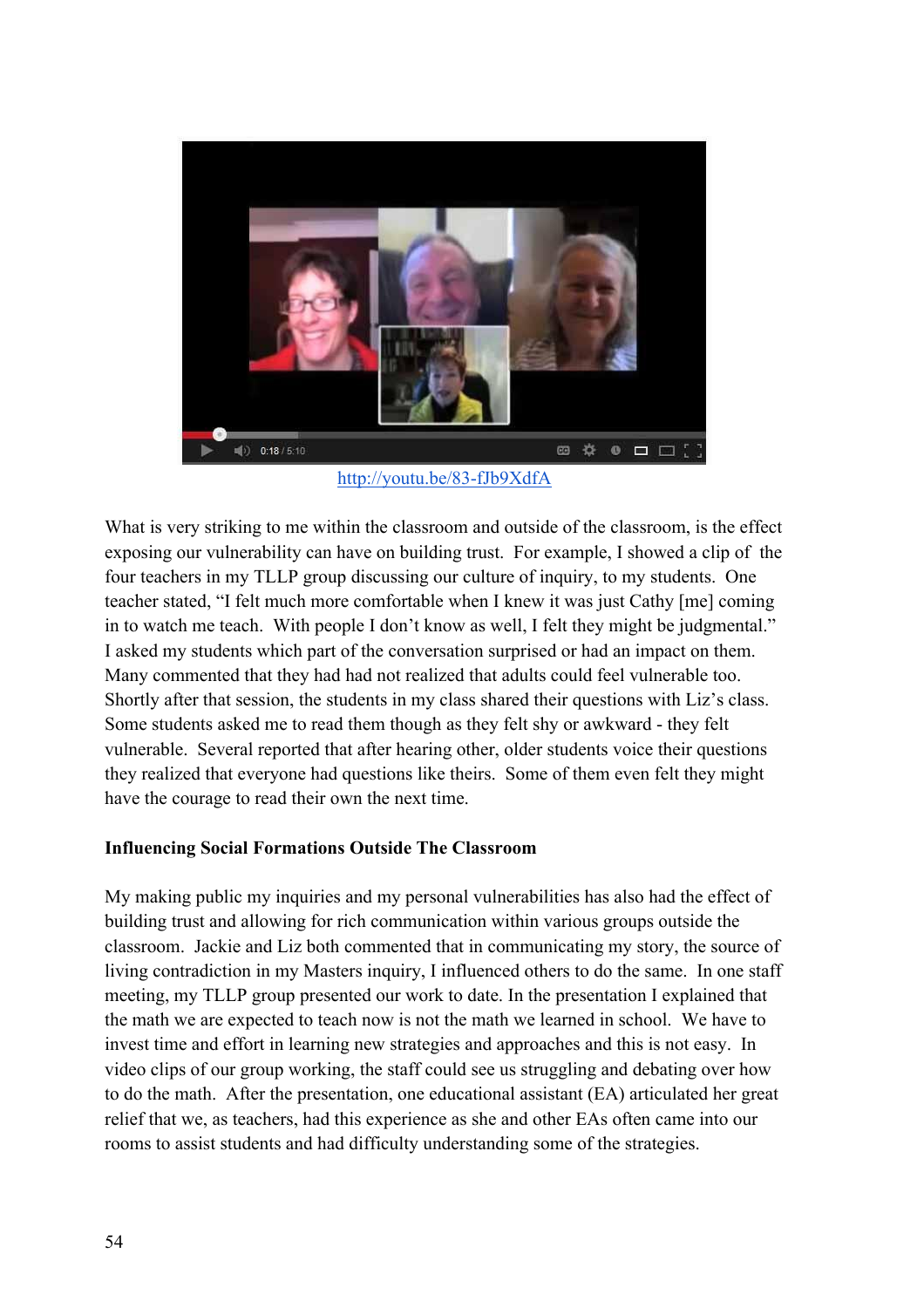The cultures of inquiry within which I can track my influence have a common theme. Participants are willing to be humble or fallible in their knowing and act as catalysts for the rest of the group. I have been able to be either that catalyst or facilitate the making of this process explicit. As a catalyst I am willing to be seen as part of the problem in order to be part of the solution. My TLLP group in conversation on February 13, 2013, as recorded in transcripts of our video recorded conversation, articulated that the introduction of individuals into a group who are perceived to be judgmental because of past actions or unfamiliarity have the effect of shutting down conversation. They felt strongly that 'people have to be willing to swallow their pride', 'to come at it like they don't know it' and 'to be able to be exposed and open'. These are strong values that can confront poverty not only in classrooms but in groups of adults working to improving their practice.

## **7. RESULTS AND SUBSTANTIATED CONCLUSIONS**

This paper intends to demonstrate the capacities of teachers and students in a variety of settings to create a culture of inquiry that transforms social formations within their classrooms, their schools and their school systems. These transformative changes are accredited and validated over considerable time, from 1995 to 2013. The paper follows the works of the authors from its inception with the creation of an original methodology, Living Educational Theory, to its implementation and refinement in a culture of inquiry by masters and doctoral students and to the improvement of learning in primary, secondary and tertiary classrooms across the globe.

### **Loved into Learning**

In this paper we have tried to explain how we each experience the concept of "loved into learning" and how we have put this idea into practice in our various educational settings. One of our unexpected results was our understanding of the nature of our influence in each others' writings. The embodied expression of being loved into learning provided a value through which we transcended the constraints of the poverty of traditional academic texts to communicate meanings of embodied values. We met the criteria of writing an academic paper while simultaneously honouring the unique educational experiences and diverse epistemologies and ontologies of each author. Our awareness of this process is enhanced by the availability of the visual narratives we produced during our Skype calls that were made available to each of us for further reflection and analysis.

As we engage in dialogue in our Skype calls, we each have an image of the other three participants on our screen and can see and feel their responses to our critical and creative insights, questions, and concerns. Our experience is further enhanced by witnessing the authentic struggle of seeking clarification and understanding between participants. While it is possible that much of this could also be appreciated if co-writers kept a written record of all drafts showing the evolution of ideas, we are claiming that the live interaction with the aid of visuals enabled us to experience and be influenced by the energy flowing values and empathetic resonance of each individual and the group as a whole.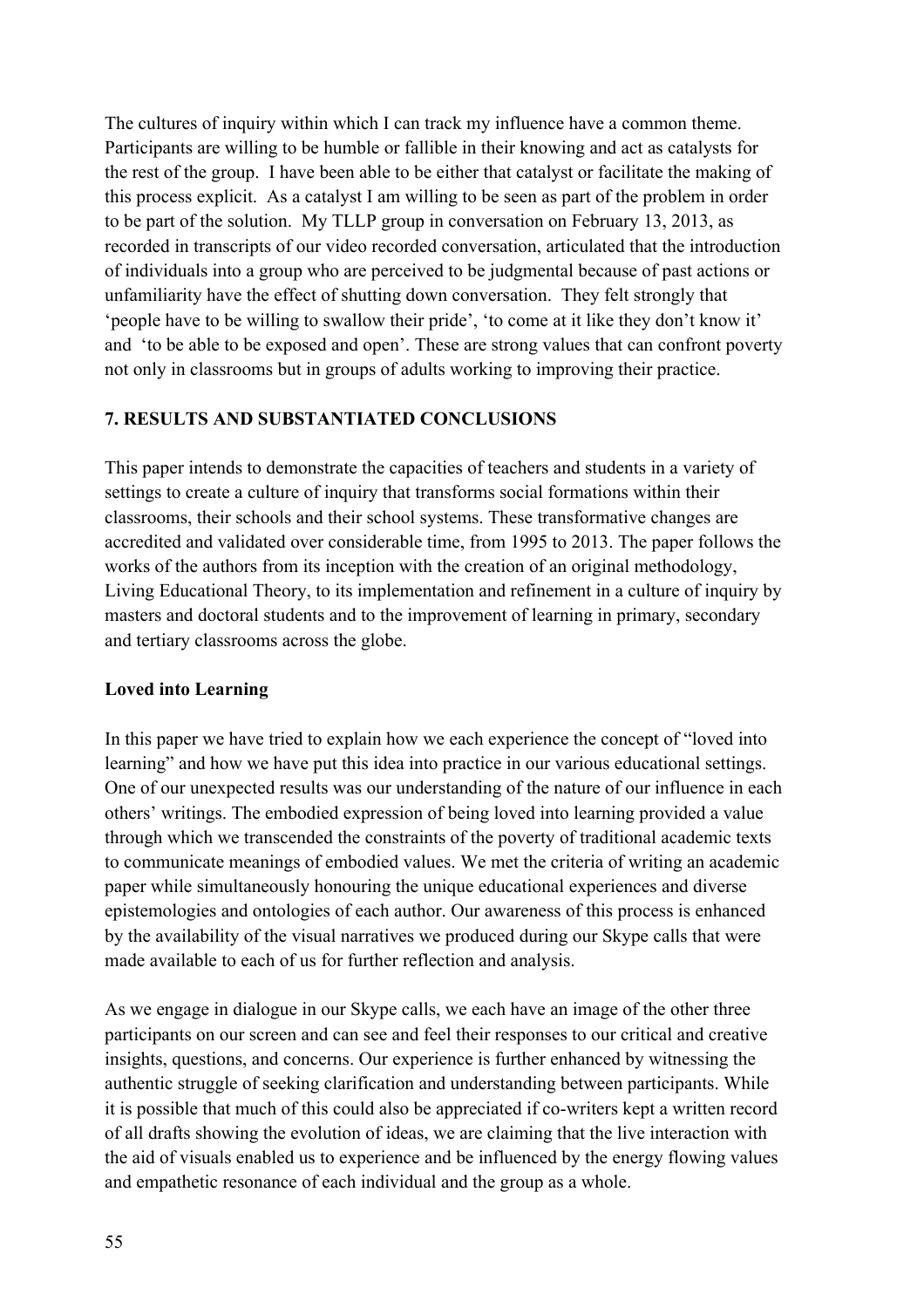### **Praxis**

While Jack was familiar with praxis from the readings of literature influenced by marxist ideas, it is only recently that he has embraced the idea of praxis within his livingeducational-theory that includes a culture of inquiry. It was while supervising Huxtable's doctoral research programme on *How do I Evolve Living-Educational-Theory Praxis in Living-boundaries?* (Huxtable, 2012) that Jack came to appreciate the usefulness of the idea of a living-theory praxis through one of Huxtable's original contributions to educational knowledge:

Living-Educational-Theory praxis, highlighting the fundamental importance of educators creating 'values-based explanation of their educational influences in learning' (Whitehead, 1989a), as they research to develop praxis within living**boundaries** 

Whilst engaged in the multi-screen SKYPE conversations with Jackie, Liz and Cathy Jack could see the four of us on the screen together. This visual reflection communicated to him our existence within living boundaries in a culture of inquiry. He could see and hear each one of us expressing values in both creative and critical contributions and responses within the conversations. These moved continuously between issues of practice and theory within the praxis of our living-boundaries.

We are continuing to extend the influence of living-educational-theories within our cultures of inquiry. For example, the educational influences for Jack of working with Jackie, Liz and Cathy, are focused on overcoming a poverty in his educational discourse and practice, related to love and hope. Until Liz and Cathy pointed to Jackie's educational influence in their learning in terms of being 'loved into learning' Jack had not recognised a poverty in his own awareness related to the acknowledgement of this quality in his own educational influences.

Since 2000 Jack had recognised the importance of bringing a flow of life-affirming energy with values that carry hope for the future of humanity, into explanatory principles of educational influence. He had not recognised the importance of recognising the relational dynamic and value of 'being loved into learning' as an explanatory principle. In working with Jackie, Liz and Cathy he also began to understand the importance of recognising and responding to expressions of vulnerability in the other.

As we write these words we are aware that our expressions of meaning are impoverished in relation to our experience of our living relationships in which expressions of vulnerability are recognised, accepted and transcended within a culture of inquiry that carries hope for each individual and for the future of humanity.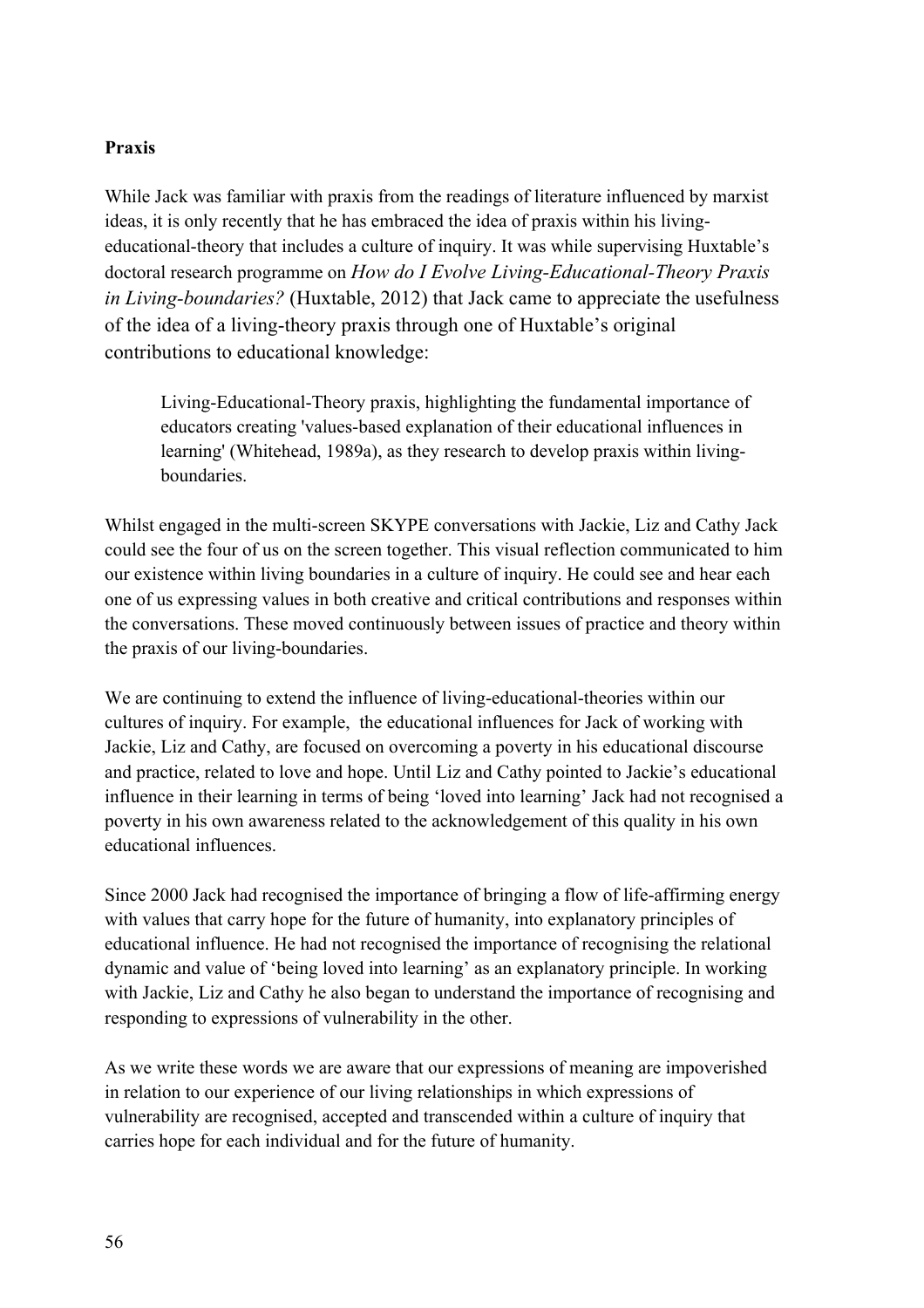### **Students As Co-researchers**

In our relationships with our students we express an educational responsibility that is distinguished by what Buber refers to as the special humility of the educator. The educational relationship with our students is not one of full mutuality as we accept this educational responsibility in a way that is not a requirement of our students' relationship with us. Nevertheless, we see ourselves as co-researchers in the sense that we are continuously learning from and with our students. With Jackie and Jack in their supervisions of postgraduate research programmes, they are learning from the originality of their students and integrating these insights into their own living educational theories. With Cathy and Liz, they are learning about their students in ways that influence their responses to their students in their desire to contribute to their lives of personal flourishing.

## **Building Trust and Respect**

In all of the individual action research projects, the consensus is that trust and respect are essential to building a culture of inquiry in which embodied knowledge is valued and theorizing of practice flourishes. Because of the trust built over time and through many SKYPE conversations with the four of us, on March 31, 2013, Cathy and Liz were enabled to find, within the chaotic writing of the paper, 6 (six) themes that took our methodological inventiveness into a comprehensible flowing argument. The significance of this transformation can be appreciated by comparing the draft which Jack responded to by saying that he had lost a sense of comprehensibility (see http://www.actionresearch.net/writings/aera13/lcjdcgjwaera13dr160313.pdf ) to the present writing in which we are using the 6 themes in ways that we all find comprehensible. We have presented evidence that supports our claim that providing an environment of trust and respect in our classrooms and in our community of inquiry has enabled our students and ourselves to take risks to improve learning for all involved.

Of the four, the three females identified that they experienced vulnerability that can be addressed through trust and respect. Jack did not experience this need as he was influenced by Fromm's point about making a choice to unite with the world in the spontaneity of love and productive work rather than to seek a kind of security that destroys integrity and freedom. Although we have not focused on a gender issue related to vulnerability, it has emerged in writing this paper.

# **Unveiling Embodied Knowledge**

In this research, evidence is provided that once we, as teachers, recognize our own embodied knowledge, we are then more open to embracing the work of education research. We internalize the academic knowledge from the perspective of the practitioner theorizing about our own lived experience. We have also emphasised the importance of including and responding to the voices of students.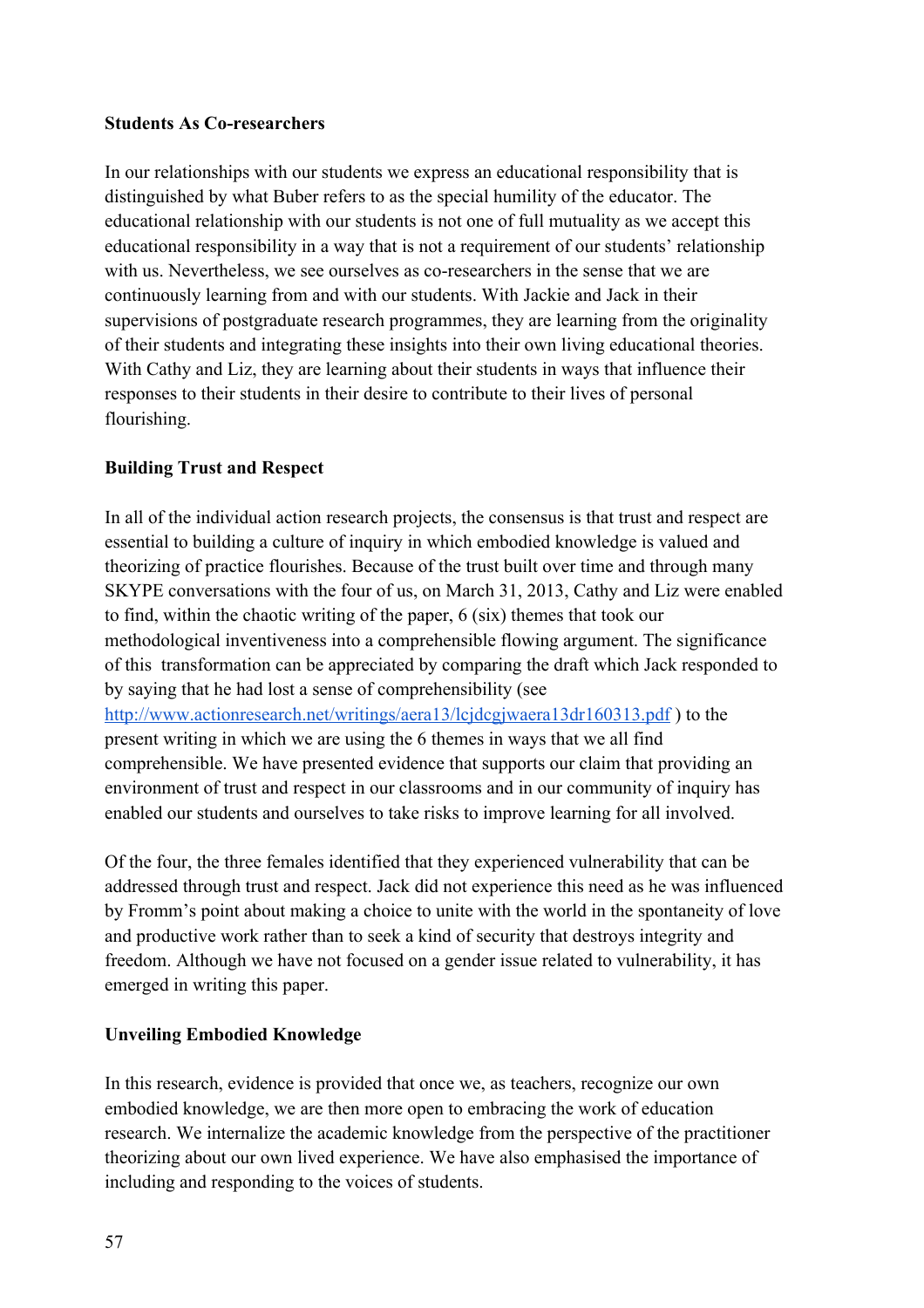Witnessing how we assist each other in unveiling embodied knowledge (through struggles, resistance and discoveries) and embarking on a journey of uncertainty into the unknown, has transformed each others' knowledge-creation in transcending constraints of poverty in our educational discourse. At times the boundaries become fluid as to the origins of an idea or who influenced who or what, but this becomes irrelevant as we are energized and inspired by the flow of the moment. There is a distinctive feeling and recognition of being part of a culture of inquiry whose influence is greater than that of an individual. This feeling and recognition has an influence on our day to day practice and lives for contributing to the greater good which holds hope for humanity.

We found that the use of multi-media, such as video clips, visual narratives, poetic language and visual art forms revealed a different way to approach traditional forms of understanding. They helped us to face and transcend the constraints of working alone, without the support of a culture of inquiry in revealing our embodied knowledge. In addition, the multi-media communications enabled us to include expressions of our lifeaffirming energy which emerged in the use of empathetic resonance in clips of our conversations. We found that these expressions of life-affirming energy could not be captured in the printed word alone. Multi-media allowed us to integrate such flows of energy, with our values, in our explanatory principles and as living standards of judgment in our contributions to educational knowledge.

### **The Living Curriculum**

We learned that the living curriculum goes beyond the boundaries of the given curriculum by focusing on the needs of the student first. Relationships in the classroom and the respect and trust created in a culture of inquiry needed to be addressed before teaching the actual given curriculum. We believe that we have explained the improved learning that emerges when students uncover their own questions in a living curriculum as opposed to those prescribed in the given curriculum.

To emphasise the importance of this distinction between a given and a living curriculum, we can use the illustration of the headings provided by AERA for the proposal process and the headings we used that were generated by Liz and Cathy. In the writing of this paper, we needed to transcend the constraints we experienced in simply fitting our writings within the AERA headings. What we have written transcends these headings. We did not follow a prescribed method but our process, our methodological inventiveness, unfolded as we went, as we discussed and as we reflected on what we wrote before.

Because of our experiences, including our struggles, in creating our own living theories, we feel confident in encouraging discussion on individual values in our classrooms. Although dialogue on values is included in the given curriculum, in our experience, discussion of the values of each individual student is not commonplace in educational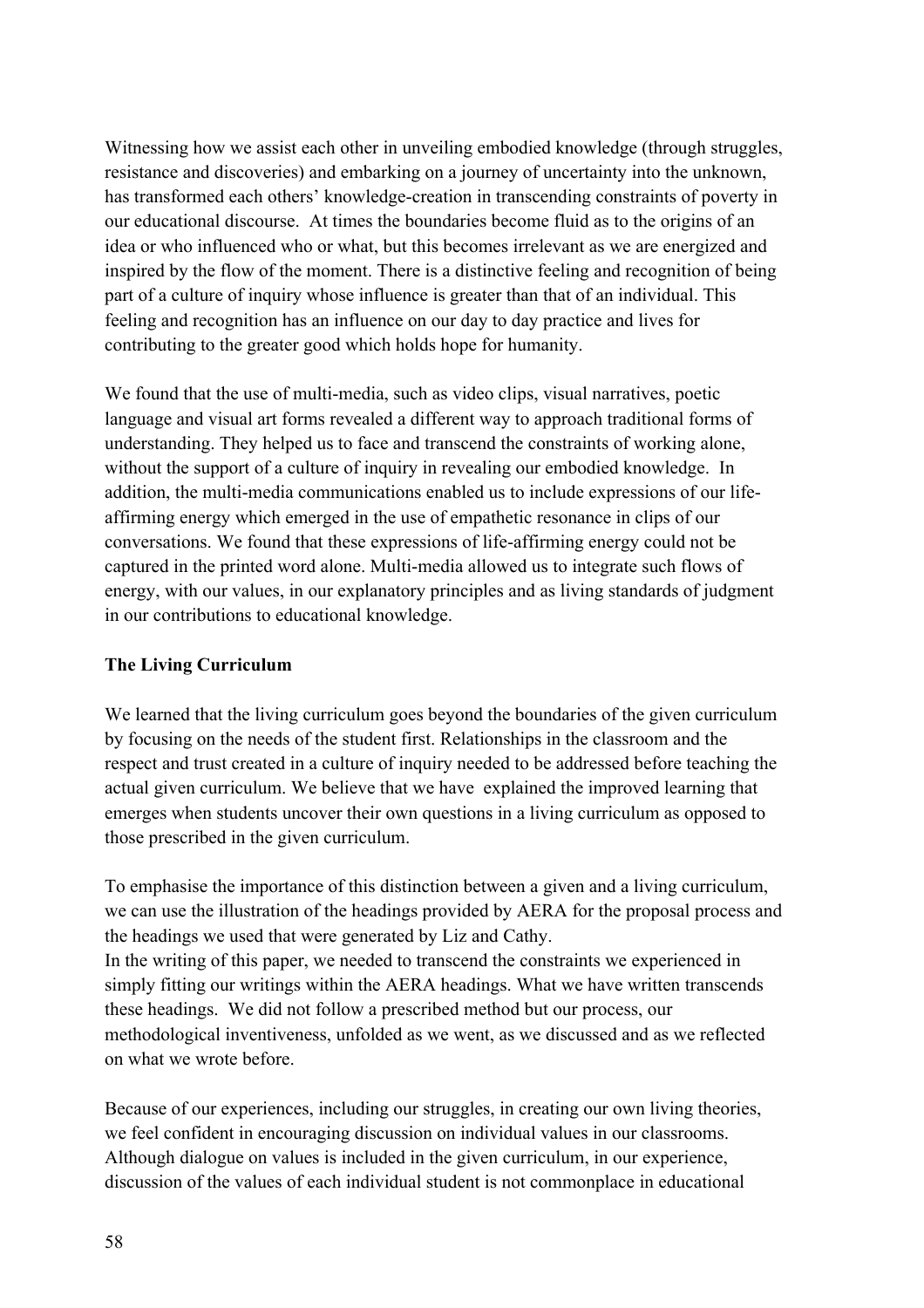environments. We have shown that such dialogues can address moral and values-based poverty and poverty in representations of educational practices and discourses.

## **Influencing Self, Others and Social Formations**

From our individual research, we have seen the impact of embracing our embodied knowledge to influence our own growth and understanding. Our confidence in capacities to support our students to improve their learning has grown through our intentions of living according to our own values and holding ourselves publicly accountable for those intentions and actions. Our individual improvement depended on our action research cycles and on the support and encouragement of critical friends in a culture of inquiry.

The active valuing of the embodied knowledge of others has the effect of removing potential hierarchical constraints on influence. Throughout the writing of all four of us, we see the roles of facilitator, guide, teacher, learner, critical friend and validator shifting fluidly back and forth as members of each culture of inquiry express doubt or certainty in their knowing. Taking up the challenge of asking our students to help us to teach them better by modelling the self- evaluation process attests to the validity of engaging students, no matter their age, in their own learning.

Through the process of doing action research within a culture of inquiry, there is a reciprocal influence which results in the emergence of joint values. We have identified many qualities inherent in our Skype culture of inquiry which allow for each of us as individuals to flourish within our own action research projects while remaining open to the influence of the other. First, we allowed each individual to retain their own voice and style of research. Second, we attempted to hold our conversations within a space which is open to possibilities rather than being held to a strict agenda or timeline. Third, we identified, celebrated and examined the pooling of life-affirming energy in conversation (Hutchison, 2012). Finally, we openly discussed our joint values and the nature of our influence on each other and within the writing together.

Finally, as Jack has come to realize through the writing of this paper, and as evidenced in the work of the other three, individuals who are able to expose their vulnerabilities have a catalytic effect in building trust and a sense of safety within a culture of inquiry. This sense of trust and respect is essential to being able to overcome impoverished educational environments.

# **Obstacles and Challenges**

### In the research process

Challenges and obstacles exist in all types of research but because of sharing our anxieties, vulnerabilities and stories of ruin, living theory action research presents its own challenges and opportunities. While Jack states that he does not experience vulnerability, Liz, Jackie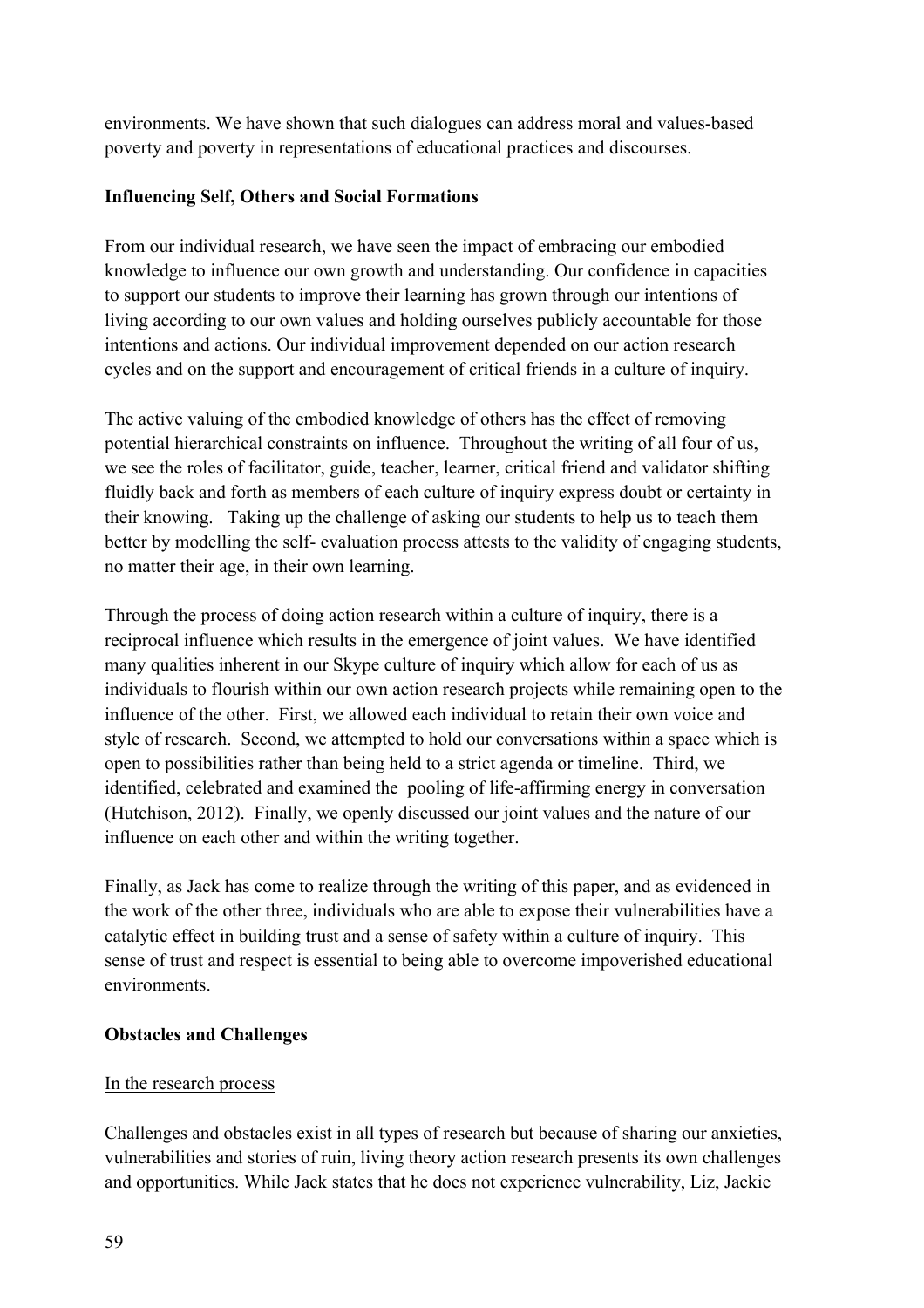and Cathy all shared that this preceded the evolution of their emerging confidence. We found that a culture of inquiry depended on the development of relationships founded on trust and respect; when this culture was not found in our schools and school systems, the love in our community of inquiry provided the support and encouragement that we needed to continue our research.

All of us at some point have had to defend our choice of methodology Living Educational Theory: Jack as he created the theory and defended it repeatedly and vehemently at AERA and BERA; Jackie as she chose to use it in her PhD research at the University of Bath; Liz in her PhD courses; Cathy in discussions with administration and peers on data collection.

We have found that time is necessary for the building of trust; it is also a serious issue for practitioner-researchers since it is research on our practice and our practice is our work which in itself demands time. In order to complete this research, we had to carve out time to record the data to provide evidence to support our claims to know. Time is also a challenge because of our living in separate time zones: 5 hours difference from Ontario to Bath, UK.

Despite our love for the use of multi-media to enhance our understandings of our lives as teacher-learners, technology can be an adversary. The equipment challenges us through breakdowns, accessibility and consistent transmissions. SKYPE, while a wonderful ally, can be slow, irregular, broken up, susceptible to demand and weather and require a large bandwidth. There is also a small charge for the conferencing facility.

This form of research is relentless with the expectation that we continue learning and improving: without a due date or timeline, there is no end in sight: we are always on a path of improvement. This creates an additional challenge when working within a deadline for publication: our learning has no conclusion.

### In the writing of the paper

This writing process was far from smooth stories of self (MacLure, 1996). We frequently struggled with the quality of our contributions, with how the four viewpoints would have holistic meaning and with the strength of our argument. The openness of the SKYPE conversations allowed for more depth in understanding each others' viewpoints and modelled helpful processes. Using Skype, recording the calls and uploading them to YouTube created a space for that transitional time, time to reflect and internalize our thinking, for the next conference.

In the December 20 and Dec. 22 YouTube clips, first, to Jackie and then to the whole group, we hear Cathy expressing her concern about feeling uncertain about working with 'professors' who she felt knew more than she did within the SKYPE conferences with Jack Whitehead, Liz Campbell and Jackie Delong. For Jack and Jackie, who have been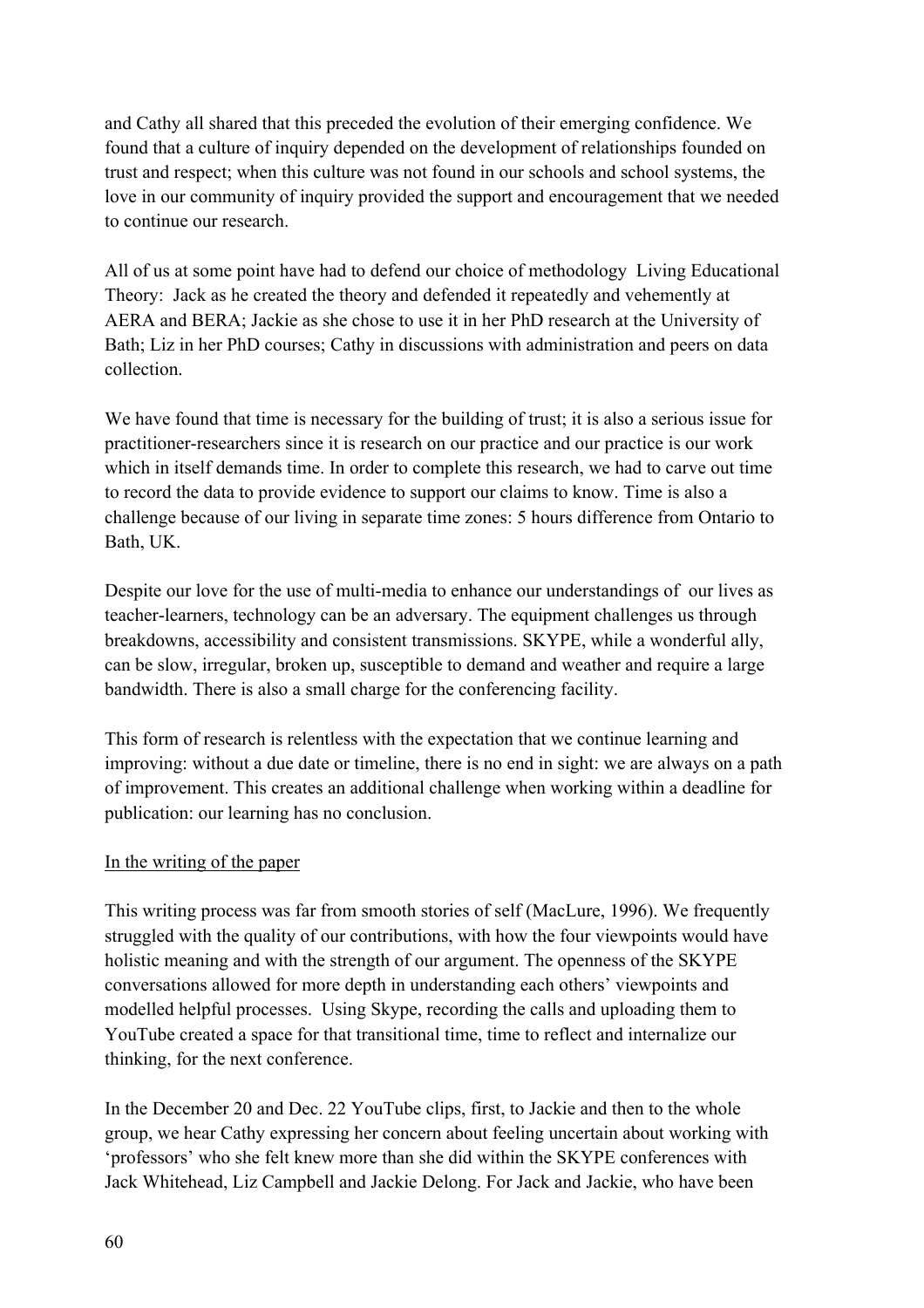working together for over 16 years, this came as a surprise: a good reminder to never assume that there are common understandings about the nature of the relationships and that a culture of inquiry takes time to be established.

### In solely print-based texts

In the continuing evolution of our living-educational-theory, the greatest challenge remains overcoming the poverty of academic discourses in Journals of Education and Educational Research. We are thinking of the poverty of discourses that are restricted to print-based texts that are limited in their capacity to communicate the meanings of embodied expressions of energy-flowing values as explanatory principles in explanations of educational influence. The challenge is to produce evidence-based explanations of educational influence that include adequate representations of energy-flowing values as explanatory principles. We have responded to this challenge in this multi-media presentation with foci on such embodied expressions of meanings as cultures of inquiry and being loved into learning.

There are many obstacles to be overcome in meeting the challenges of poverty in academic discourses about education. The power of the commercial interests in retaining the profitability of print-based journals and books should not be underestimated. However, there are now moves by some of the major universities to make freely available the publications of members of staff. The increasing familiarity of scholars with digital and visual technologies is also helping to overcome the poverty in academic discourses in education, especially those that eliminate any recognition of the importance of emotion and energy-flowing values in explanatory principles (Crotty, 2012)

# **8. SCHOLARLY SIGNIFICANCE**

# In the writing process and structure of the paper

The potential for this mode of inquiry using SKYPE is of great significance not only for action researchers but for all forms of classroom inquiry and professional development. The quality of the dialogue evident in the clips in the paper bear witness to a transformative learning process in which we are learning to live as fully as we can the values we use to give meaning and purpose to our lives. It is significant that we have lived the action reflection cycles of the action research process in the actual writing of the paper.

In our living research we are making this living inquiry less elusive and more explicit and while the model is important it is not replicable, as is, since individuals bring diverse values and unique lived experiences to the generation of their living theories. The scholarly significance seems particularly important in the classroom research of the elementary and high school teachers. Their voices and the voices of their students are so rich and profound that their conversations transform environments from impoverishment to enrichment for learning and living.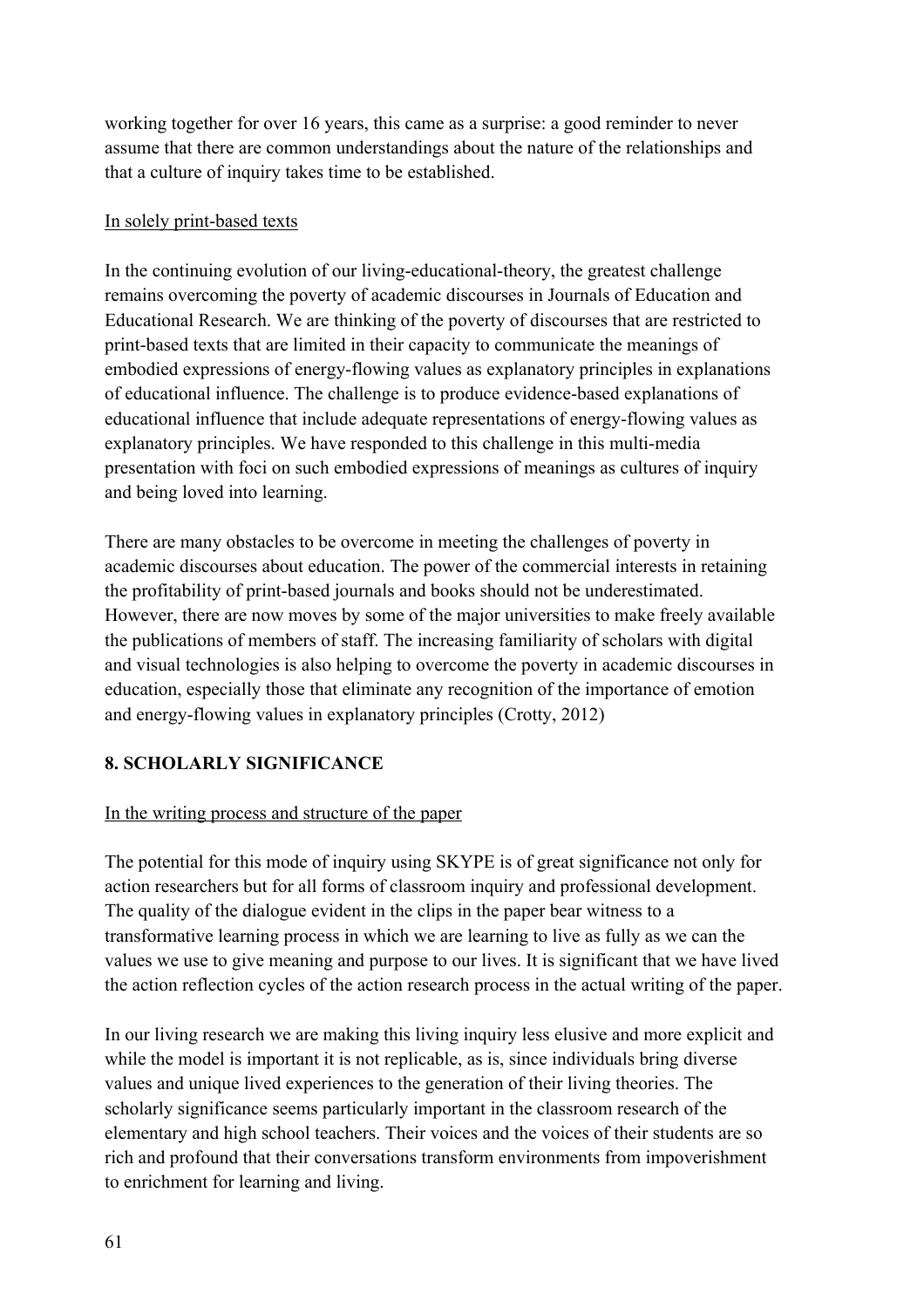There is something highly original being created through the conversations and writings that can communicate the importance of sustaining and evolving our educational conversations as part of what we are understanding of 'a life that is personally flourishing'. As we do this we are helping each other to live lives that are relationally dynamic with embodied expressions of human flourishing.

### In its methodological inventiveness

This paper is significant in its approach which values creativity and artistic interpretations rather than to fidelity to models, curricula, processes, hierarchies. Jack's livingeducational-theory has been refined through the integration of insights in his understandings of cultures of inquiry: Background; Loved into Learning; Praxis; Students as co-researchers; Building Trust and Respect; Unveiling Embodied Knowledge; The Living Curriculum; Influencing Self, Others and Social Formations; Influencing Social Formations Outside the Classroom; Challenges and Obstacles. This integration is particularly significant in relation to Jack's understandings of how to extend the systemic influence of living educational theories. Jackie's culture of inquiry has been refined and improved through the recognition of Cathy and Liz of being loved into learning in educational relationships.

This work is scholarly significant not only because we have taken another interpretation of poverty but also because we have generated our own living theories in action reflection cycles to show how impoverished environments can be transcended. We have interpreted poverty to include impoverished learning environments in which morals or values are imposed or the values of each individual are not allowed to be expressed.

# In the capacity of action research to transform poverty

We think that there is something very important in the culture of inquiry we are creating in expressing and evolving our individual responsibilities for living our values as fully as we can in contexts that can be seen to have various forms of poverty. In doing this, the four of us experience hope in being and working together on something we believe is worthwhile. We are exhibiting living leadership in attempting to overcome different kinds of poverty.

The scholarly significance is also demonstrated in the knowledge-claims about the capacities and educational influences of action researchers to improve education. These claims include the explanations that show how environments of impoverishment can be transformed in improving education and serving the public good. These explanations include understandings of the constraints and opportunities related to the sociocultural and sociohistorical contexts in which the research is located. In evaluating the validity of these explanations new living standards of judgment are introduced such as the energy-flowing, relational and inclusional values of action researchers.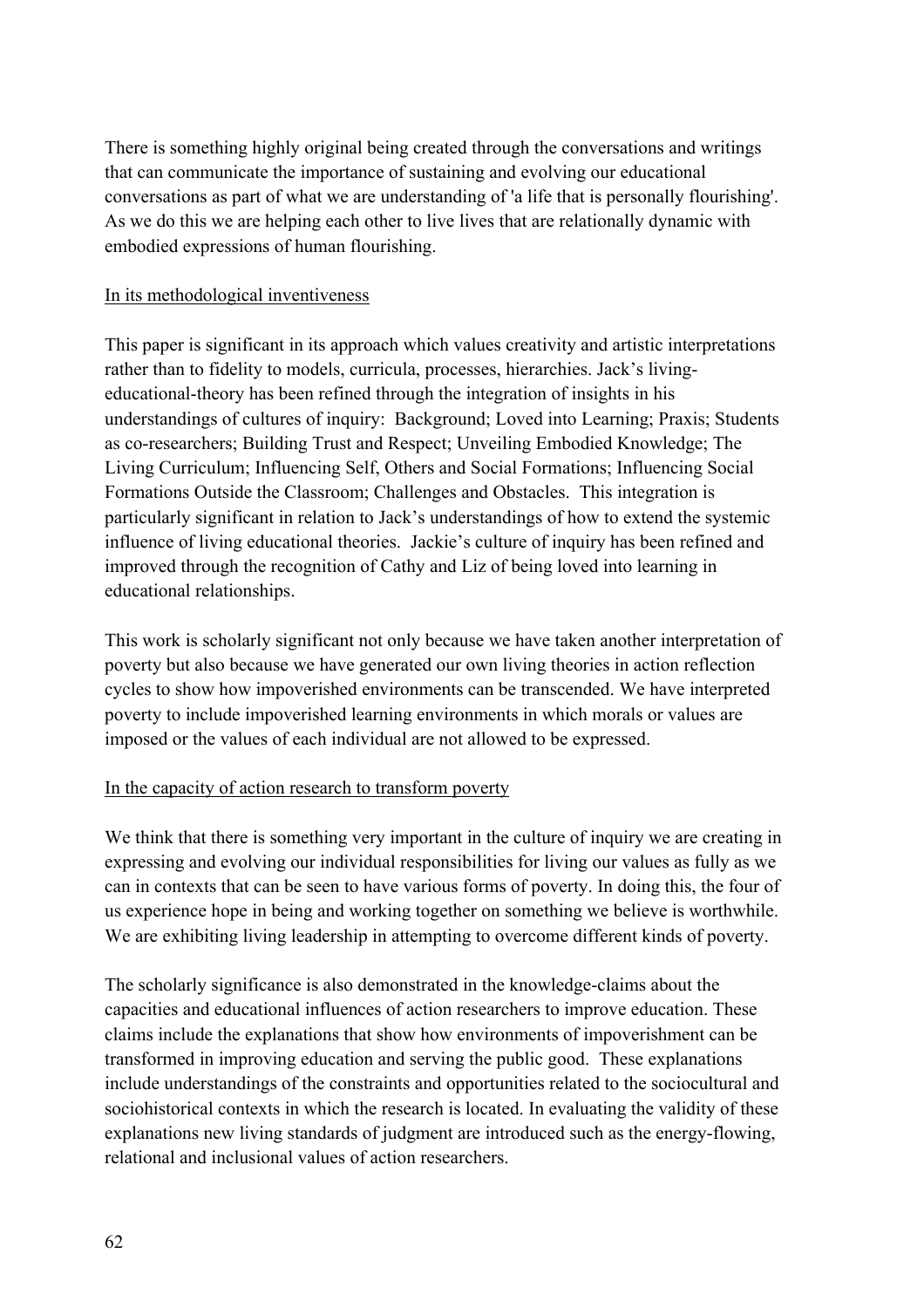The constraints of poverty being transcended include traditional academic forms of printbased texts which limit the validity of communications of the embodied meanings of the energy-flowing values of professional educators in explanations of their educational influences in learning.

## In contributing to the knowledge-base of teaching and learning

This paper can be seen as a response to Schön's (1995) call for the development of a new epistemology for the new scholarship in demonstrating how the embodied knowledge of professional educators can be made public. It answers Snow's (2001, p. 9) call for procedures for accumulating such knowledge and making it public and the need for a critical mass of practitioner researchers' studies. It demonstrates the potential of the living educational theories of individuals to fulfill both halves of the AERA mission (Whitehead 1998) to advance knowledge about education, to encourage scholarly inquiry related to education and to promote research to improve education and to serve the public good (Ball and Tyson, 2011).

The writings in the paper can be related to experiences of 'being loved into learning' as a contribution to the culture of inquiry that we are creating. What seems to us to be original in the paper is that we are explicitly bringing 'loving kindness' and being 'loved into learning' into cultures of inquiry. We think that bringing our pooling of life-affirming energy into a living standard of judgment of a culture of inquiry is scholarly significant.

# In the sustainability of our influence

The scholarly significance resides in evidence to support claims of longitudinal action research that clarify a sustainability of influence, what we're articulating as a living legacy, from Jack to Jackie to Liz and Cathy to their students in elementary, high school and university classrooms and to their peers. This legacy has transformed lives from impoverished learning environments to places where they are loved into learning.

It demonstrates the potential of Whitehead's (1989) Living Educational Theory to effect positive change in the lives of practitioners and those they influence in a spectrum of settings and the nature of the influence that emerges.

It is also significant that the authors have addressed the concerns and obstacles to the creation of living theories in cultures of inquiry in classrooms and looked to their next steps in ways to improve and fulfilled AERA conference purposes through the transformative capacity of educational action research researchers in a broad spectrum of contexts of education.

# **9. INTERIM CONCLUSION FOR OUR ON-GOING INQUIRIES**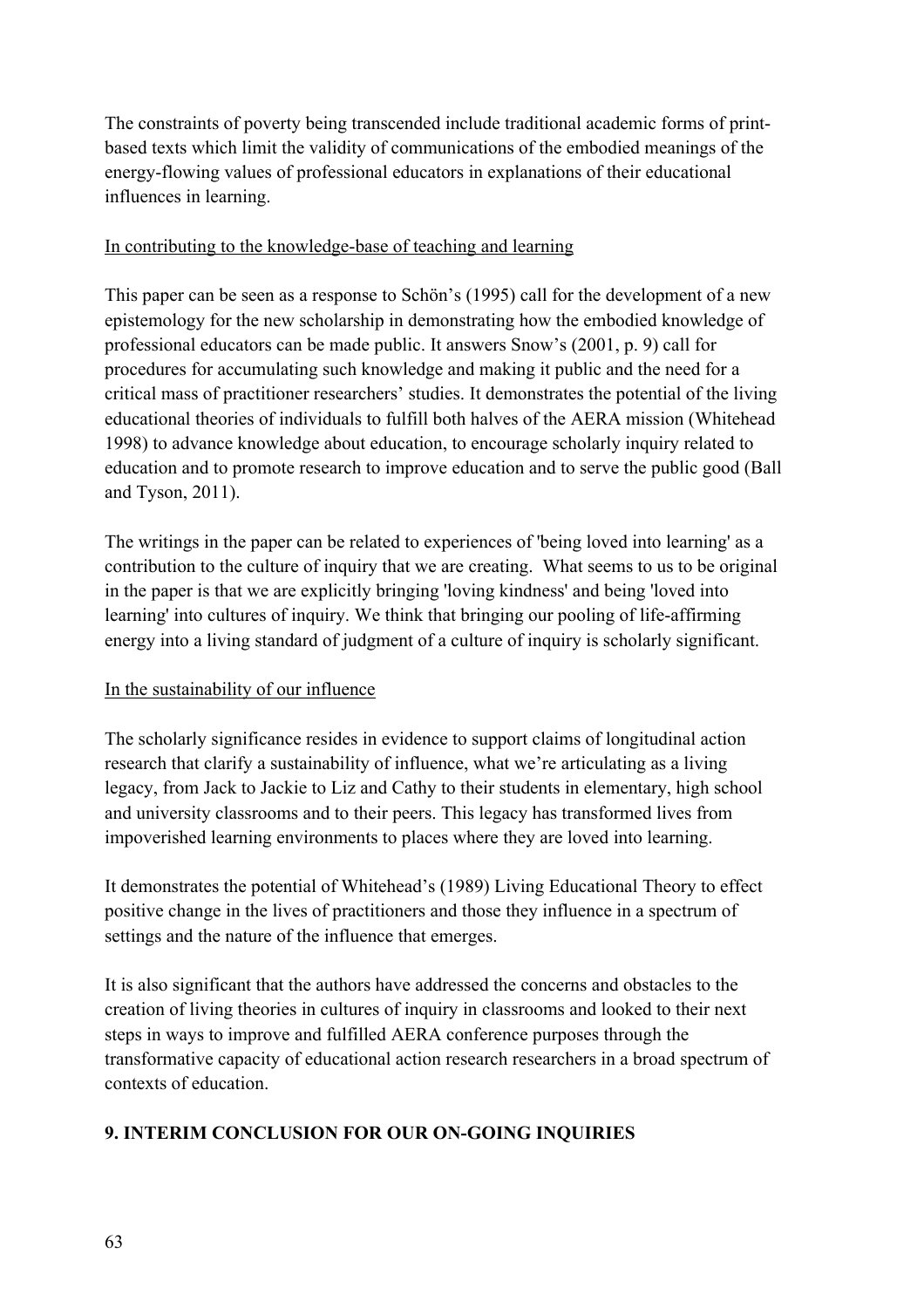This presentation continues our project of transforming educational knowledge through making explicit the embodied knowledge of educators to address an impoverished learning environment. What we are claiming is that the values that carry hope for the future of humanity and hence are in the public good, are brought more fully into the world as individuals create and share their own living educational theories. At the heart of these theories are the energy-flowing values that are being used as explanatory principles in explanations of educational influence. The transformation in educational knowledge is occurring as explanatory principles, such as 'loving kindness', and 'being loved into learning' are being brought into the Academy as epistemological standards of judgment for evaluating the validity of claims to educational knowledge. At the heart of this transformation is the process of empathetic resonance in which individuals and groups can recognise and share the meanings of the energy-flowing values as they are clarified in the course of their emergence in practice.

Our AERA presentations provide us with the opportunity of submitting our explanations to your peer, critical evaluations, as part of the democratic evaluations that can help to continue to strengthen our contributions to educational knowledge and to sustain our continuing educational inquiries. We are hopeful that you will respond to our presentation to help with moving our inquiries forward into improving our educational influences in our work, with the creation of our living educational theories.

# **References**

Ball, F. B. & Tyson, C. A. (2011) American Educational Research Association 2012 Annual Meeting Call for Submissions Vancouver, British Columbia, Canada. Retrieved 8 July 2011 from

http://www.aera.net/uploadedFiles/Publications/Journals/Educational\_Researcher/4004/19 8-220\_05EDR11.pdf

Belenky, M. F., Clinchy, B. M., Goldberger, N. R., & Tarule, J. M. (1986) Women's Ways of Knowing. New York: BasicBooks.

Black, C. (1998). Improving group dynamics and student motivation in a grade 9 music class*,* Ontario Action Researcher, [On-line], 1 (1). Available: www.nipissingu.ca/oar/

Black, C. (2001). Managing Transitions. Master of Education Project, Brock University. Retrieved 20 March 2013 from http://schools.gedsb.net/ar/theses/cheryl/index.html

Black, C. & Delong, J. (1999) How can we, as teacher and superintendent, improve our practice by assessing our influence on each other in our roles as educational leaders and critical friends? Paper presented at ICTR in Magog, Quebec.

Black, C. & Delong, J. (2000) Improving the Quality of Student Learning by Valuing the Voices of Others. Paper presented at ICTR in Baton Rouge.

Black, C., Delong, J. & Knill-Griesser, H. (2002) Action Research In Grand Erie. Presentation at the Ontario College of Teachers in Toronto on March 13, 2002.

Bourdieu, P. (1990) The Logic of Practice. Stanford CA; Stanford University Press.

Breeze, M. (2011) Guest Editorial. Transforming Education Through Co-operation – A Force for Change. Journal of Co-operative Studies, 44(3); 2-4.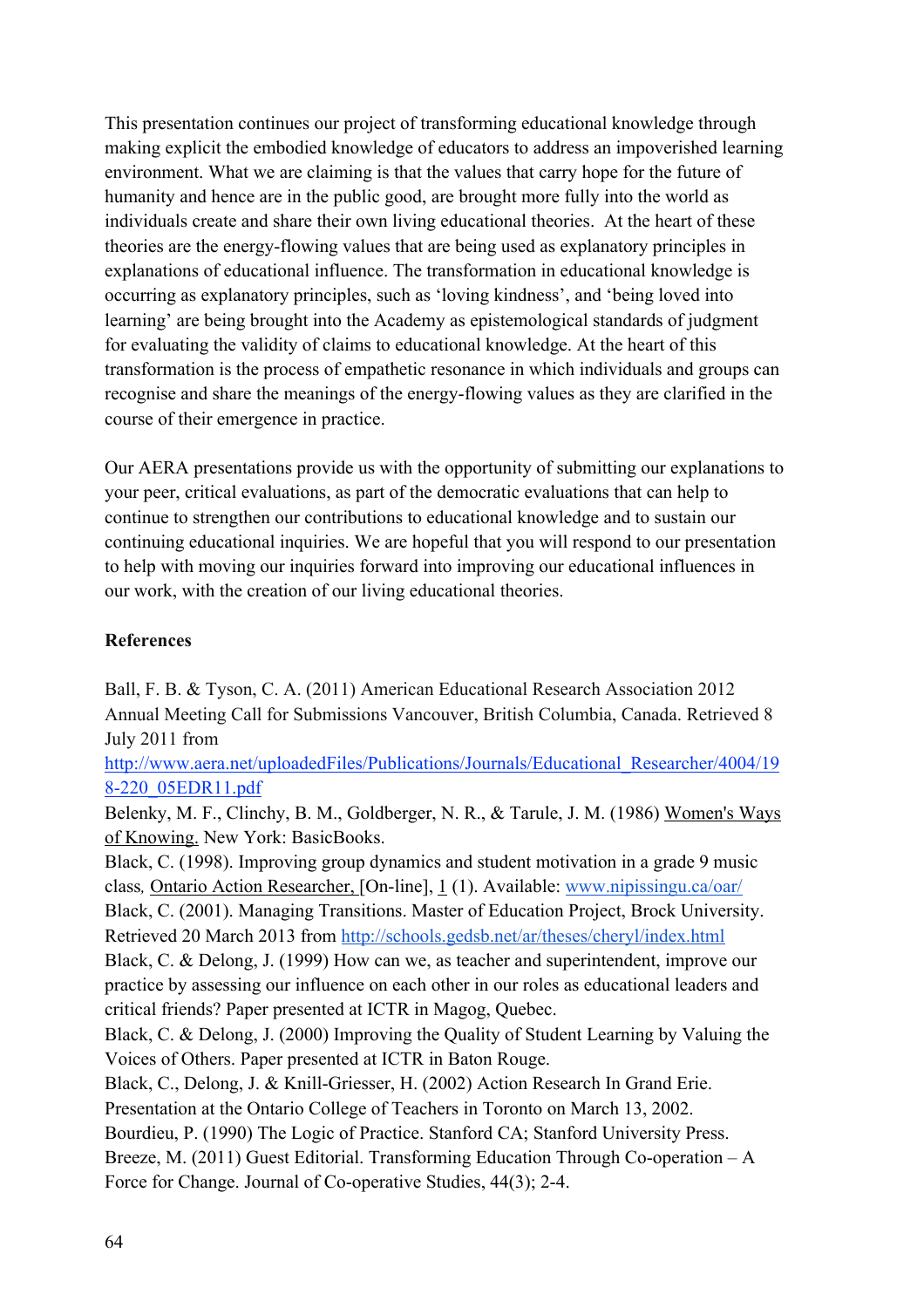Buber, M. (1947) Between Man and Man. London; Kegan Paul, Trench, Trubner & Co. Ltd.

Buber, M. (1970). *I and thou.* New York; Touchstone.

Campbell, L. (2012) Journey to the Otherway: How Can I Improve My Practice By Living My Values of Love and Joy More Fully? Master of Education Project, Brock University. Retrieved 20 Jan 2013

from http://www.spanglefish.com/ActionResearchCanada/index.asp?pageid=255602 Costa, A. and Kallick, B.(1993) Through the Lens of a Critical Friend. *Educational Leadership* 51(2) 49-51

Covey, S. R. (1990). *The 7 habits of highly effective people.* New York: Fireside. Crotty, Y. (2012) Thesis, How am I bringing an educationally entrepreneurial spirit into higher education? Ph.D Dublin City University. Retrieved 31 March 2013 from *http://www.actionresearch.net/living/yvonnecrotty.shtml*

Dadds, M & Hart, S. (2001) *Doing Practitioner Research Differentl*y. London: Routledge/Falmer.

Delong, J. (2001) *Passion In Professional Practice Vol 1.* Brantford: Grand Erie District School Board http://schools.gedsb.net/ar/passion/pppi/1\_Into\_TOC.pdf

Delong J., Black, C. & Wideman, R. (2005) Action Research for Teaching Excellence. Barrie: Data-Based Directions.

Delong, J. (2002) How Can I Improve My Practice As A Superintendent of Schools and Create My Own Living-educational-theory . Ph.D. Thesis, University of Bath. Retrieved 14 July 2012 from http://www.actionresearch.net/delong.shtml

Delong, J., & Wideman, R. (Eds.). (1997). Improving schools through action research[video] Action Research Kit. Toronto, ON: Ontario Public School Teachers' Federation.

Delong, J. & Whitehead, J. (1997) A Collaborative Self-Study by a Superintendent of Schools and a University Teacher of a Ph.D. Student-Supervisor Relationship. A paper presented at 1997 AERA Annual Meeting in Chicago.

Delong, J., & Whitehead, J. (2011) Transforming educational knowledge through making explicit the embodied knowledge of educators for the public good. A paper for presented at the 2011 American Educational Research Association Conference in New Orleans, USA,  $9^{th}$  April 2011.

Delong, J, & Whitehead, J. (2012) The educational significance of a teaching model for the creation of a culture of inquiry. A paper presented at the 2012 American Educational Research Association Conference in Vancouver, Canada,  $17<sup>th</sup>$  April, 2012.

Delong, J., Campbell, L., & Whitehead, J. (2013) How are we creating cultures of inquiry with self-studies that transcend constraints of poverty on empathetic learning? A paper presented at AERA in San Francisco, April 2013.

Drake, S. (1992) Confronting the Ultimate Learning Outcome: We Teach Who We Are, Restructuring for Integrative Education. In Todd E Jennings (Ed.) Westport: Bergin & Garvey.

Earl, L. & Katz, S. (2006) *Leading Schools in a Data-Rich World*. Thousand Oaks; Corwin.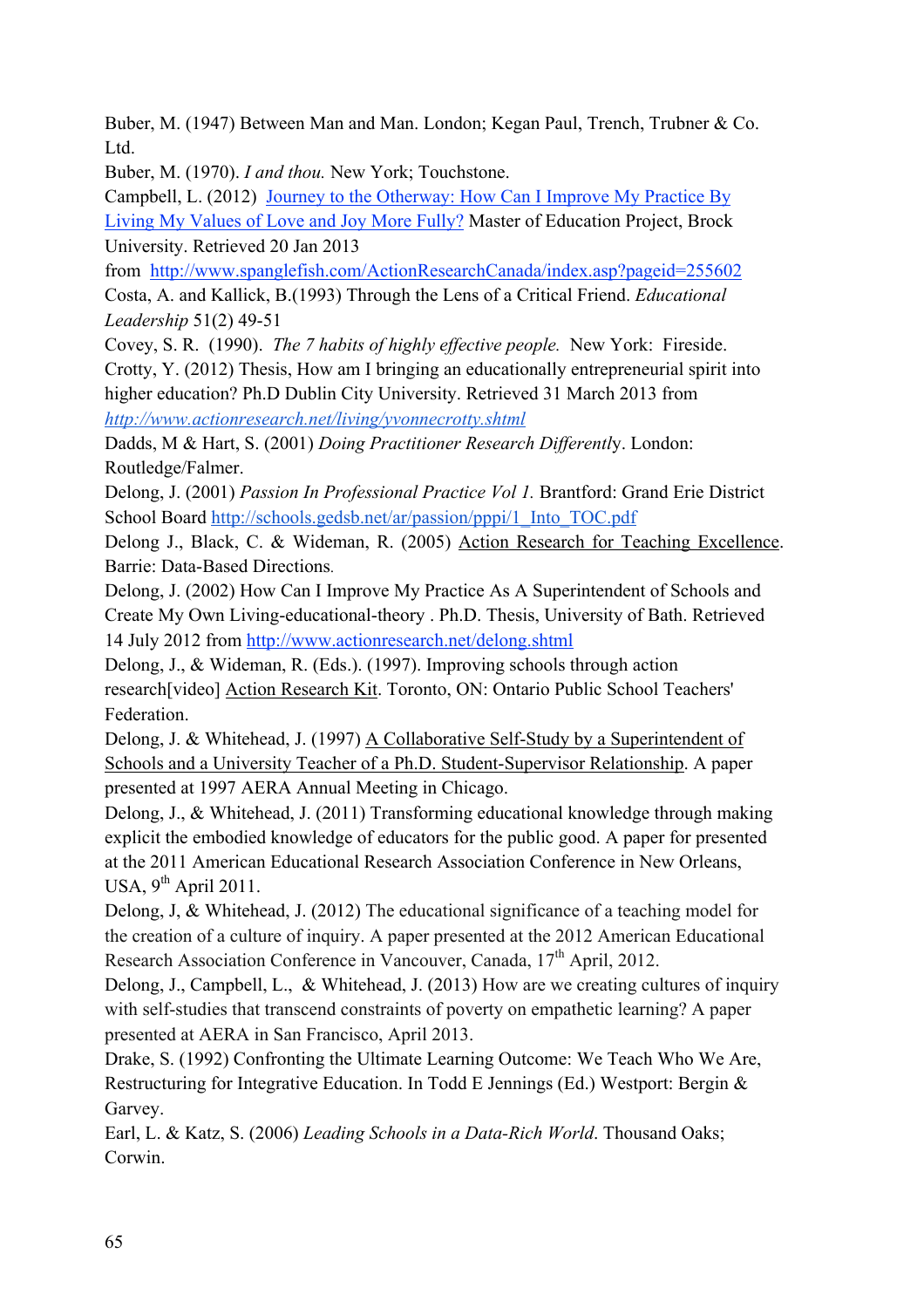Four Arrows (Don Trent Jacobs) (2008) *The Authentic Dissertation: Alternative Ways of Knowing, Research and Representation.* London; Routledge.

Griffin, C. (2012) How can I improve my Practice by Living my Values of Love, Trust and Authenticity more fully? Master of Education Project, Brock University. Retrieved 20 June 2012

from http://www.spanglefish.com/ActionResearchCanada/index.asp?pageid=255602 Habermas, J. (1976) Communication and the evolution of society. London : Heinemann.

Hattie, J. (2009). *Visible learning: A synthesis of over 800 meta-analyses relating to achievement.* New York, NY: Routledge.

Heaversedge, J. (2010) What is mindfulness? *Wellbeing Podcasts.* Retrieved from http://www.mentalhealth.org.uk/help-information/podcasts/what-ismindfulness/?view=Standard

Henon, A. Ed. (2012) APEX Living Legacies: Stories Creating Futures. Retrieved 5 April 2013 from http://www.actionresearch.net/writings/apex/livinglegacies2012.pdf

Hirst, P. (Ed.) (1983) Educational Theory and its Foundation Disciplines. London;RKP hooks, b. (2001). *All about love: New visions.* NY: HarperCollins.

Hutchison, S. (2012) How have I improved my practice and developed my living theory of mindfulness and learning since presenting at the British Educational Research Association's (BERA) Conference in 2011? Masters unit on Active Learning and Knowledge Creation, Liverpool Hope University. Retrieved 1 April 2013 from

http://www.actionresearch.net/writings/module/shalandkcmaunit.pdf

Huxtable, M. (2009) How do we contribute to an educational knowledge base? A response to Whitehead and a challenge to BERJ. *Research Intelligence*, 107, 25-26. Retrieved 11 January 2010 from

http://www.actionresearch.net/writings/huxtable/mh2009beraRI107.pdf

Huxtable, M. (2012) How do I Evolve Living-Educational-Theory Praxis in Livingboundaries?. Ph.D. University of Bath. Retrieved 30 March 2013 from

http://www.actionresearch.net/living/mariehuxtable.shtml

Kinsella, K. (2012) Thesis, Revealing what is 'tacit/rationally-invisible/in the background': an online coaching pedagogy for developing improved leadership practice through 'presencing empathetic responsiveness' Ph.D. University of Bath. Retrieved 30 March 2013 from http://www.actionresearch.net/living/keithkinsella.shtml

Levinas, E. (1969) *Totality and infinity: An essay on Exteriority*. Trans Alphonso Liginis.

Pittsburgh: Duquesne.

MacLure, M. (1996) Telling Transitions: Boundary Work in Narratives of Becoming an Action Researcher. *British Educational Research Journal*, Vol. 22, No. 3, pp. 273-286. Mandela, N. (2006) On Ubuntu. Retrieved 29 March 2013 from http://www.youtube.com/watch?v=ODQ4WiDsEBQ

Marshall, J. (1999) Living life as inquiry. *Systematic practice and action research,* Vol 12 (2), 155-171.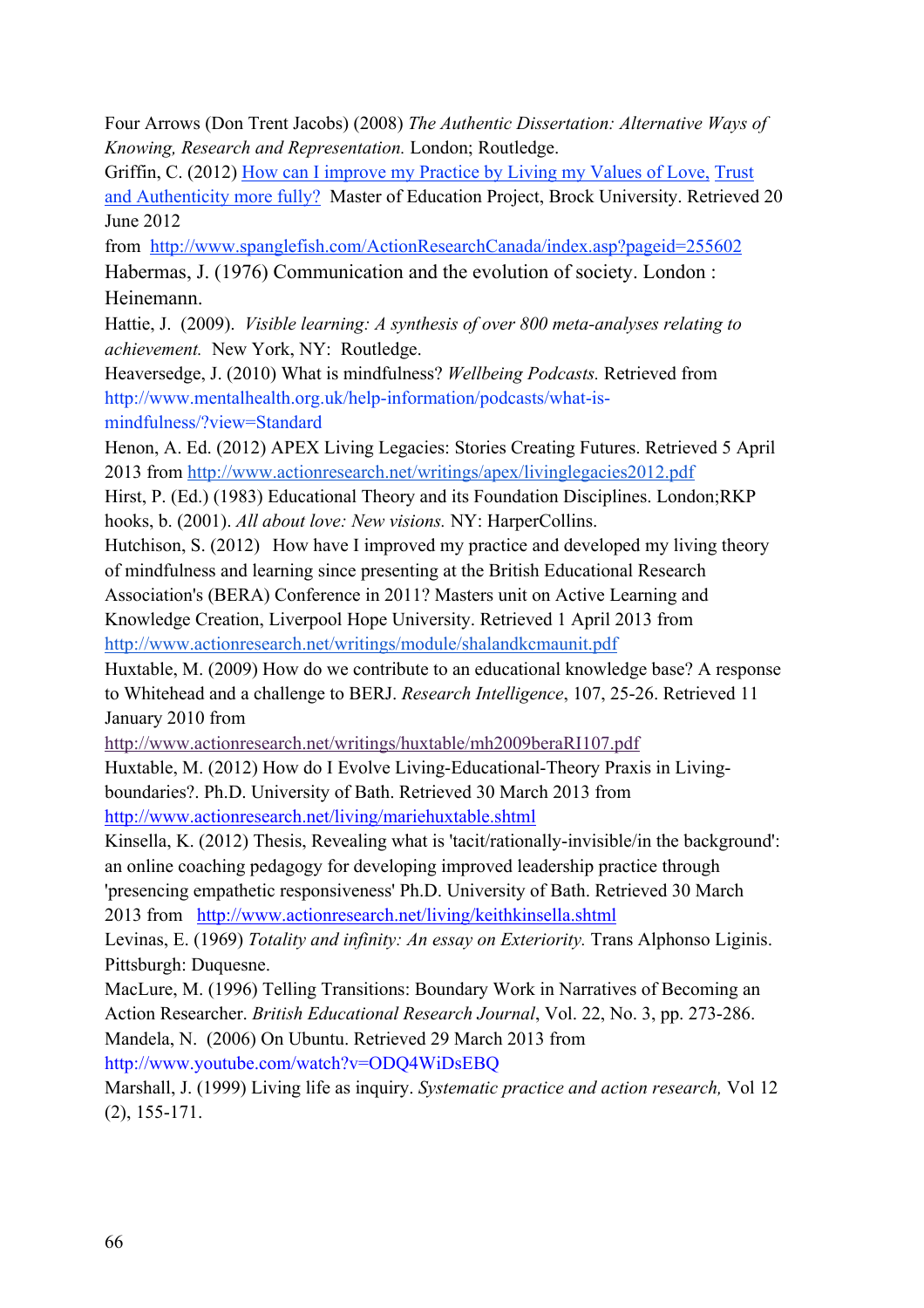McTaggart, R. (1992) Reductionism and Action Research: Technology versus convivial forms of life, pp. 47-61 in Bruce, C. S. & Russell, A. L. (1992) *Transforming tomorrow today*. Brisbane, University of Queensland, Australia.

McNiff, J. (2009) My Story is My Living Theory, in Clandinin, J. (Ed) (2009) *Handbook of Narrative Inquiry: Mapping a Methodology*. Thousand Islands, London, New Delhi; Sage.

McNiff, J. & Whitehead, J. (2010) You and Your Action Research, Third Edition. London: Routledge.

Nagler, Michael, N. (2005). *Our spiritual crisis: Recovering human wisdom in a time of violence.* Illinois: Open Court.

Noffke, S. (1997) Professional, Personal, and Political Dimensions of Action Research in,

Apple, M. (Ed.) (1997) *Review of Research in Education*, Vol. 22, Washington: AERA.

Peck M. Scott, (1978). *The road less traveled.* NY: Simon and Schust

Rayner, A. (2011) Space Cannot Be Cut—Why Self-Identity Naturally Includes

Neighbourhood. Journal of Integrative Psychology and Behavoral Science 45;161–184.

Reiss, M. J. & White, J. (2013) *An Aims-based Curriculum: The significance of human flourishing for schools.* London: Institute of Education Press.

Richnor, W. (2011) In class conversation of Master of Education class in Bluewater District School Board office in Chesley, Ontario, Canada.

Said, E. W. (1997) *Beginnings: Intention and Method.* p. 15. London ; Granta.

Schön, D. (1995) The New Scholarship Requires a New Epistemology. *Change,* 27(6); 27- 34.

Senge, P. M. (1990) *The Fifth Disipline: The Art & Practice of The Learning Organization.* New York: Doubleday.

Smith, L.T. (1999) *Decolonizing Methodologies: Research and Indigenous Peoples*. London: Zed Books.

Snow, C. E. (2001) Knowing What We Know: Children, Teachers, Researchers.

Presidential Address to AERA, 2001, in Seattle, in *Educational Researcher*, Vol. 30, No.7, pp. 3-9.

Tierney, W. & Renn, K. (2012) American Educational Research Association 2013 Annual Meeting Call for Submissions. Retrieved June 2 2012 from www.aera.net

Thayer-Bacon, B. (2003) *Relational (e)pistemologies*. Oxford; Peter Lang.

Whitehead, J. (1989) Creating a living educational theory from questions of the kind, "How do I improve my practice?'. Published in the Cambridge Journal of Education, Vol. 19, No.1,1989, pp. 41-52

Whitehead, J. (2008) Using a living theory methodology in improving practice and generating educational knowledge in living theories. Volume 1(1): 103-126. http://ejolts.net/files/journal/1/1/Whitehead1(1).pdf

Whitehead, J. (2009) How Do I Influence the Generation of Living Educational Theories for Personal and Social Accountability in Improving Practice? Using a Living Theory Methodology in Improving Educational Practice, in Tidwell, D. L., Heston, M. L.; Fitzgerald, L. M. (Eds.) (2009) *Research Methods for the Self-study of Practice*. Dordrecht; Springer.